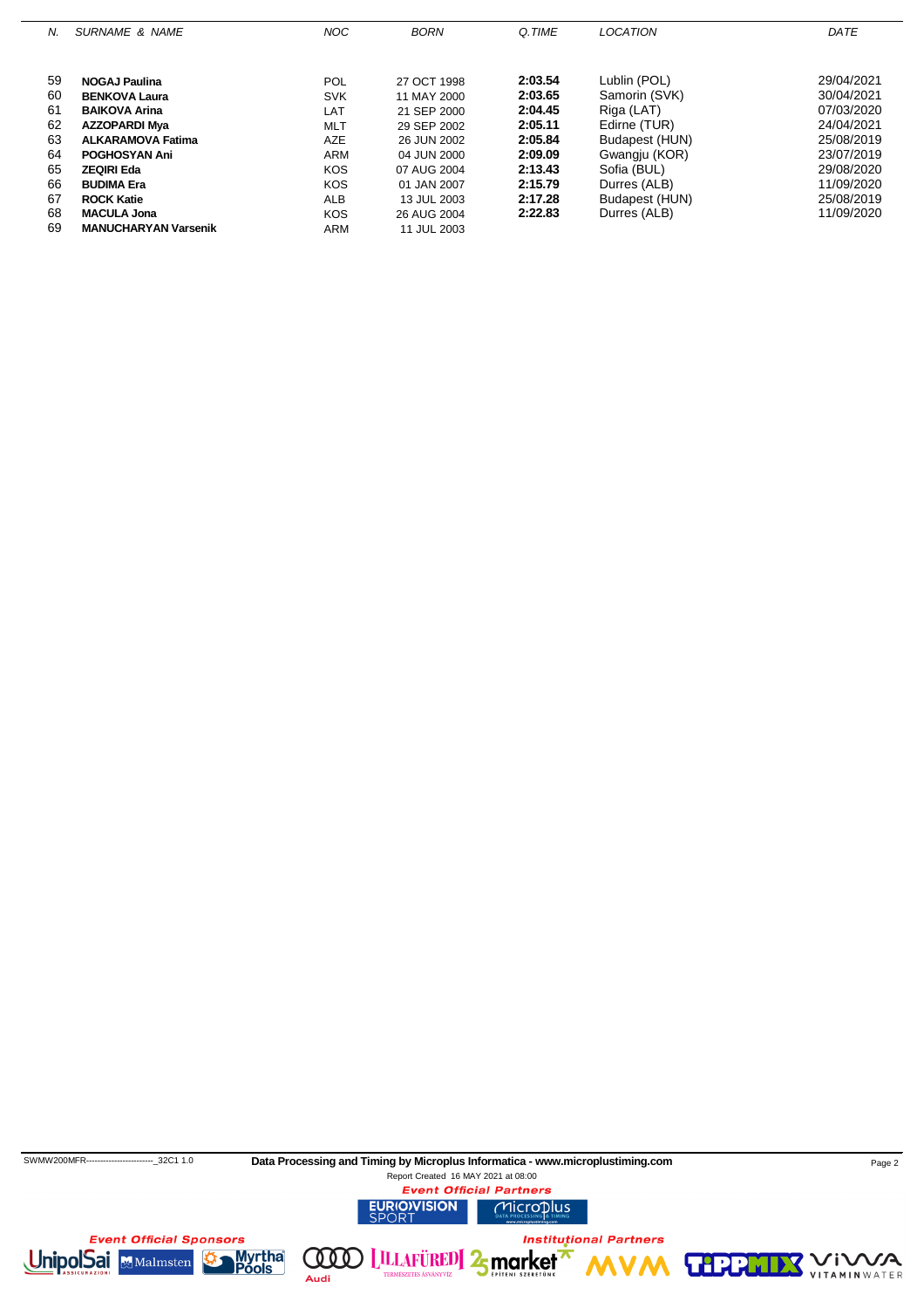

SWIMMING 17 - 23 MAY

Entry List

N. SURNAME & NAME  $NOC$  BORN Q.TIME LOCATION DATE

**Event 20**

**19 MAY 2021**

#### **200m Breaststroke Men**

| 1              | <b>CHUPKOV Anton</b>            | <b>RUS</b> | 22 FEB 1997 | 2:06.12 | Gwangju (KOR)       | 26/07/2019 |
|----------------|---------------------------------|------------|-------------|---------|---------------------|------------|
| 2              | <b>KAMMINGA Arno</b>            | <b>NED</b> | 22 OCT 1995 | 2:06.85 | Rotterdam (NED)     | 04/12/2020 |
| 3              | <b>WILBY James</b>              | <b>GBR</b> | 12 NOV 1993 | 2:07.49 | Glasgow (GBR)       | 19/04/2019 |
| 4              | <b>KOCH Marco</b>               | <b>GER</b> | 25 JAN 1990 | 2:07.60 | Gwangju (KOR)       | 26/07/2019 |
| 5              | <b>PRIGODA Kirill</b>           | <b>RUS</b> | 29 DEC 1995 | 2:07.85 | Obninsk (RUS)       | 03/10/2020 |
| 6              | <b>MURDOCH Ross</b>             | <b>GBR</b> | 14 JAN 1994 | 2:07.96 | Glasgow (GBR)       | 19/04/2019 |
| $\overline{7}$ | <b>PERSSON Erik</b>             | SWE        | 12 JAN 1994 | 2:08.00 | Gwangju (KOR)       | 25/07/2019 |
| 8              | <b>MATTSSON Matti</b>           | FIN        | 05 OCT 1993 | 2:08.51 | Helsinki (FIN)      | 22/04/2021 |
| 9              | <b>CORBEAU Caspar</b>           | <b>NED</b> | 04 MAR 2001 | 2:08.57 | Rotterdam (NED)     | 04/12/2020 |
| 10             | <b>GIORGETTI Edoardo</b>        | ITA        | 05 FEB 1989 | 2:09.73 | Riccione (ITA)      | 14/12/2019 |
| 11             | <b>OEGRETIR Berkay Oemer</b>    | <b>TUR</b> | 16 FEB 1998 | 2:09.86 | Istanbul (TUR)      | 26/12/2020 |
| 12             | <b>PILGER Max</b>               | <b>GER</b> | 25 FEB 1996 | 2:09.87 | Stockholm (SWE)     | 12/04/2019 |
| 13             | <b>ROTHBAUER Christopher</b>    | AUT        | 29 JAN 1998 | 2:09.88 | Berlin (GER)        | 28/02/2020 |
| 14             | <b>GREENE Darragh</b>           | IRL        | 20 OCT 1995 | 2:10.05 | Dublin (IRL)        | 28/03/2019 |
| 15             | <b>ZHIGALOV Aleksandr</b>       | <b>RUS</b> | 27 JUL 2001 | 2:10.24 | Kazan (RUS)         | 06/04/2021 |
| 16             | <b>SIDLAUSKAS Andrius</b>       | LTU        | 05 JUN 1997 | 2:10.56 | Klaipeda (LTU)      | 19/12/2020 |
| 17             | <b>EPITROPOV Lyubomir</b>       | <b>BUL</b> | 27 APR 1999 | 2:10.57 | Sofia (BUL)         | 19/12/2020 |
| 18             | <b>ALLIKVEE Martin</b>          | <b>EST</b> | 21 MAR 1995 | 2:10.63 | Budapest (HUN)      | 28/06/2019 |
| 19             | <b>TITENIS Giedrius</b>         | LTU        | 21 JUL 1989 | 2:10.65 | Gwangju (KOR)       | 25/07/2019 |
| 20             | <b>SHYMANOVICH IIya</b>         | <b>BLR</b> | 02 AUG 1994 | 2:10.97 | Brest (BLR)         | 20/04/2019 |
| 21             | <b>CASTELLO Andrea</b>          | ITA        | 29 AUG 1998 | 2:11.16 | Riccione (ITA)      | 31/03/2021 |
| 22             | <b>VIQUERAT Antoine</b>         | <b>FRA</b> | 05 OCT 1998 | 2:11.44 | Saint-Raphael (FRA) | 11/12/2020 |
| 23             | <b>MARCHAND Leon</b>            | <b>FRA</b> | 17 MAY 2002 | 2:11.46 | LePort (FRA)        | 19/12/2020 |
| 24             | <b>DEMIR Demirkan</b>           | <b>TUR</b> | 15 JUN 2001 | 2:11.85 | Budapest (HUN)      | 23/08/2019 |
| 25             | <b>KUTASI Mate</b>              | <b>HUN</b> | 14 JUL 1998 | 2:12.07 | Napoli (ITA)        | 07/07/2019 |
| 26             | <b>HORVATH David</b>            | <b>HUN</b> | 16 MAY 1996 | 2:12.08 | Rome (ITA)          | 23/06/2019 |
| 27             | <b>BAYER Valentin</b>           | AUT        | 08 NOV 1999 | 2:12.27 | Gwangju (KOR)       | 25/07/2019 |
| 28             | <b>KAESER Yannick</b>           | SUI        | 03 JUL 1992 | 2:12.34 | Uster (SUI)         | 21/03/2019 |
| 29             | <b>SEMYANINOV Danil</b>         | <b>RUS</b> | 09 JAN 1998 | 2:12.39 | Kazan (RUS)         | 07/04/2021 |
| 30             | <b>BALLESTER PUIG Joan</b>      | <b>ESP</b> | 25 MAY 1995 | 2:12.41 | Sabadell (ESP)      | 06/04/2019 |
| 31             | <b>CHRAPAVY Filip</b>           | <b>CZE</b> | 03 APR 1999 | 2:12.51 | Stockholm (SWE)     | 08/04/2021 |
|                | <b>THOMOGLOU Savvas</b>         | <b>GRE</b> | 09 NOV 2001 | 2:12.51 | Budapest (HUN)      | 23/08/2019 |
| 33             | <b>BOVEY Jolann</b>             | SUI        | 17 MAR 1996 | 2:12.58 | Uster (SUI)         | 21/03/2019 |
| 34             | <b>PAULSSON Adam</b>            | <b>SWE</b> | 14 MAR 1995 | 2:12.77 | Stockholm (SWE)     | 08/04/2021 |
| 35             | <b>ZABOJNIK Matej</b>           | CZE        | 03 AUG 2000 | 2:12.85 | Stockholm (SWE)     | 08/04/2021 |
| 36             | <b>KRYZHANIVS'KYY Rostyslav</b> | <b>UKR</b> | 05 SEP 2004 | 2:13.66 | Kharkiv (UKR)       | 21/11/2019 |
| 37             | <b>KLOBUCNIK Tomas</b>          | <b>SVK</b> | 21 JUN 1990 | 2:13.97 | Gwangju (KOR)       | 25/07/2019 |
| 38             | <b>TOROK Dominik Mark</b>       | <b>HUN</b> | 16 JUN 2002 | 2:14.43 | Budapest (HUN)      | 25/03/2021 |
| 39             | <b>MLADENOVIC Luka</b>          | AUT        | 27 MAY 2004 | 2:14.55 | Graz (AUT)          | 25/04/2021 |
| 40             | <b>HAARSAKER Christoffer T.</b> | <b>NOR</b> | 03 MAY 1993 | 2:15.48 | Drammen (NOR)       | 05/07/2019 |
| 41             | <b>BOBROVS Daniils</b>          | LAT        | 08 OCT 1997 | 2:15.61 | Klaipeda (LTU)      | 06/03/2021 |
| 42             | <b>LISOVETS' Volodymyr</b>      | <b>UKR</b> | 30 MAY 2004 | 2:16.18 | Kharkiv (UKR)       | 08/03/2021 |
| 43             | <b>QUINTAS Francisco Robalo</b> | <b>POR</b> | 02 MAY 1995 | 2:16.38 | Napoli (ITA)        | 06/07/2019 |
| 44             | <b>SAVICKAS Aleksas</b>         | LTU        | 13 JAN 2003 | 2:16.43 | Klaipeda (LTU)      | 06/03/2021 |
| 45             | <b>NIINE Joonas</b>             | <b>EST</b> | 14 JUL 2000 | 2:18.42 | Napoli (ITA)        | 06/07/2019 |
| 46             | <b>GRINDHEIM Andre K.</b>       | <b>NOR</b> | 07 APR 2000 | 2:22.92 | Helsinki (FIN)      | 01/04/2019 |
| 47             | <b>CASADEI Giacomo</b>          | <b>SMR</b> | 23 MAY 2002 | 2:23.61 | Serravalle (SMR)    | 15/02/2020 |
| 48             | <b>QARRI Even</b>               | ALB        | 23 OCT 2003 | 2:38.94 | Durres (ALB)        | 10/09/2020 |
|                |                                 |            |             |         |                     |            |

 SWMM200MBR------------------------\_32C1 1.0 **Data Processing and Timing by Microplus Informatica - www.microplustiming.com** Page 1 Report Created 16 MAY 2021 at 08:00

(000)

Audi

**Event Official Partners URIO)VISION** Microplus

**LILLAFÜRED** 2 market

**Institutional Partners** 

**TIPP** 





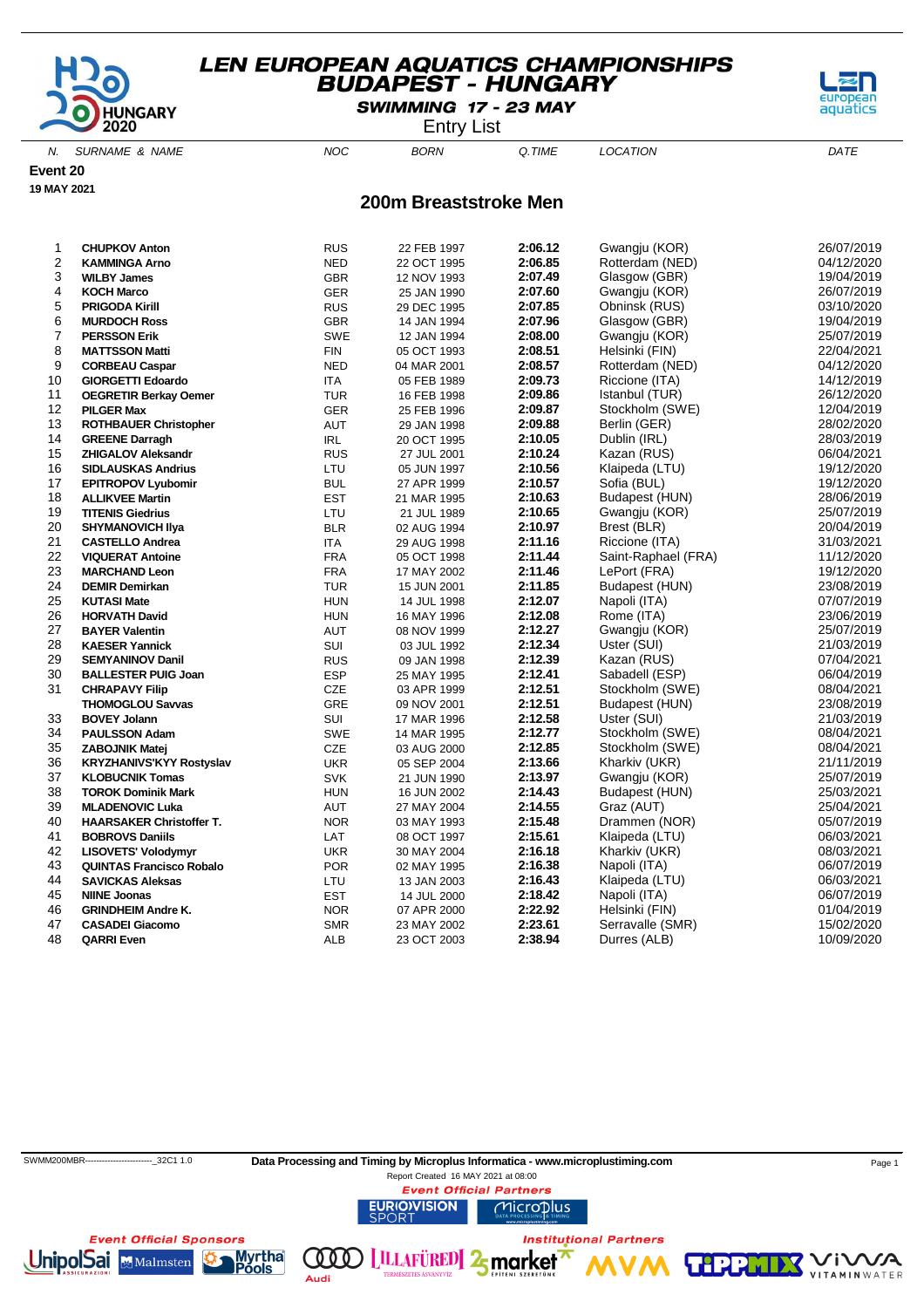

SWIMMING 17 - 23 MAY

Entry List



N. RELAY NOC

**Event 21 19 MAY 2021**

### **4 x 200 m Freestyle Men**

| 1  | <b>BELGIUM</b>       | BEL        |
|----|----------------------|------------|
| 2  | <b>CROATIA</b>       | CRO        |
| 3  | <b>SPAIN</b>         | ESP        |
| 4  | <b>FRANCE</b>        | FRA        |
| 5  | <b>GREAT BRITAIN</b> | GBR        |
| 6  | <b>GREECE</b>        | GRE        |
| 7  | <b>HUNGARY</b>       | <b>HUN</b> |
| 8  | <b>IRELAND</b>       | IRL        |
| 9  | <b>ISRAEL</b>        | <b>ISR</b> |
| 10 | <b>ITALY</b>         | ITA        |
| 11 | <b>KOSOVO</b>        | KOS        |
| 12 | <b>POLAND</b>        | POL        |
| 13 | <b>RUSSIA</b>        | <b>RUS</b> |
| 14 | <b>SERBIA</b>        | SRB        |
| 15 | <b>SWITZERLAND</b>   | SUI        |
| 16 | <b>SLOVAKIA</b>      | <b>SVK</b> |
| 17 | <b>TURKEY</b>        | TUR        |

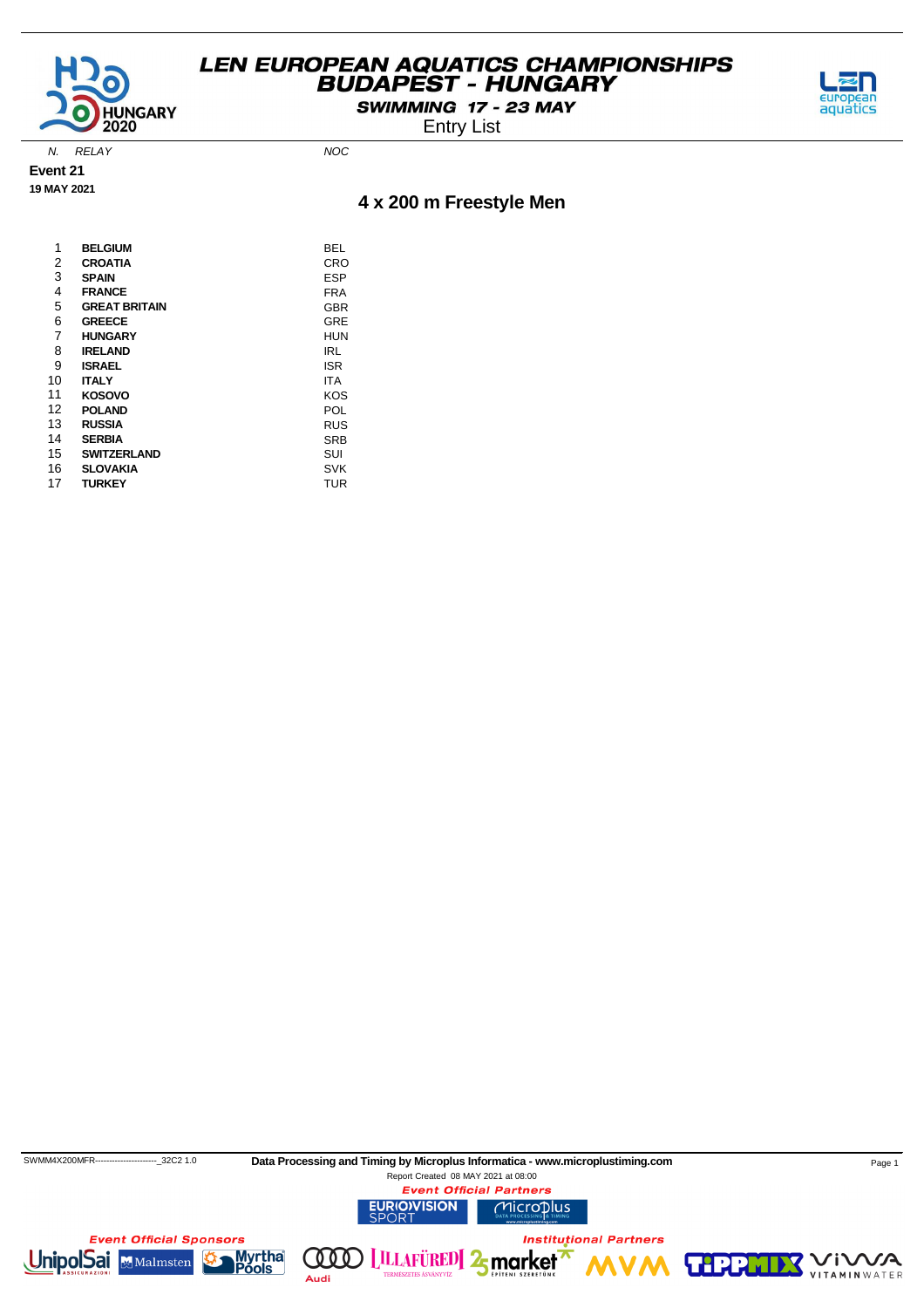

SWIMMING 17 - 23 MAY

Entry List

N. SURNAME & NAME  $NOC$  BORN Q.TIME LOCATION DATE

**Event 22**

**20 MAY 2021 - 10:00**

#### **200m Freestyle Men**

| 1              | <b>RAPSYS Danas</b>            | LTU        | 29 MAY 1995 | 1:44.38 | Singapore (SGP)           | 17/08/2019 |
|----------------|--------------------------------|------------|-------------|---------|---------------------------|------------|
| 2              | <b>SCOTT Duncan W</b>          | <b>GBR</b> | 06 MAY 1997 | 1:44.47 | London (GBR)              | 18/04/2021 |
| 3              | <b>DEAN Thomas</b>             | <b>GBR</b> | 02 MAY 2000 | 1:44.58 | London (GBR)              | 18/04/2021 |
| 4              | <b>MALYUTIN Martin</b>         | <b>RUS</b> | 05 JUL 1999 | 1:45.18 | Kazan (RUS)               | 05/04/2021 |
| 5              | <b>GIREV Ivan</b>              | <b>RUS</b> | 29 JUN 2000 | 1:45.49 | Kazan (RUS)               | 04/04/2021 |
| 6              | <b>MEGLI Filippo</b>           | <b>ITA</b> | 10 MAY 1997 | 1:45.67 | Gwangju (KOR)             | 23/07/2019 |
| $\overline{7}$ | <b>RICHARDS Matthew</b>        | <b>GBR</b> | 17 DEC 2002 | 1:45.77 | London (GBR)              | 18/04/2021 |
| 8              | <b>SHCHEGOLEV Aleksandr</b>    | <b>RUS</b> | 06 APR 2002 | 1:45.82 | Kazan (RUS)               | 05/04/2021 |
| 9              | <b>KRASNYKH Alexander</b>      | <b>RUS</b> | 19 JUN 1995 | 1:45.88 | Kazan (RUS)               | 05/04/2021 |
| 10             | <b>GUY James</b>               | <b>GBR</b> | 26 NOV 1995 | 1:45.95 | Gwangju (KOR)             | 22/07/2019 |
| 11             | <b>MILAK Kristof</b>           | <b>HUN</b> | 20 FEB 2000 | 1:46.15 | Budapest (HUN)            | 27/03/2021 |
| 12             | <b>DE TULLIO Marco</b>         | ITA        | 21 SEP 2000 | 1:46.56 | Rome (ITA)                | 13/08/2020 |
| 13             | <b>BALLO Stefano</b>           | ITA        | 18 FEB 1993 | 1:46.76 | Riccione (ITA)            | 02/04/2021 |
| 14             | <b>DJAKOVIC Antonio</b>        | SUI        | 08 OCT 2002 | 1:46.78 | Uster (SUI)               | 07/04/2021 |
| 15             | <b>NEMETH Nandor</b>           | <b>HUN</b> | 19 NOV 1999 | 1:46.87 | Budapest (HUN)            | 26/03/2021 |
| 16             | <b>HANSON Robin</b>            | SWE        | 02 APR 2001 | 1:46.93 | Kazan (RUS)               | 07/07/2019 |
| 17             | <b>STJEPANOVIC Velimir</b>     | <b>SRB</b> | 07 AUG 1993 | 1:47.04 | Luxembourg (LUX)          | 25/01/2020 |
| 18             | <b>ZIRK Kregor</b>             | <b>EST</b> | 03 JUL 1999 | 1:47.06 | Stockholm (SWE)           | 09/04/2021 |
|                | <b>MITYUKOV Roman</b>          | SUI        | 30 JUL 2000 | 1:47.06 | Uster (SUI)               | 08/04/2021 |
| 20             | <b>LIESS Nils</b>              | SUI        | 24 AUG 1996 | 1:47.07 | Nice (FRA)                | 09/02/2020 |
| 21             | <b>UENLUE Baturalp</b>         | <b>TUR</b> | 09 JUL 2002 | 1:47.08 | Istanbul (TUR)            | 27/12/2020 |
| 22             | <b>MAJCHRZAK Kacper</b>        | POL        | 22 SEP 1992 | 1:47.32 | Olsztyn (POL)             | 16/05/2019 |
| 23             | <b>POTHAIN Jordan</b>          | <b>FRA</b> | 14 OCT 1994 | 1:47.33 | Rennes (FRA)              | 17/04/2019 |
| 24             | DI COLA Stefano                | ITA        | 11 DEC 1998 | 1:47.45 | Riccione (ITA)            | 02/04/2021 |
| 25             | <b>ATSU Jonathan</b>           | <b>FRA</b> | 27 SEP 1996 | 1:47.47 | Saint-Raphael (FRA)       | 12/12/2020 |
| 26             | <b>HOLLO Balazs</b>            | <b>HUN</b> | 10 FEB 1999 | 1:47.67 | Budapest (HUN)            | 27/03/2021 |
| 27             | <b>ZOMBORI Gabor</b>           | <b>HUN</b> | 08 OCT 2002 | 1:47.71 | Budapest (HUN)            | 21/08/2019 |
| 28             | <b>CASTRO VALLE Cesar</b>      | <b>ESP</b> | 31 MAY 1999 | 1:47.79 | Sabadell (ESP)            | 25/03/2021 |
| 29             | DE MEULEMEESTER S.             | <b>BEL</b> | 27 FEB 1998 | 1:47.80 | Rotterdam (NED)           | 04/12/2020 |
| 30             | <b>KROON Luc</b>               | <b>NED</b> | 30 AUG 2001 | 1:47.85 | Rotterdam (NED)           | 04/12/2020 |
| 31             | <b>TESIC Enzo</b>              | <b>FRA</b> | 07 JAN 2000 | 1:47.94 | Marseille (FRA)           | 20/03/2021 |
| 32             | <b>MARCOURT Alexandre</b>      | <b>BEL</b> | 31 JUL 1999 | 1:48.06 | Rotterdam (NED)           | 04/12/2020 |
| 33             | <b>SWITKOWSKI Jan</b>          | POL        | 23 JAN 1994 | 1:48.20 | Gwangju (KOR)             | 26/07/2019 |
| 34             | <b>ENGLEZAKIS Konstantinos</b> | <b>GRE</b> | 20 MAR 2001 | 1:48.31 | Athina-Thessaloniki (GRE) | 05/08/2020 |
| 35             | <b>SANCOV Alexei</b>           | <b>MDA</b> | 15 OCT 1999 | 1:48.46 | Greensboro (USA)          | 13/11/2020 |
| 36             | <b>LOKTEV Denis</b>            | <b>ISR</b> | 04 JUN 2000 | 1:48.47 | (ISR)                     | 05/04/2019 |
| 37             | <b>FUCHS Roman</b>             | <b>FRA</b> | 14 JAN 1998 | 1:48.53 | Saint-Raphael (FRA)       | 12/12/2020 |
| 38             | <b>POPOVICI David</b>          | ROU        | 15 SEP 2004 | 1:48.62 | Brovary (UKR)             | 18/04/2021 |
| 39             | <b>COHEN GROUMI Gal</b>        | <b>ISR</b> | 22 APR 2002 | 1:48.76 | Netanya (ISR)             | 16/12/2020 |
| 40             | <b>GADGAARD Mikkel</b>         | <b>DEN</b> | 03 MAY 1999 | 1:48.77 | Taastrup (DEN)            | 18/04/2021 |
|                | <b>NAMIR Daniel</b>            | <b>ISR</b> | 08 DEC 1997 | 1:48.77 | Netanya (ISR)             | 16/12/2020 |
| 42             | <b>THIJS Thomas</b>            | <b>BEL</b> | 17 JUN 1997 | 1:48.88 | Stockholm (SWE)           | 13/04/2019 |
|                | <b>DURAN NAVIA Miguel</b>      | ESP        | 02 SEP 1995 | 1:48.88 | Sabadell (ESP)            | 10/04/2019 |
| 44             | <b>MOLLA YANES Mario</b>       | <b>ESP</b> | 13 APR 2002 | 1:48.92 | Sabadell (ESP)            | 25/03/2021 |
| 45             | <b>HOLUB Jan</b>               | POL        | 21 MAR 1996 | 1:48.98 | Lublin (POL)              | 29/04/2021 |
| 46             | <b>BERG EISCHEID Moritz</b>    | <b>ESP</b> | 02 JUL 1993 | 1:49.03 | Terrassa (ESP)            | 07/08/2019 |
| 47             | <b>POLONSKY Ron</b>            | <b>ISR</b> | 28 MAR 2001 | 1:49.09 | Rotterdam (NED)           | 04/12/2020 |
| 48             | YANCHEV Yordan                 | <b>BUL</b> | 30 AUG 2001 | 1:49.36 | Sofia (BUL)               | 20/12/2020 |
| 49             | <b>PANCEREVAS Daniil</b>       | LTU        | 20 MAR 2004 | 1:49.40 | Klaipeda (LTU)            | 17/12/2020 |
| 50             | <b>HLOBEN Adam</b>             | CZE        | 02 MAY 2001 | 1:49.44 | Budapest (HUN)            | 21/08/2019 |
| 51             | <b>WEIREMANS Lorenz</b>        | <b>BEL</b> | 07 FEB 1996 | 1:49.52 | Rotterdam (NED)           | 04/12/2020 |
| 52             | <b>HANSEN Andreas</b>          | <b>DEN</b> | 25 AUG 2000 | 1:49.55 | Taastrup (DEN)            | 18/04/2021 |
| 53             | <b>PISZCZOROWICZ Bartosz</b>   | POL        | 23 OCT 1999 | 1:49.72 | Lublin (POL)              | 28/03/2021 |
| 54             | <b>STEMBERK Jakub</b>          | CZE        | 12 OCT 2001 | 1:49.85 | Stockholm (SWE)           | 09/04/2021 |
| 55             | <b>LIE Markus</b>              | <b>NOR</b> | 21 JUN 1995 | 1:49.91 | Bergen (NOR)              | 06/04/2019 |
| 56             | <b>PAULSSON Adam</b>           | SWE        | 14 MAR 1995 | 1:49.97 | Stockholm (SWE)           | 09/04/2021 |
| 57             | <b>BRANDENBURGER Pit</b>       | <b>LUX</b> | 06 AUG 1995 | 1:50.10 | Gwangju (KOR)             | 22/07/2019 |
| 58             | <b>BOBAR Aleksa</b>            | SRB        | 09 DEC 1999 | 1:50.13 | Kragujevac (SRB)          | 04/08/2019 |
|                |                                |            |             |         |                           |            |

SWMM200MFR------------------------\_32C1 1.0 **Data Processing and Timing by Microplus Informatica - www.microplustiming.com** Page 1

Report Created 16 MAY 2021 at 08:00**Event Official Partners** 

**LILLAFÜRED** 2 market

Microplus

**Institutional Partners** 

**URIO)VISION** 

**Event Official Sponsors UnipolSai** Myrtha (000) Malmsten

ools

Audi

**TIPP** 



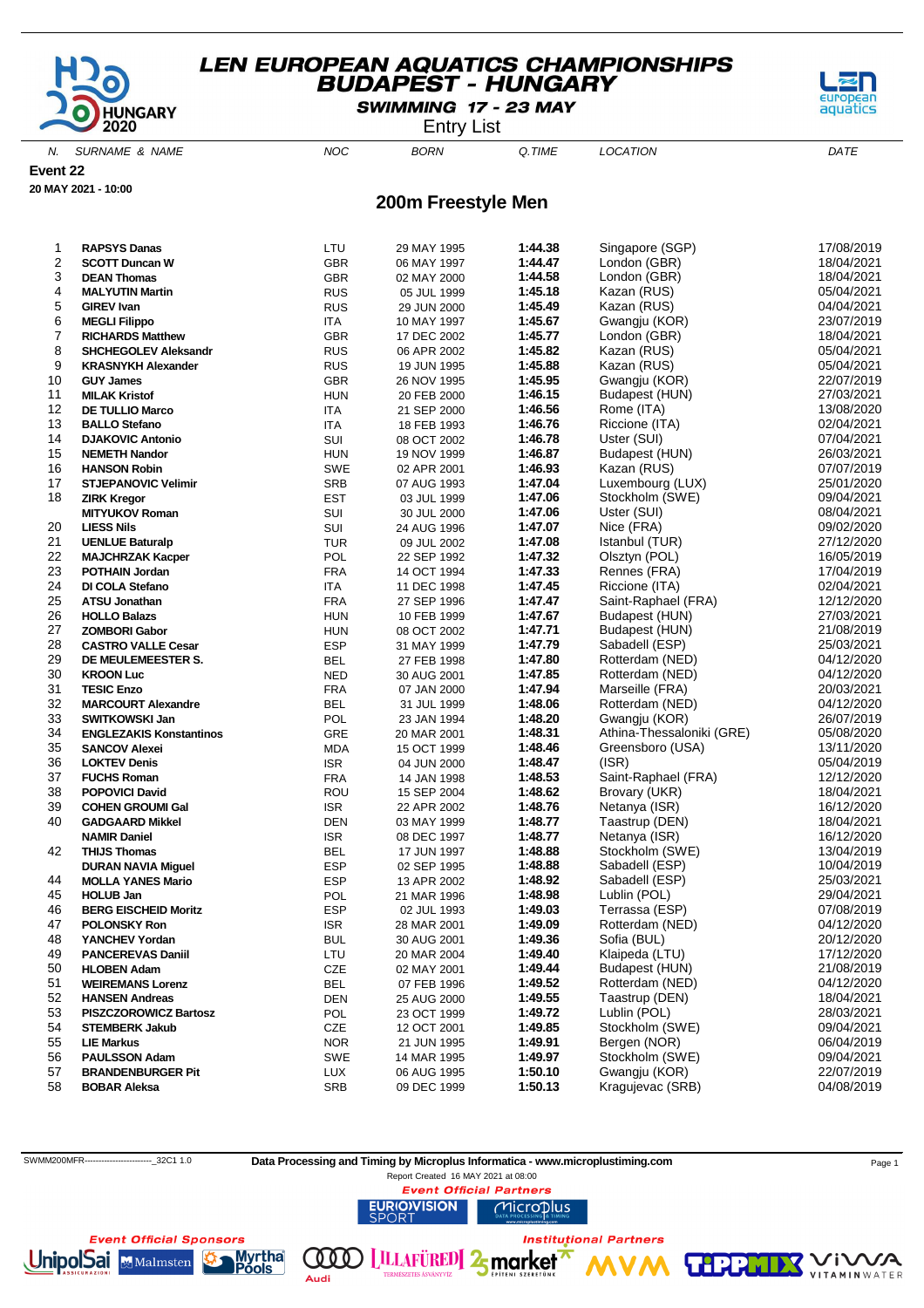| Ν. | <b>SURNAME &amp; NAME</b>      | <b>NOC</b> | <b>BORN</b> | Q.TIME  | <b>LOCATION</b>  | DATE       |
|----|--------------------------------|------------|-------------|---------|------------------|------------|
|    |                                |            |             |         |                  |            |
| 59 | <b>NEGRIS Dimitrios</b>        | <b>GRE</b> | 14 MAR 1998 | 1:50.37 | Oaka (GRE)       | 24/04/2021 |
| 60 | <b>TURAN Efe</b>               | <b>TUR</b> | 17 SEP 2000 | 1:50.40 | Istanbul (TUR)   | 26/12/2019 |
| 61 | <b>MANNES Max</b>              | <b>LUX</b> | 19 NOV 1997 | 1:50.48 | Amiens (FRA)     | 21/12/2019 |
| 62 | <b>VELOSO Tomas Miguel</b>     | <b>POR</b> | 21 FEB 1996 | 1:50.61 | Funchal (POR)    | 02/08/2019 |
| 63 | <b>ANDERSEN Christoffer H.</b> | <b>DEN</b> | 23 JUN 2002 | 1:51.40 | Luxembourg (LUX) | 25/01/2020 |
| 64 | <b>NAVIKONIS Tomas</b>         | LTU        | 12 APR 2003 | 1:51.47 | Klaipeda (LTU)   | 07/03/2021 |
| 65 | <b>CELIK Doga</b>              | <b>TUR</b> | 28 MAY 1991 | 1:51.60 | Istanbul (TUR)   | 03/08/2019 |
| 66 | <b>HOLMQUIST Marcus</b>        | <b>SWE</b> | 05 FEB 2000 | 1:51.98 | Stockholm (SWE)  | 09/04/2021 |
| 67 | <b>POLIACIK Jakub</b>          | <b>SVK</b> | 21 SEP 2004 | 1:52.54 | Samorin (SVK)    | 30/04/2021 |
| 68 | <b>DUEGEN Meliksah</b>         | <b>TUR</b> | 18 FEB 2002 | 1:53.07 | Edirne (TUR)     | 14/03/2020 |
| 69 | <b>BOSKAN Saso</b>             | <b>SLO</b> | 12 DEC 2002 | 1:53.56 | Kranj (SLO)      | 17/10/2020 |
| 70 | <b>JOENTVEDT Jon</b>           | <b>NOR</b> | 28 JUL 2003 | 1:53.85 | Baku (AZE)       | 25/07/2019 |
| 71 | <b>REVISHVILI Irakli</b>       | <b>GEO</b> | 03 NOV 1989 | 1:54.00 | Gwangju (KOR)    | 22/07/2019 |
| 72 | <b>ANTONIOU Nikolas</b>        | <b>CYP</b> | 20 JAN 2004 | 1:54.56 | Marseille (FRA)  | 20/03/2021 |
| 73 | <b>DALEIDEN Ralph</b>          | <b>LUX</b> | 25 MAR 2003 | 1:54.66 | Graz (AUT)       | 23/04/2021 |
| 74 | <b>KRASNIQI Arti</b>           | <b>KOS</b> | 12 JUL 1999 | 1:55.18 | DenHaag (NED)    | 04/04/2019 |
| 75 | <b>CACHIA Dylan</b>            | <b>MLT</b> | 15 SEP 2001 | 1:55.73 | Gzira (MLT)      | 13/12/2020 |
| 76 | <b>GARGOVIC Ado</b>            | <b>MNE</b> | 15 JUL 1998 | 1:56.34 | Kazan (RUS)      | 04/04/2021 |
| 77 | <b>DERKOSKI Filip</b>          | <b>MKD</b> | 18 FEB 2000 | 1:56.75 | Beograd (SRB)    | 14/03/2021 |
| 78 | <b>ABESADZE David</b>          | <b>GEO</b> | 05 JUL 2002 | 1:58.54 | Kosice (SVK)     | 20/12/2019 |
| 79 | <b>KONDIROLLI Olt</b>          | KOS        | 14 JAN 2003 | 2:00.69 | Baku (AZE)       | 25/07/2019 |
| 80 | <b>PRISKA Paolo</b>            | <b>ALB</b> | 15 SEP 2004 | 2:02.06 | Baku (AZE)       | 25/07/2019 |
| 81 | <b>TSHAGHARYAN Eduard</b>      | <b>ARM</b> | 18 APR 2001 | 2:02.25 | Budapest (HUN)   | 21/08/2019 |
| 82 | <b>BARSEGHYAN Artur</b>        | <b>ARM</b> | 29 MAR 2002 |         |                  |            |

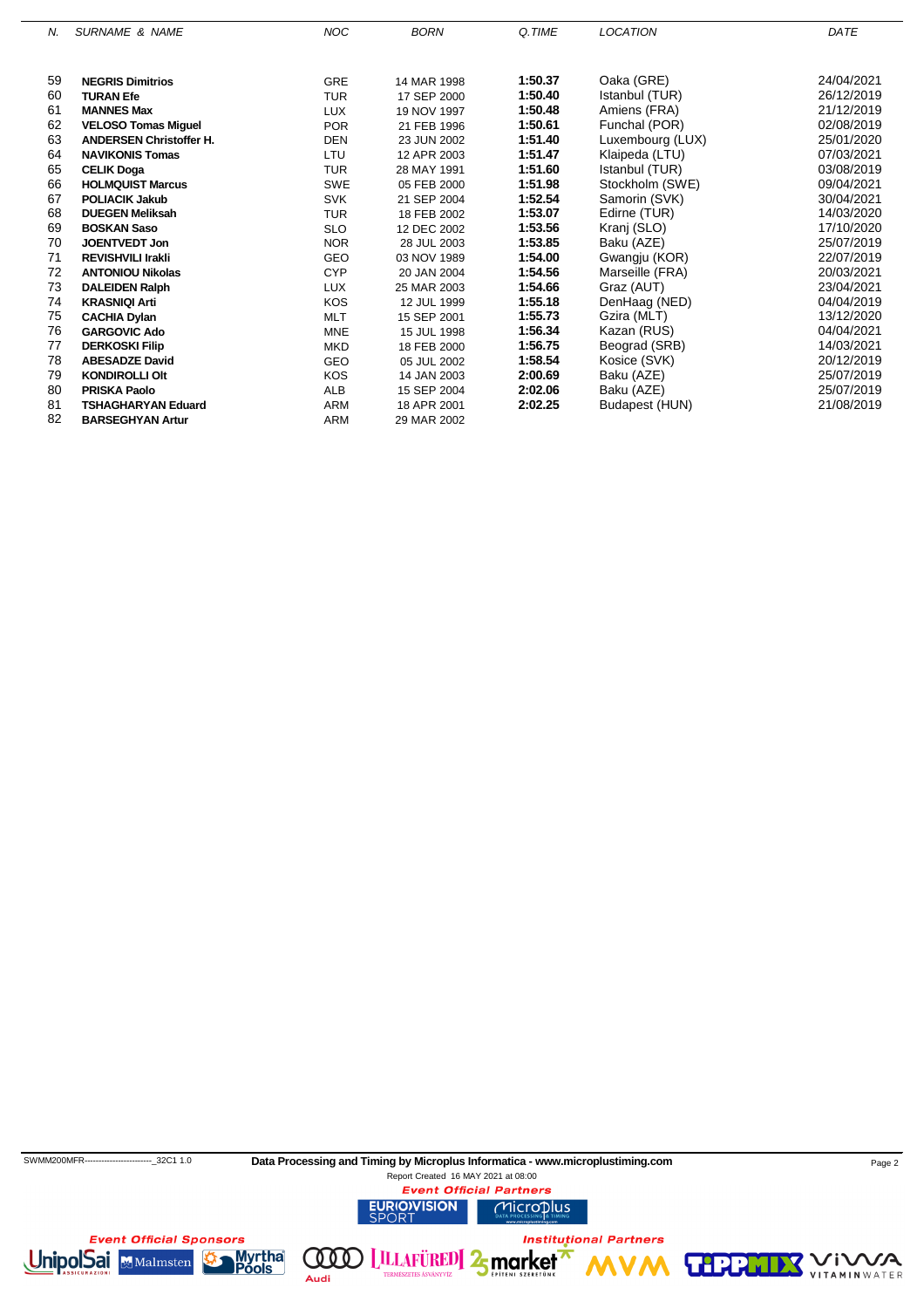

SWIMMING 17 - 23 MAY

Entry List

N. SURNAME & NAME  $NOC$  BORN Q.TIME LOCATION DATE

**Event 23**

**20 MAY 2021**

#### **200m Breaststroke Women**

| 1  | <b>EFIMOVA Yuliya</b>          | <b>RUS</b> | 03 APR 1992 | 2:20.17 | Gwangju (KOR)    | 26/07/2019 |
|----|--------------------------------|------------|-------------|---------|------------------|------------|
| 2  | <b>RENSHAW Molly</b>           | GBR        | 06 MAY 1996 | 2:20.89 | London (GBR)     | 15/04/2021 |
| 3  | <b>CHIKUNOVA Evgenija</b>      | <b>RUS</b> | 17 NOV 2004 | 2:21.07 | Kazan (RUS)      | 04/07/2019 |
| 4  | <b>WOOD Abbie</b>              | <b>GBR</b> | 02 MAR 1999 | 2:21.69 | London (GBR)     | 15/04/2021 |
| 5  | <b>TEMNIKOVA Maria</b>         | <b>RUS</b> | 17 NOV 1995 | 2:22.76 | Kazan (RUS)      | 08/04/2021 |
| 6  | <b>VALL MONTERO Jessica</b>    | <b>ESP</b> | 22 NOV 1988 | 2:23.25 | Sabadell (ESP)   | 28/03/2021 |
| 7  | <b>GARCIA URZAINQUI Marina</b> | <b>ESP</b> | 06 JUN 1994 | 2:24.06 | Sabadell (ESP)   | 07/04/2019 |
| 8  | <b>FANGIO Francesca</b>        | <b>ITA</b> | 17 AUG 1995 | 2:24.26 | Riccione (ITA)   | 14/12/2019 |
| 9  | <b>MAMIE Lisa</b>              | SUI        | 27 OCT 1998 | 2:24.27 | Rome (ITA)       | 13/08/2020 |
| 10 | <b>ANGIOLINI Lisa</b>          | ITA        | 29 JUN 1995 | 2:25.16 | Riccione (ITA)   | 01/04/2021 |
| 11 | <b>HORSKA Kristyna</b>         | CZE        | 30 SEP 1997 | 2:25.24 | Tashkent (UZB)   | 29/11/2020 |
| 12 | <b>HERKLE Kim Emely</b>        | <b>GER</b> | 05 JAN 2003 | 2:25.40 | Berlin (GER)     | 18/04/2021 |
| 13 | <b>BEKESI Eszter</b>           | <b>HUN</b> | 19 JAN 2002 | 2:25.49 | Budapest (HUN)   | 25/08/2019 |
| 14 | <b>CARRARO Martina</b>         | ITA        | 21 JUN 1993 | 2:25.67 | Rome (ITA)       | 13/08/2020 |
|    | <b>KAMINSKAYA Victoria</b>     | <b>POR</b> | 07 OCT 1995 | 2:25.67 | Gwangju (KOR)    | 25/07/2019 |
| 16 | <b>FISCHER Bente</b>           | GER        | 19 OCT 1997 | 2:25.90 | Berlin (GER)     | 18/04/2021 |
| 17 | <b>VOZEL Tjasa</b>             | <b>SLO</b> | 14 JUL 1994 | 2:26.06 | Budapest (HUN)   | 04/10/2019 |
| 18 | <b>BELONOGOFF Tatiana</b>      | <b>RUS</b> | 16 JUL 2001 | 2:26.59 | Nice (FRA)       | 08/02/2020 |
| 19 | <b>JEFIMOVA Eneli</b>          | <b>EST</b> | 27 DEC 2006 | 2:26.88 | Stockholm (SWE)  | 10/04/2021 |
| 20 | <b>LAHTINEN Laura</b>          | <b>FIN</b> | 03 JUN 2003 | 2:26.89 | Kazan (RUS)      | 05/07/2019 |
| 21 | <b>SCHOUTEN Tes</b>            | <b>NED</b> | 31 DEC 2000 | 2:26.95 | Rotterdam (NED)  | 04/12/2020 |
| 22 | <b>COLLEOU Stina Kajsa</b>     | <b>NOR</b> | 14 JUL 1993 | 2:27.27 | Stockholm (SWE)  | 14/04/2019 |
| 23 | <b>BLOMSTERBERG Thea</b>       | <b>DEN</b> | 09 JAN 2002 | 2:27.30 | Luxembourg (LUX) | 26/01/2019 |
| 24 | <b>RYBAK-ANDERSEN Clara</b>    | <b>DEN</b> | 18 DEC 2003 | 2:27.54 | Taastrup (DEN)   | 20/04/2021 |
| 25 | <b>HANSSON Sophie</b>          | <b>SWE</b> | 02 AUG 1998 | 2:27.64 | Malmoe (SWE)     | 28/06/2019 |
| 26 | <b>GUNES Viktoria Zeynep</b>   | <b>TUR</b> | 19 JUN 1998 | 2:27.67 | Gwangju (KOR)    | 25/07/2019 |
| 27 | <b>DUMONT Josephine</b>        | <b>BEL</b> | 04 NOV 2002 | 2:27.68 | Antwerp (BEL)    | 24/01/2021 |
| 28 | <b>HALMAI Petra</b>            | <b>HUN</b> | 29 MAY 1997 | 2:27.80 | Kaposvar (HUN)   | 10/12/2020 |
| 29 | <b>TRNIKOVA Nikoleta</b>       | <b>SVK</b> | 29 JUL 2002 | 2:27.96 | Budapest (HUN)   | 25/08/2019 |
| 30 | <b>KUMMEN Eva</b>              | <b>NOR</b> | 18 DEC 2001 | 2:27.99 | Bergen (NOR)     | 06/04/2019 |
| 31 | <b>RUUSKA Martta</b>           | <b>FIN</b> | 05 JUN 2003 | 2:28.04 | Helsinki (FIN)   | 23/04/2021 |
| 32 | <b>TETEREVKOVA Kotryna</b>     | LTU        | 23 JAN 2002 | 2:28.06 | Stockholm (SWE)  | 14/04/2019 |
| 33 | <b>BASISTO Anastasia</b>       | <b>MDA</b> | 11 NOV 2003 | 2:28.53 | Riga (LAT)       | 27/02/2021 |
| 34 | <b>LAUKKANEN Jenna</b>         | <b>FIN</b> | 02 MAR 1995 | 2:29.19 | Berlin (GER)     | 01/03/2020 |
| 35 | <b>KALMAR Aliz</b>             | <b>HUN</b> | 01 JAN 2002 | 2:29.23 | Budapest (HUN)   | 25/03/2021 |
| 36 | <b>BRUNZELL Hannah</b>         | <b>SWE</b> | 22 MAR 2001 | 2:29.36 | Stockholm (SWE)  | 10/04/2021 |
| 37 | <b>PEREIRA Raquel Gomes</b>    | <b>POR</b> | 06 JAN 2000 | 2:29.41 | Napoli (ITA)     | 07/07/2019 |
| 38 | <b>BLAZEVIC Ana</b>            | <b>CRO</b> | 24 JUN 2003 | 2:29.47 | Zagreb (CRO)     | 13/03/2021 |
| 39 | <b>CASTIGLIONI Arianna</b>     | ITA        | 15 AUG 1997 | 2:30.93 | Riccione (ITA)   | 19/12/2020 |
| 40 | <b>FAST Emelie</b>             | <b>SWE</b> | 20 FEB 2004 | 2:30.98 | Stockholm (SWE)  | 10/04/2021 |
| 41 | <b>ROMANJUK Maria</b>          | <b>EST</b> | 15 AUG 1996 | 2:31.11 | Budapest (HUN)   | 28/06/2019 |
| 42 | <b>OEZKAN Hazal</b>            | TUR        | 04 FEB 2003 | 2:32.15 | Edirne (TUR)     | 25/04/2021 |
| 43 | <b>VADOVICOVA Nina</b>         | <b>SVK</b> | 01 OCT 2003 | 2:32.97 | Budapest (HUN)   | 14/11/2020 |
| 44 | PODMANIKOVA Andrea             | <b>SVK</b> | 23 FEB 1998 | 2:33.00 | Budapest (HUN)   | 04/10/2019 |
| 45 | <b>TKACHENKO Alina</b>         | <b>UKR</b> | 17 AUG 2005 | 2:33.69 | Kharkiv (UKR)    | 08/03/2021 |
| 46 | <b>TUDO CUBELLS Nadia</b>      | AND        | 08 APR 1997 | 2:36.31 | Barcelona (ESP)  | 20/12/2019 |
| 47 | <b>POLONSKY Lea</b>            | <b>ISR</b> | 25 MAY 2002 |         |                  |            |

ools

Audi



**VITAMIN** WATER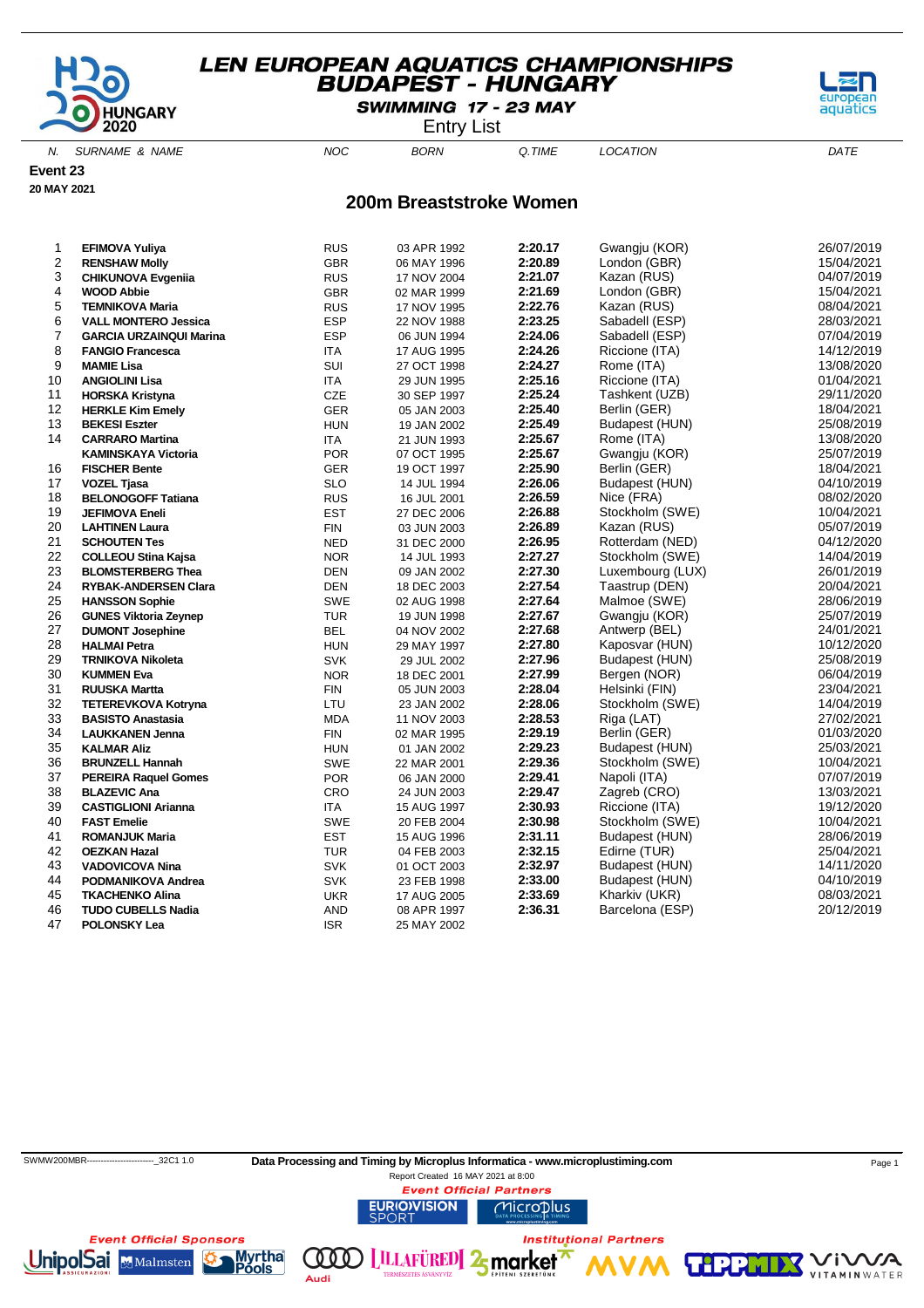

SWIMMING 17 - 23 MAY

Entry List

N. SURNAME & NAME  $NOC$  BORN Q.TIME LOCATION DATE

**Event 24**

**20 MAY 2021**

**50m Butterfly Men**

| 1        | <b>GOVOROV Andriv</b>                                    | <b>UKR</b>        | 10 APR 1992 | 22.80          | Gwangju (KOR)               | 21/07/2019               |
|----------|----------------------------------------------------------|-------------------|-------------|----------------|-----------------------------|--------------------------|
| 2        | <b>SZABO Szebasztian</b>                                 | <b>HUN</b>        | 11 MAR 1996 | 22.90          | Gwangju (KOR)               | 22/07/2019               |
| 3        | <b>KORSTANJE Nyls</b>                                    | <b>NED</b>        | 05 FEB 1999 | 23.02          | Eindhoven (NED)             | 11/04/2021               |
|          | <b>MINAKOV Andrei</b>                                    | <b>RUS</b>        | 17 MAR 2002 | 23.02          | Kazan (RUS)                 | 04/04/2021               |
| 5        | <b>ZHILKIN Andrey</b>                                    | <b>RUS</b>        | 09 MAR 1995 | 23.06          | Moscow (RUS)                | 08/04/2019               |
| 6        | <b>BUKHOV Vladyslav</b>                                  | <b>UKR</b>        | 05 JUL 2002 | 23.14          | Luxembourg (LUX)            | 24/01/2020               |
| 7        | <b>CECCON Thomas</b>                                     | <b>ITA</b>        | 27 JAN 2001 | 23.22          | Riccione (ITA)              | 19/12/2020               |
| 8        | <b>ZAITSEV Daniel</b>                                    | <b>EST</b>        | 13 DEC 1997 | 23.26          | Gwangju (KOR)               | 21/07/2019               |
| 9        | <b>GKOLOMEEV Kristian</b>                                | <b>GRE</b>        | 04 JUL 1993 | 23.29          | Gwangju (KOR)               | 21/07/2019               |
|          | <b>CODIA Piero</b>                                       | ITA               | 22 OCT 1989 | 23.29          | Gwangju (KOR)               | 21/07/2019               |
| 11       | <b>GROUSSET Maxime</b>                                   | <b>FRA</b>        | 24 APR 1999 | 23.31          | Nice (FRA)                  | 05/02/2021               |
|          | <b>CZERNIAK Konrad</b>                                   | POL               | 11 JUN 1989 | 23.31          | Lublin (POL)                | 30/04/2021               |
| 13       | <b>TSURKIN Yauhen</b>                                    | <b>BLR</b>        | 09 DEC 1990 | 23.32          | Brest (BLR)                 | 16/07/2020               |
| 14       | <b>VEKOVISHCHEV Mikhail</b>                              | <b>RUS</b>        | 05 AUG 1998 | 23.35          | Kazan (RUS)                 | 03/11/2019               |
| 15       | <b>VERHOEVEN Thomas</b>                                  | <b>NED</b>        | 18 APR 1997 | 23.36          | Eindhoven (NED)             | 30/04/2021               |
| 16       | <b>PEKARSKI Grigori</b>                                  | <b>BLR</b>        | 08 JAN 1998 | 23.39          | Brest (BLR)                 | 24/04/2021               |
|          | <b>PONTI Noe</b>                                         | SUI               | 01 JUN 2001 | 23.39          | Marseille (FRA)             | 20/03/2021               |
| 18       | <b>CHERUTI Meiron Amir</b>                               | <b>ISR</b>        | 19 OCT 1997 | 23.40          | Wingate (ISR)               | 31/07/2019               |
| 19       | <b>MANAUDOU Florent</b>                                  | <b>FRA</b>        | 12 NOV 1990 | 23.43          | Marseille (FRA)             | 20/03/2021               |
| 20       | <b>MILAK Kristof</b>                                     | <b>HUN</b>        | 20 FEB 2000 | 23.48          | Budapest (HUN)              | 26/07/2020               |
| 21       | <b>NICKELSEN Rasmus</b>                                  | DEN               | 28 FEB 2003 | 23.58          | Taastrup (DEN)              | 21/04/2021               |
|          | DE BOER Thom                                             | <b>NED</b>        | 24 DEC 1991 | 23.58          | Eindhoven (NED)             | 11/04/2021               |
| 23       | <b>VERLINDEN Joeri</b>                                   | <b>NED</b>        | 22 JAN 1988 | 23.59          | Amsterdam (NED)             | 13/12/2019               |
| 24       | <b>STOJKOVSKI Niksa</b>                                  | <b>NOR</b>        | 05 MAY 1994 | 23.60          | Bergen (NOR)                | 06/04/2019               |
| 25       | <b>HENX Julien</b>                                       | <b>LUX</b>        | 20 JUN 1995 | 23.63          | Luxembourg (LUX)            | 24/01/2020               |
| 26       | <b>ZENIMOTO HVAS Tomoe</b>                               | <b>NOR</b>        | 01 JUN 2000 | 23.67          | Gwangju (KOR)               | 21/07/2019               |
| 27       | <b>MARGEVICIUS Deividas</b>                              | LTU               | 26 APR 1995 | 23.68          | Klaipeda (LTU)              | 17/12/2020               |
| 28       | <b>RIVOLTA Matteo</b>                                    | <b>ITA</b>        | 16 NOV 1991 | 23.71          | Rome (ITA)                  | 23/06/2019               |
| 29       | <b>CIESLAK Marcin</b>                                    | POL               | 07 APR 1992 | 23.72          | Lublin (POL)                | 30/04/2021               |
| 30       | <b>LOZANO MATEOS Alberto</b>                             | <b>ESP</b>        | 18 AUG 1998 | 23.73          | Barcelona (ESP)             | 15/06/2019               |
| 31       | <b>MAEKELAE Niko</b>                                     | <b>FIN</b>        | 27 DEC 1998 | 23.74          | Helsinki (FIN)              | 06/12/2020               |
|          | <b>PETERS Jacob</b>                                      | <b>GBR</b>        | 20 AUG 2000 | 23.74          | Amsterdam (NED)             | 13/12/2019               |
| 33       | <b>HOLODA Peter</b>                                      | <b>HUN</b>        | 09 JAN 1996 | 23.78          | Clovis (USA)                | 14/06/2019               |
|          | <b>LEMESHKO Lyubomyr</b>                                 | <b>UKR</b>        | 19 JUL 1992 | 23.78          | Kharkiv (UKR)               | 26/04/2019               |
| 35       | <b>SEFL Jan</b>                                          | CZE               | 10 MAY 1990 | 23.82          | Pardubice (CZE)             | 24/04/2021               |
| 36       | <b>GUERES Uemitcan</b>                                   | <b>TUR</b>        | 24 JUN 1999 | 23.85          | Edirne (TUR)                | 24/04/2021               |
| 37       | <b>HOFF Oskar</b>                                        | <b>SWE</b>        | 13 DEC 1998 | 23.86          | Stockholm (SWE)             | 08/04/2021               |
| 38       | <b>SHEVTSOV Sergii</b>                                   | <b>UKR</b>        | 29 JUN 1998 | 23.87          | Gwangju (KOR)               | 21/07/2019               |
| 39       | <b>LENDJER Ivan</b>                                      | <b>SRB</b>        | 29 JUL 1990 | 23.89          | Kaposvar (HUN)              | 09/12/2020               |
| 40       | <b>KORZENIOWSKI Pawel</b>                                | POL               | 09 JUL 1985 | 23.94          | Warsaw (POL)                | 10/04/2021               |
| 41       | <b>BUCHER Simon</b>                                      | AUT               | 23 MAY 2000 | 23.97          | Graz (AUT)                  | 19/12/2020               |
| 42       | <b>FRANKEL Tomer</b>                                     | <b>ISR</b>        | 18 OCT 2000 | 24.01          | Wingate (ISR)               | 31/07/2019               |
|          | <b>LIA Nicholas</b>                                      | <b>NOR</b>        | 13 FEB 2001 | 24.01          | Kazan (RUS)                 | 03/07/2019               |
| 44       | <b>MILJENIC Nikola</b>                                   | CRO               | 19 MAY 1998 | 24.06          | Gwangju (KOR)               | 21/07/2019               |
| 45       | <b>LIUKKONEN Ari-Pekka</b>                               | FIN               | 09 FEB 1989 | 24.07          | Helsinki (FIN)              | 22/04/2021               |
| 46       | <b>HERRALA Anton</b>                                     | FIN               | 29 DEC 1993 | 24.08          | Stockholm (SWE)             | 08/04/2021               |
| 47       | <b>GIGLER Heiko</b>                                      | AUT               | 17 JUN 1996 | 24.09          | Napoli (ITA)                | 04/07/2019<br>29/02/2020 |
| 48       | <b>KLENZ Ramon</b>                                       | GER               | 02 AUG 1998 | 24.16          | Berlin (GER)                |                          |
| 49       | <b>MARTON Richard</b>                                    | <b>HUN</b>        | 07 OCT 1999 | 24.18          | Kaposvar (HUN)              | 10/12/2020               |
| 50       | <b>POPRAWA Michal</b>                                    | POL               | 11 JAN 1994 | 24.31<br>24.39 | Olsztyn (POL)<br>Graz (AUT) | 17/05/2019               |
| 51       | <b>HALAS Adam</b>                                        | <b>SVK</b>        | 02 AUG 1998 | 24.54          | Budapest (HUN)              | 24/04/2021<br>26/07/2020 |
| 52<br>53 | <b>LUNAK Sebastian</b>                                   | CZE               | 12 JAN 2002 | 24.61          | MariaEnzersdorf (AUT)       | 18/07/2020               |
|          | <b>ESPERNBERGER Martin</b>                               | AUT               | 20 DEC 2003 | 24.62          | Riga (LAT)                  | 03/04/2021               |
| 54<br>55 | <b>AHTIAINEN Alex</b>                                    | <b>EST</b>        | 27 JAN 2001 | 24.66          | Castellon (ESP)             | 06/12/2020               |
|          | <b>LOMERO ARENAS Bernat</b><br><b>KUDASHEV Alexander</b> | AND               | 28 DEC 1997 | 24.69          | Kazan (RUS)                 | 28/10/2020               |
| 56       |                                                          | <b>RUS</b>        | 05 DEC 1995 | 24.73          | Sabadell (ESP)              | 24/03/2021               |
| 57<br>58 | <b>LOMERO ARENAS Tomas</b>                               | <b>AND</b><br>AUT | 05 JUL 2001 | 24.75          | Budapest (HUN)              | 26/07/2020               |
|          | <b>GSCHWENTNER Xaver</b>                                 |                   | 15 APR 1999 |                |                             |                          |



ools

Audi



aquatics

**VITAMIN** WATER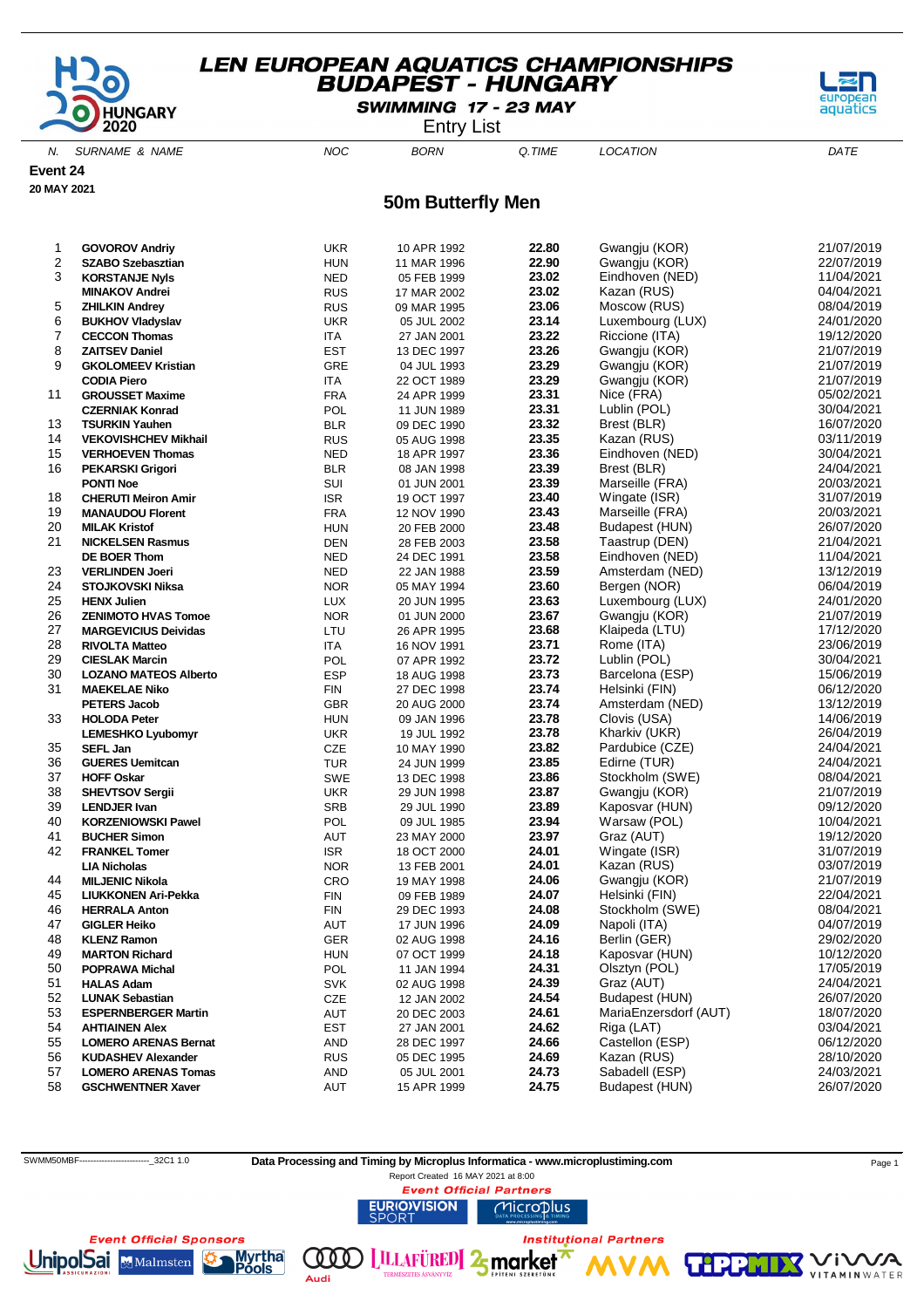| N. | SURNAME & NAME                | NOC.       | <b>BORN</b> | Q.TIME | LOCATION                  | DATE       |
|----|-------------------------------|------------|-------------|--------|---------------------------|------------|
|    |                               |            |             |        |                           |            |
| 59 | <b>PERSSON Elias</b>          | <b>SWE</b> | 03 APR 2002 | 24.86  | Stockholm (SWE)           | 12/04/2019 |
| 60 | <b>DIMITRIADIS Stefanos</b>   | <b>GRE</b> | 08 SEP 1989 | 25.09  | Athina-Thessaloniki (GRE) | 06/08/2020 |
|    | <b>JOHNSTON Patrick</b>       | IRL        | 24 OCT 2001 | 25.09  | Geneva (SUI)              | 19/01/2020 |
| 62 | <b>RADULOVIC Bosko</b>        | <b>MNE</b> | 06 OCT 1996 | 25.11  | Gwangju (KOR)             | 21/07/2019 |
| 63 | <b>JASMINUSON Dado Fenrir</b> | <b>ISL</b> | 05 MAY 1995 | 25.28  | Reykjavik (ISL)           | 25/04/2021 |
| 64 | <b>MILDRED Edward</b>         | <b>GBR</b> | 10 APR 2003 | 25.55  | Corby (GBR)               | 26/01/2019 |
| 65 | SIMONOVSKI Ivan               | <b>MKD</b> | 22 JAN 2000 | 26.35  | Beograd (SRB)             | 10/04/2021 |
| 66 | <b>QARRI Even</b>             | ALB        | 23 OCT 2003 |        |                           |            |
|    | <b>GLINTA Robert-Andrei</b>   | <b>ROU</b> | 18 APR 1997 |        |                           |            |

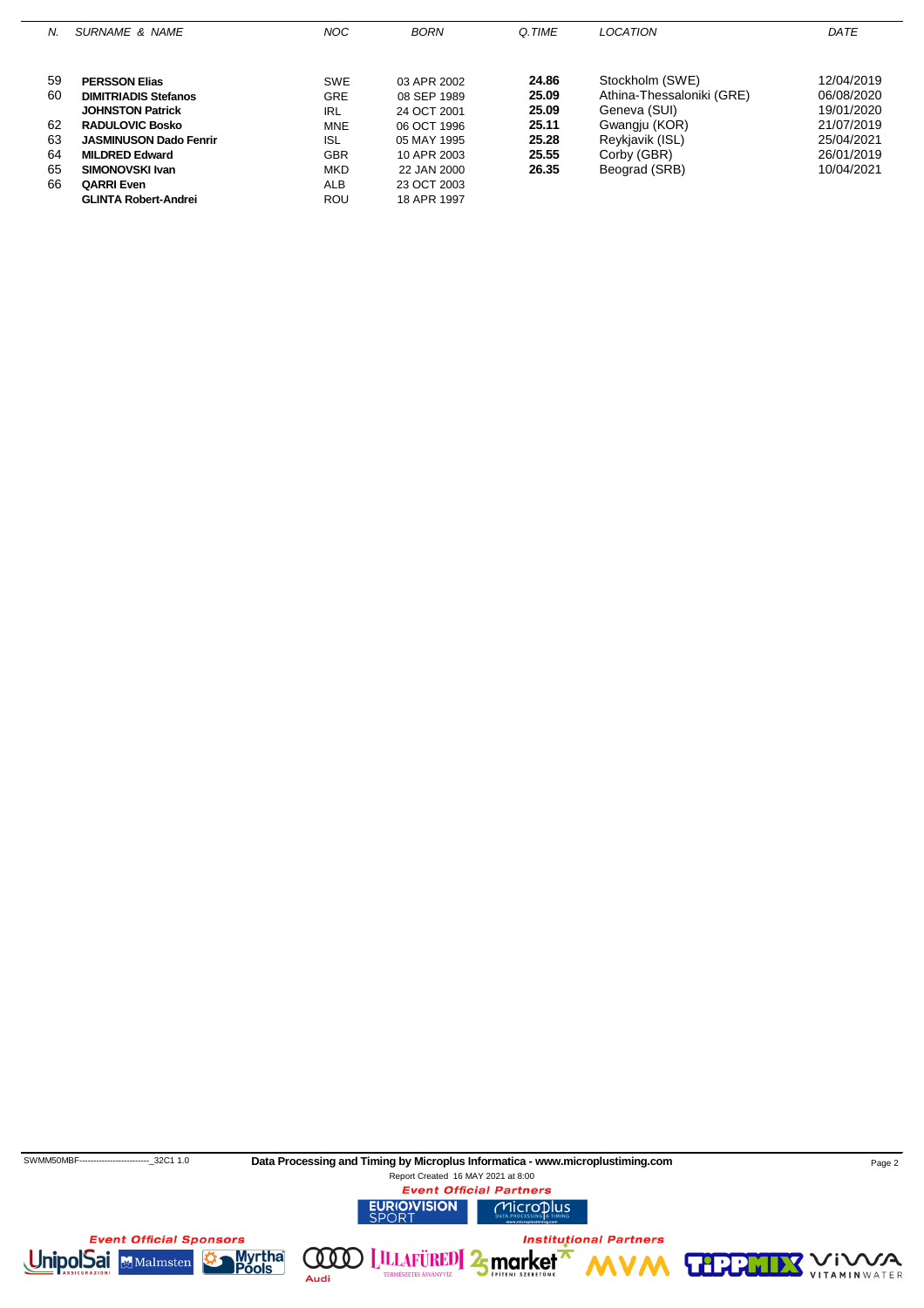

SWIMMING 17 - 23 MAY

Entry List

N. SURNAME & NAME  $NOC$  BORN Q.TIME LOCATION DATE

**Event 25**

**20 MAY 2021**

#### **100m Backstroke Women**

| 1        | <b>DAWSON Kathleen</b>                                       | <b>GBR</b>               | 03 OCT 1997                | 58.24              | London (GBR)                  | 15/04/2021               |
|----------|--------------------------------------------------------------|--------------------------|----------------------------|--------------------|-------------------------------|--------------------------|
| 2        | <b>TOUSSAINT Kira</b>                                        | <b>NED</b>               | 22 MAY 1994                | 58.65              | Eindhoven (NED)               | 11/04/2021               |
| 3        | <b>PANZIERA Margherita</b>                                   | ITA.                     | 12 AUG 1995                | 58.92              | Riccione (ITA)                | 04/04/2019               |
| 4        | <b>SHKURDAI Anastasiya</b>                                   | <b>BLR</b>               | 03 JAN 2003                | 59.08              | Brest (BLR)                   | 17/07/2020               |
| 5        | <b>KAMENEVA Maria</b>                                        | <b>RUS</b>               | 27 MAY 1999                | 59.10              | Kazan (RUS)                   | 04/04/2021               |
| 6        | <b>WILD Cassie</b>                                           | <b>GBR</b>               | 12 JUN 2000                | 59.51              | London (GBR)                  | 15/04/2021               |
|          | <b>FESIKOVA Anastasia</b>                                    | <b>RUS</b>               | 08 MAY 1990                | 59.51              | Kazan (RUS)                   | 05/04/2021               |
| 8        | <b>KUBOVA BAUMRTOVA Simona</b>                               | CZE                      | 24 AUG 1991                | 59.66              | Eindhoven (NED)               | 12/04/2019               |
| 9        | <b>DE WAARD Maaike</b>                                       | <b>NED</b>               | 11 OCT 1996                | 59.95              | Eindhoven (NED)               | 11/04/2021               |
| 10       | <b>BURIAN Kata</b>                                           | <b>HUN</b>               | 17 JAN 1995                | 1:00.02            | Budapest (HUN)                | 23/03/2021               |
| 11       | <b>SCALIA Silvia</b>                                         | <b>ITA</b>               | 16 JUL 1995                | 1:00.13            | Napoli (ITA)                  | 06/07/2019               |
| 12       | <b>PEDA Paulina</b>                                          | <b>POL</b>               | 18 MAR 1998                | 1:00.34            | Lublin (POL)                  | 02/05/2021               |
| 13       | <b>LOEYNING Ingeborg V.</b>                                  | <b>NOR</b>               | 13 SEP 2000                | 1:00.35            | Gwangju (KOR)                 | 22/07/2019               |
|          | <b>HANSSON Louise</b>                                        | <b>SWE</b>               | 24 NOV 1996                | 1:00.35            | Toronto (CAN)                 | 03/04/2019               |
| 15       | <b>ZOFKOVA Carlotta</b>                                      | ITA                      | 22 FEB 1993                | 1:00.55            | Rome (ITA)                    | 01/08/2019               |
| 16       | <b>GORBENKO Anastasia</b>                                    | <b>ISR</b>               | 07 AUG 2003                | 1:00.58            | Budapest (HUN)                | 20/08/2019               |
| 17       | <b>JALLOW Mimosa</b>                                         | <b>FIN</b>               | 17 JUN 1994                | 1:00.61            | Helsinki (FIN)                | 23/04/2021               |
| 18       | <b>KOST Nina</b>                                             | SUI                      | 17 APR 1995                | 1:00.66            | Uster (SUI)                   | 11/04/2021               |
| 19       | <b>TCHORZ Alicja</b>                                         | POL                      | 13 AUG 1992                | 1:00.70            | Lublin (POL)                  | 02/05/2021               |
| 20       | <b>SZILAGYI Gerda</b>                                        | <b>HUN</b>               | 24 OCT 2003                | 1:00.75            | Kaposvar (HUN)                | 08/12/2020               |
| 21       | <b>NAZIEBLO Klaudia</b>                                      | <b>POL</b>               | 03 DEC 1993                | 1:00.82            | Lublin (POL)                  | 02/05/2021               |
| 22       | <b>ZAMORANO SANZ Africa</b>                                  | <b>ESP</b>               | 11 JAN 1998                | 1:00.86            | Castellon (ESP)               | 05/12/2020               |
| 23       | <b>AVRAMOVA Ekaterina</b>                                    | <b>TUR</b>               | 12 NOV 1991                | 1:01.04            | Sofia (BUL)                   | 02/04/2021               |
| 24       | <b>WILSON Alicia</b>                                         | <b>GBR</b>               | 05 MAR 2000                | 1:01.06            | London (GBR)                  | 15/04/2021               |
| 25       | <b>PILHATSCH Caroline</b>                                    | <b>AUT</b>               | 01 MAR 1999                | 1:01.07            | Gwangju (KOR)                 | 22/07/2019               |
| 26       | <b>AZEVEDO Rafaela Gomes</b>                                 | <b>POR</b>               | 21 JAN 2002                | 1:01.17            | Oeiras (POR)                  | 20/12/2020               |
| 27       | <b>ZEVINA Daryna</b>                                         | <b>UKR</b>               | 01 SEP 1994                | 1:01.26            | Luxembourg (LUX)              | 24/01/2020               |
| 28       | <b>GRABOWSKI Lena</b>                                        | AUT                      | 10 SEP 2002                | 1:01.29            | Graz (AUT)                    | 03/08/2020               |
| 29       | <b>MENSING Jenny</b>                                         | <b>GER</b>               | 26 FEB 1986                | 1:01.52            | Helsinki (FIN)                | 02/04/2019               |
| 30       | <b>BARZELAY Aviv</b>                                         | <b>ISR</b>               | 28 MAY 2002                | 1:01.55            | Netanya (ISR)                 | 30/03/2021               |
| 31       | <b>DRAKOU Theodora</b>                                       | GRE                      | 06 FEB 1992                | 1:01.69            | Malmoe (SWE)                  | 07/03/2020               |
| 32       | <b>SMITS Jade</b>                                            | <b>BEL</b>               | 12 MAY 2001                | 1:01.73            | Antwerp (BEL)                 | 24/01/2021               |
| 33       | <b>MAZUTAITYTE Ugne</b>                                      | LTU                      | 14 MAR 1997                | 1:01.99            | Klaipeda (LTU)                | 07/03/2021               |
| 34       | <b>UGRAI Panna</b>                                           | <b>HUN</b>               | 18 OCT 2004                | 1:02.03            | Budapest (HUN)                | 24/03/2021               |
| 35       | <b>SZABO FELTOTHY Eszter</b>                                 | <b>HUN</b>               | 04 JAN 2002                | 1:02.04            | Budapest (HUN)                | 23/03/2021               |
| 36       | <b>DENIZLI Sudem</b>                                         | <b>TUR</b>               | 15 AUG 2005                | 1:02.13            | Edirne (TUR)                  | 20/02/2021               |
| 37       | <b>PRADELL CARRASCO Mireia</b>                               | <b>ESP</b>               | 09 SEP 1995                | 1:02.16            | Sabadell (ESP)                | 24/03/2021               |
| 38       | <b>OEZTUERK Sonnele</b>                                      | <b>GER</b>               | 17 MAR 1998                | 1:02.22            | Berlin (GER)                  | 16/04/2021               |
| 39       | <b>KULIASHOVA Anastasiya</b>                                 | <b>BLR</b>               | 30 NOV 2001                | 1:02.23            | Riga (LAT)                    | 28/02/2021               |
| 40       | <b>ROSVALL Hanna</b>                                         | <b>SWE</b>               | 10 FEB 2000                | 1:02.26            | Stockholm (SWE)               | 09/04/2021               |
| 41       | <b>BERNAT Laura</b>                                          | POL                      | 28 SEP 2005                | 1:02.38            | Lublin (POL)                  | 27/03/2021               |
| 42       | <b>SEGEL Janja</b>                                           | <b>SLO</b>               | 17 JUN 2001                | 1:02.40            | Graz (AUT)                    | 23/04/2021               |
| 43<br>44 | <b>TEIJONSALO Fanny</b>                                      | <b>FIN</b>               | 06 FEB 1996                | 1:02.42<br>1:02.55 | Helsinki (FIN)                | 23/04/2021<br>25/08/2019 |
|          | <b>MARUSAKOVA Emma</b>                                       | <b>SVK</b>               | 27 FEB 2003                | 1:02.66            | Budapest (HUN)                | 12/05/2019               |
| 45<br>46 | <b>SALCUTAN Tatiana</b>                                      | <b>MDA</b>               | 16 APR 2001                | 1:03.01            | Bucuresti (ROU)               |                          |
| 47       | <b>JOENSEN Signhild</b><br><b>SACHA Ioanna</b>               | <b>FAR</b><br><b>GRE</b> | 14 NOV 2000                | 1:03.86            | Bergen (NOR)<br>Atlanta (USA) | 06/04/2019<br>06/12/2019 |
| 48       |                                                              |                          | 22 JUN 1999                | 1:04.96            | Beograd (SRB)                 | 13/03/2021               |
| 49       | <b>EMINOVA BLAZEVSKA Mia</b><br><b>RAMIREZ ABELLA Monica</b> | <b>MKD</b><br>AND        | 04 AUG 2005<br>27 DEC 1993 | 1:05.16            | Barcelona (ESP)               | 20/12/2019               |
| 50       | <b>KRSTEVSKA Mia</b>                                         | <b>MKD</b>               | 15 OCT 2001                | 1:05.31            | Leskovac (SRB)                | 16/02/2020               |
| 51       | <b>IVAN Teresa</b>                                           | <b>SVK</b>               | 18 SEP 2003                | 1:05.35            | Greensboro (USA)              | 13/11/2020               |
| 52       | <b>BEQIRI Jona</b>                                           | KOS                      | 20 SEP 2006                | 1:11.06            | Durres (ALB)                  | 10/09/2020               |
|          |                                                              |                          |                            |                    |                               |                          |



SWMW100MBA---------------------------32C1 1.0 Data Processing and Timing by Microplus Informatica - www.microplustiming.com Page 1

Report Created 16 MAY 2021 at 8:00**Event Official Partners** 

**LILLAFÜRED** 2 market

Microplus

**Institutional Partners** 

**URIO)VISION** 

(000)

Audi



VA 'i V **VITAMIN** WATER

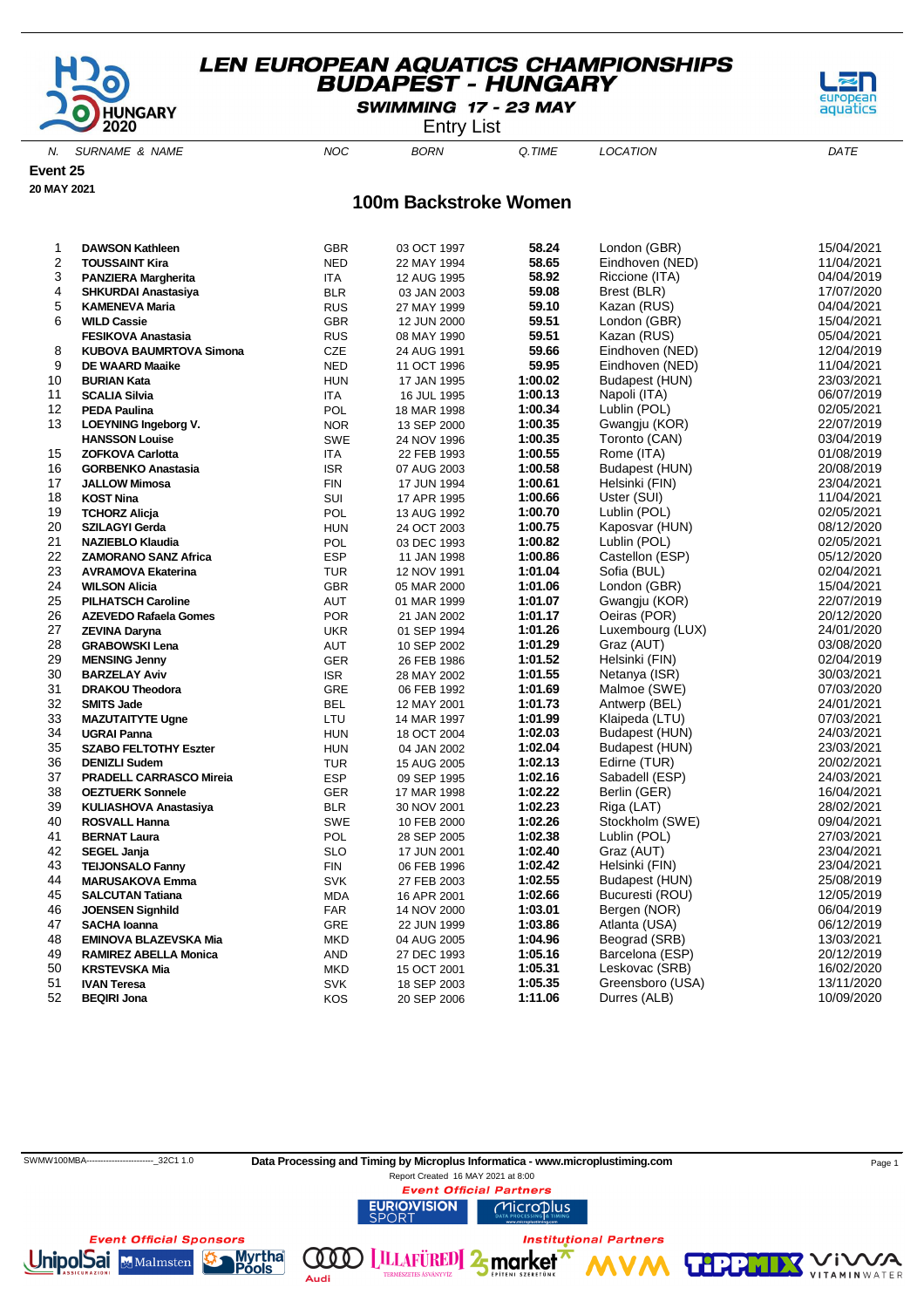

SWIMMING 17 - 23 MAY Entry List



N. RELAY NOC

**Event 26 20 MAY 2021**

# **4 x 100 m Medley Mixed**

| 1              | <b>ANDORRA</b>        | <b>AND</b> |
|----------------|-----------------------|------------|
| 2              | <b>AUSTRIA</b>        | <b>AUT</b> |
| 3              | <b>BELARUS</b>        | BLR        |
| 4              | <b>CZECH REPUBLIC</b> | CZE        |
| 5              | <b>DENMARK</b>        | <b>DEN</b> |
| 6              | <b>SPAIN</b>          | <b>ESP</b> |
| $\overline{7}$ | <b>ESTONIA</b>        | <b>EST</b> |
| 8              | <b>FRANCE</b>         | <b>FRA</b> |
| 9              | <b>GREAT BRITAIN</b>  | <b>GBR</b> |
| 10             | <b>GERMANY</b>        | <b>GER</b> |
| 11             | <b>GREECE</b>         | GRE        |
| 12             | <b>HUNGARY</b>        | HUN        |
| 13             | <b>IRELAND</b>        | IRL        |
| 14             | <b>ISRAEL</b>         | <b>ISR</b> |
| 15             | <b>ITALY</b>          | <b>ITA</b> |
| 16             | <b>LATVIA</b>         | LAT        |
| 17             | <b>LITHUANIA</b>      | LTU        |
| 18             | <b>MOLDOVA</b>        | MDA        |
| 19             | <b>NETHERLANDS</b>    | NED        |
| 20             | <b>NORWAY</b>         | <b>NOR</b> |
| 21             | <b>POLAND</b>         | POL        |
| 22             | <b>RUSSIA</b>         | <b>RUS</b> |
| 23             | <b>SWITZERLAND</b>    | SUI        |
| 24             | <b>SLOVAKIA</b>       | <b>SVK</b> |
| 25             | <b>SWEDEN</b>         | SWE        |
| 26             | <b>TURKEY</b>         | TUR        |

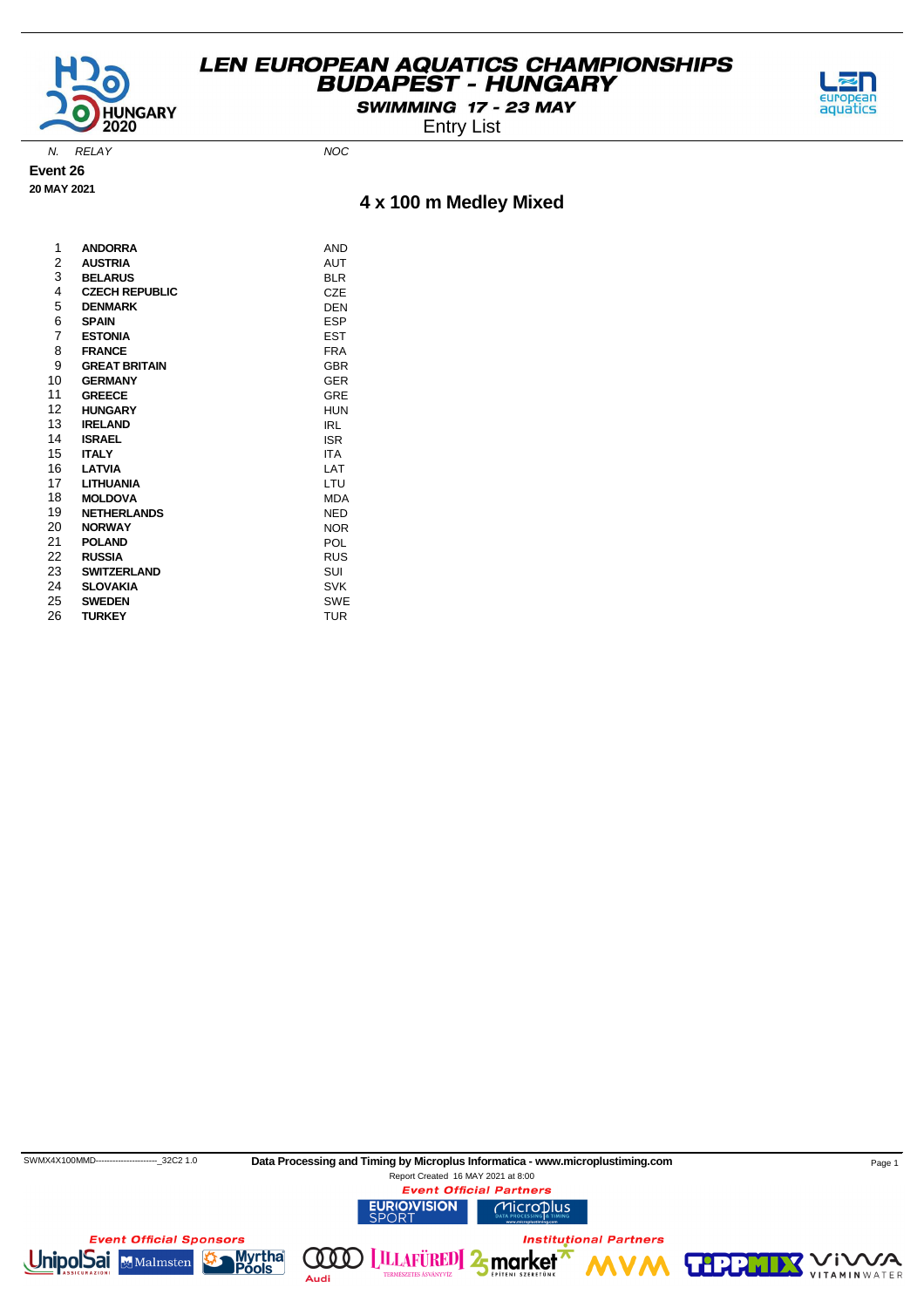

SWIMMING 17 - 23 MAY

Entry List

N. SURNAME & NAME  $NOC$  BORN Q.TIME LOCATION DATE

**Event 27**

# **20 MAY 2021**

#### **1500m Freestyle Women**

|    | <b>QUADARELLA Simona</b>        | <b>ITA</b> | 18 DEC 1998 | 15:40.89 | Gwangju (KOR)       | 23/07/2019 |
|----|---------------------------------|------------|-------------|----------|---------------------|------------|
| 2  | <b>KIRPICHNIKOVA Anastasia</b>  | <b>RUS</b> | 24 JUN 2000 | 15:53.18 | Saint-Raphael (FRA) | 12/12/2020 |
| 3  | <b>KESELY Ajna</b>              | <b>HUN</b> | 10 SEP 2001 | 15:54.48 | Gwangju (KOR)       | 22/07/2019 |
| 4  | <b>CARAMIGNOLI Martina Rita</b> | <b>ITA</b> | 25 MAY 1991 | 15:56.06 | Rome (ITA)          | 11/08/2020 |
| 5  | <b>TUNCEL Merve</b>             | <b>TUR</b> | 01 JAN 2005 | 16:03.23 | Istanbul (TUR)      | 25/12/2020 |
| 6  | <b>PEREZ BLANCO Jimena</b>      | <b>ESP</b> | 22 AUG 1997 | 16:08.70 | Castellon (ESP)     | 05/12/2020 |
|    | <b>DURAES Diana Margarida</b>   | <b>POR</b> | 08 JUN 1996 | 16:15.12 | Lisbon (POR)        | 09/02/2020 |
| 8  | <b>DE VALDES ALVAREZ Maria</b>  | <b>ESP</b> | 19 OCT 1998 | 16:18.37 | Sabadell (ESP)      | 26/03/2021 |
| 9  | <b>ERTAN Deniz</b>              | <b>TUR</b> | 01 JAN 2004 | 16:19.18 | Edirne (TUR)        | 18/02/2021 |
| 10 | <b>HASSLER Julia</b>            | <b>LIE</b> | 27 FEB 1993 | 16:20.07 | Amsterdam (NED)     | 13/12/2019 |
| 11 | <b>HOLUB Tamila Hryhorivna</b>  | <b>POR</b> | 15 MAY 1999 | 16:20.51 | Barcelona (ESP)     | 15/06/2019 |
| 12 | <b>FAIN Katja</b>               | <b>SLO</b> | 31 AUG 2001 | 16:20.94 | Samorin (SVK)       | 30/04/2021 |
| 13 | <b>MIHALYVARI F. Viktoria</b>   | <b>HUN</b> | 26 NOV 2003 | 16:21.32 | Budapest (HUN)      | 15/11/2020 |
| 14 | <b>KAHLER Marlene</b>           | <b>AUT</b> | 15 MAY 2001 | 16:21.52 | Stockholm (SWE)     | 08/04/2021 |
| 15 | <b>BACH Helena Rosendahl</b>    | <b>DEN</b> | 12 JUN 2000 | 16:26.63 | Stockholm (SWE)     | 08/04/2021 |
| 16 | <b>TANRIVERDI Ece</b>           | <b>TUR</b> | 05 JAN 2004 | 16:33.71 | Edirne (TUR)        | 18/02/2021 |
| 17 | <b>PIECHOTA Paulina</b>         | <b>POL</b> | 14 MAY 1999 | 16:37.95 | Napoli (ITA)        | 06/07/2019 |
| 18 | <b>OLASZ Anna</b>               | <b>HUN</b> | 19 SEP 1993 | 16:40.28 | Budapest (HUN)      | 26/03/2021 |
| 19 | <b>RYPESTOEL Malene</b>         | <b>NOR</b> | 05 MAR 2001 | 16:42.47 | Drammen (NOR)       | 07/07/2019 |
| 20 | <b>TUSEK Dasa</b>               | <b>SLO</b> | 22 OCT 2003 | 16:44.76 | Budapest (HUN)      | 24/08/2019 |
| 21 | <b>HANSEN Marina Heller</b>     | <b>DEN</b> | 28 FEB 1994 | 16:45.30 | Taastrup (DEN)      | 18/04/2021 |
| 22 | <b>VALLONI Arianna</b>          | <b>SMR</b> | 10 APR 2001 | 16:45.40 | Rome (ITA)          | 11/08/2020 |
| 23 | <b>SUMAJSTORCIC Matea</b>       | CRO        | 05 APR 1999 | 16:47.14 | Zagreb (CRO)        | 21/06/2019 |
| 24 | <b>CSULAK Lia</b>               | <b>HUN</b> | 15 JAN 2005 | 16:50.21 | Kaposvar (HUN)      | 11/12/2020 |
| 25 | <b>BOSNJAK Klara</b>            | CRO        | 27 MAY 2004 | 16:52.77 | Zagreb (CRO)        | 13/03/2021 |
| 26 | <b>GATT Sasha</b>               | <b>MLT</b> | 22 JUN 2005 | 16:53.34 | Samorin (SVK)       | 05/03/2021 |
| 27 | <b>ENKNER Johanna</b>           | <b>AUT</b> | 26 MAY 2000 | 16:57.69 | Eindhoven (NED)     | 11/04/2021 |
| 28 | <b>PETROVSKA Eva</b>            | <b>MKD</b> | 05 NOV 2004 | 17:15.75 | Skopje (MKD)        | 08/03/2019 |
| 29 | <b>SPEHAR Nika</b>              | CRO        | 15 JAN 2004 | 17:24.30 | Zagreb (CRO)        | 13/03/2021 |
|    |                                 |            |             |          |                     |            |

(000)

Audi



Report Created 16 MAY 2021 at 8:00**Event Official Partners URIOVISION** Microplus

**LILLAFÜRED** 2 market

**Institutional Partners** 





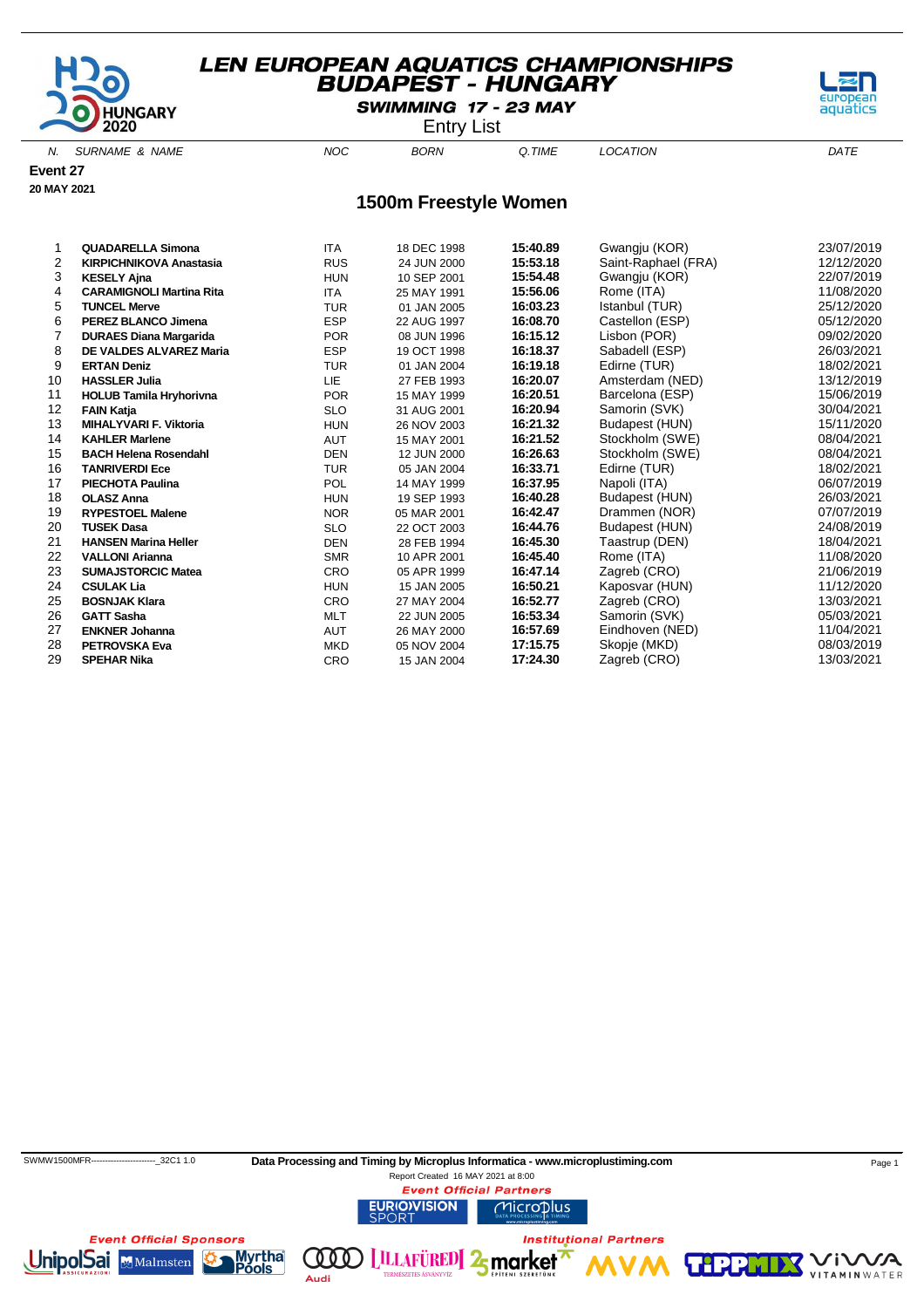

SWIMMING 17 - 23 MAY

Entry List

N. SURNAME & NAME  $NOC$  BORN Q.TIME LOCATION DATE

**Event 28**

**21 MAY 2021 - 10:00**

#### **100m Freestyle Women**

| 1              | <b>COLEMAN Michelle</b>                          | <b>SWE</b> | 31 OCT 1993                | 53.04          | Kazan (RUS)                  | 03/11/2019               |
|----------------|--------------------------------------------------|------------|----------------------------|----------------|------------------------------|--------------------------|
| 2              | <b>HEEMSKERK Femke</b>                           | <b>NED</b> | 21 SEP 1987                | 53.05          | Gwangju (KOR)                | 26/07/2019               |
| 3              | <b>KROMOWIDJOJO Ranomi</b>                       | <b>NED</b> | 20 AUG 1990                | 53.13          | Eindhoven (NED)              | 10/04/2021               |
| 4              | <b>HOPKIN Anna</b>                               | <b>GBR</b> | 24 APR 1996                | 53.21          | Gwangju (KOR)                | 25/07/2019               |
| 5              | <b>ANDERSON Freya</b>                            | <b>GBR</b> | 04 MAR 2001                | 53.31          | Gwangju (KOR)                | 25/07/2019               |
| 6              | <b>WATTEL Marie</b>                              | <b>FRA</b> | 02 JUN 1997                | 53.32          | Marseille (FRA)              | 20/03/2021               |
| $\overline{7}$ | <b>PELLEGRINI Federica</b>                       | <b>ITA</b> | 05 AUG 1988                | 53.40          | Tokyo (JPN)                  | 04/08/2019               |
| 8              | <b>KAMENEVA Maria</b>                            | <b>RUS</b> | 27 MAY 1999                | 53.45          | Gwangju (KOR)                | 25/07/2019               |
| 9              | <b>BRO Signe</b>                                 | <b>DEN</b> | 05 MAR 1999                | 53.83          | Vejle (DEN)                  | 07/03/2021               |
| 10             | <b>HOPE Lucy</b>                                 | <b>GBR</b> | 30 JAN 1997                | 54.19          | London (GBR)                 | 17/04/2021               |
|                | <b>MUREZ Andrea</b>                              | <b>ISR</b> | 29 JAN 1992                | 54.19          | Stockholm (SWE)              | 11/04/2021               |
| 12             | <b>WASICK Katarzyna</b>                          | POL        | 22 MAR 1992                | 54.22          | Olsztyn (POL)                | 16/05/2019               |
| 13             | <b>BUSCH Kim</b>                                 | <b>NED</b> | 16 JUN 1998                | 54.28          | Rotterdam (NED)              | 05/12/2020               |
| 14             | <b>SEEMANOVA Barbora</b>                         | CZE        | 01 APR 2000                | 54.30          | CeskeBudejovice (CZE)        | 21/06/2019               |
| 15             | <b>MUNOZ DEL CAMPO Lidon</b>                     | <b>ESP</b> | 03 DEC 1995                | 54.33          | Amsterdam (NED)              | 14/12/2019               |
| 16             | <b>SHKURDAI Anastasiya</b>                       | <b>BLR</b> | 03 JAN 2003                | 54.34          | Brest (BLR)                  | 14/07/2020               |
| 17             | <b>SURKOVA Arina</b>                             | <b>RUS</b> | 17 JUL 1998                | 54.41          | Kazan (RUS)                  | 08/04/2021               |
| 18             | <b>MEYNEN Julie-Marie</b>                        | LUX        | 15 AUG 1997                | 54.44          | Gwangju (KOR)                | 25/07/2019               |
| 19             | <b>KOST Nina</b>                                 | SUI        | 17 APR 1995                | 54.53          | Uster (SUI)                  | 22/03/2019               |
| 20             | <b>STEIGER Jessica</b>                           | GER        | 24 MAY 1992                | 54.59          | Gwangju (KOR)                | 21/07/2019               |
| 21             | <b>DAVIS Evelyn</b>                              | <b>GBR</b> | 18 MAY 2004                | 54.69          | London (GBR)                 | 17/04/2021               |
| 22             | <b>KLANCAR Neza</b>                              | <b>SLO</b> | 19 FEB 2000                | 54.78          | Kranj (SLO)                  | 01/08/2019               |
| 23             | <b>ANTONIOU Kalia</b>                            | <b>CYP</b> | 06 APR 2000                | 54.85          | MissionViejo (USA)           | 10/04/2021               |
| 24             | <b>JENSEN Julie Kepp</b>                         | <b>DEN</b> | 03 JAN 2000                | 54.88          | Stockholm (SWE)              | 11/04/2021               |
| 25             | <b>DUMONT Valentine</b>                          | <b>BEL</b> | 02 JUL 2000                | 54.90          | Gwangju (KOR)                | 25/07/2019               |
|                | <b>TARANTINO Chiara</b>                          | ITA        | 14 AUG 2003                | 54.90          | Riccione (ITA)               | 01/04/2021               |
| 27             | DI PIETRO Silvia                                 | <b>ITA</b> | 06 APR 1993                | 54.95          | Riccione (ITA)               | 13/12/2019               |
| 28             | <b>COCCONCELLI Costanza</b>                      | ITA        | 26 JAN 2002                | 55.06          | Riccione (ITA)               | 01/04/2021               |
|                | <b>TCHORZ Alicja</b>                             | POL        | 13 AUG 1992                | 55.06          | Lublin (POL)                 | 01/05/2021               |
| 30             | <b>MROZINSKI Julia</b>                           | GER        | 16 FEB 2000                | 55.19          | Stockholm (SWE)              | 15/04/2019               |
| 31             | <b>GYURINOVICS Fanni</b>                         | <b>HUN</b> | 24 OCT 2001                | 55.21          | Budapest (HUN)               | 14/11/2020               |
| 32             | <b>GANTRIIS Emily</b>                            | DEN        | 29 MAY 1999                | 55.22          | Stockholm (SWE)              | 11/04/2021               |
| 33             | <b>FIEDKIEWICZ Kornelia</b>                      | POL        | 05 AUG 2001                | 55.27          | Lublin (POL)                 | 29/04/2021               |
| 34             | <b>OZBILEN Selen</b>                             | <b>TUR</b> | 22 MAR 2001                | 55.30          | Gwangju (KOR)                | 21/07/2019               |
| 35             | <b>GUVENC Gizem</b>                              | TUR        | 09 AUG 2002                | 55.40<br>55.41 | Edirne (TUR)                 | 12/03/2020               |
| 36<br>37       | <b>SENANSZKY Petra</b>                           | <b>HUN</b> | 01 JAN 1994                | 55.48          | Budapest (HUN)               | 25/03/2021<br>06/12/2020 |
| 38             | <b>TEIJONSALO Fanny</b>                          | <b>FIN</b> | 06 FEB 1996                | 55.50          | Helsinki (FIN)               | 13/03/2021               |
| 39             | <b>STANISAVLJEVIC Nina</b><br><b>MALUKA leva</b> | SRB<br>LAT | 17 MAY 2004                | 55.57          | Beograd (SRB)<br>Kazan (RUS) | 03/07/2019               |
| 40             |                                                  | AUT        | 09 APR 2003                | 55.60          | Graz (AUT)                   | 02/08/2020               |
|                | <b>PAMMER Cornelia</b><br><b>KOLAROVA Anna</b>   | CZE        | 09 JUL 2000                | 55.60          | Samorin (SVK)                | 02/05/2021               |
|                | <b>FELSNER Jessica</b>                           | GER        | 17 APR 1997<br>12 JUL 1995 | 55.60          | DenHaag (NED)                | 05/04/2019               |
| 43             | <b>PINTAR Tjasa</b>                              | <b>SLO</b> | 15 FEB 1997                | 55.61          | Maribor (SLO)                | 15/12/2019               |
|                | <b>SEGEL Janja</b>                               | <b>SLO</b> | 17 JUN 2001                | 55.61          | Samorin (SVK)                | 07/03/2021               |
| 45             | <b>VERRASZTO Evelyn</b>                          | <b>HUN</b> | 17 JUL 1989                | 55.64          | Kaposvar (HUN)               | 11/12/2020               |
| 46             | <b>KOSSAKOWSKA Dominika</b>                      | POL        | 30 JAN 2001                | 55.70          | Lublin (POL)                 | 01/05/2021               |
| 47             | <b>KARAKOUSKAYA Nastassia</b>                    | <b>BLR</b> | 01 AUG 1996                | 55.85          | Brest (BLR)                  | 14/07/2020               |
|                | <b>HANSSON Sophie</b>                            | SWE        | 02 AUG 1998                | 55.85          | Stockholm (SWE)              | 11/04/2021               |
| 49             | <b>THORMALM Alma</b>                             | SWE        | 22 FEB 1996                | 55.88          | Stockholm (SWE)              | 13/03/2021               |
| 50             | <b>UGRAI Panna</b>                               | <b>HUN</b> | 18 OCT 2004                | 55.93          | Budapest (HUN)               | 26/03/2021               |
| 51             | POPOVIC Tanja                                    | <b>SRB</b> | 04 SEP 2004                | 55.96          | Beograd (SRB)                | 13/03/2021               |
| 52             | <b>JUNEVIK Sara</b>                              | SWE        | 14 FEB 2000                | 55.99          | Stockholm (SWE)              | 11/04/2021               |
| 53             | <b>GOLD Aleksa</b>                               | <b>EST</b> | 03 JAN 2000                | 56.03          | Riga (LAT)                   | 04/04/2021               |
| 54             | <b>GIRARDET Noemi</b>                            | SUI        | 12 DEC 1994                | 56.16          | Lancy (SUI)                  | 30/06/2019               |
| 55             | <b>GOLOVATY Daria</b>                            | <b>ISR</b> | 30 AUG 2005                | 56.27          | Netanya (ISR)                | 17/12/2020               |
| 56             | JORUNNARDOTTIR Snaefrid.                         | <b>ISL</b> | 31 OCT 2000                | 56.32          | Taastrup (DEN)               | 18/04/2021               |
|                | <b>RICHTER Leoni</b>                             | SUI        | 19 SEP 2000                | 56.32          | Uster (SUI)                  | 11/04/2021               |
|                | <b>CAKICI Ilknur Nihan</b>                       | <b>TUR</b> | 10 MAR 1996                | 56.32          | Edirne (TUR)                 | 25/04/2021               |
|                |                                                  |            |                            |                |                              |                          |

SWMW100MFR----------------------------32C1 1.0 Data Processing and Timing by Microplus Informatica - www.microplustiming.com Page 1

**LILLAFÜRED** 2 market

**URIO)VISION** 

(000)

Audi

Report Created 16 MAY 2021 at 8:00**Event Official Partners** 

Microplus

**Institutional Partners** 







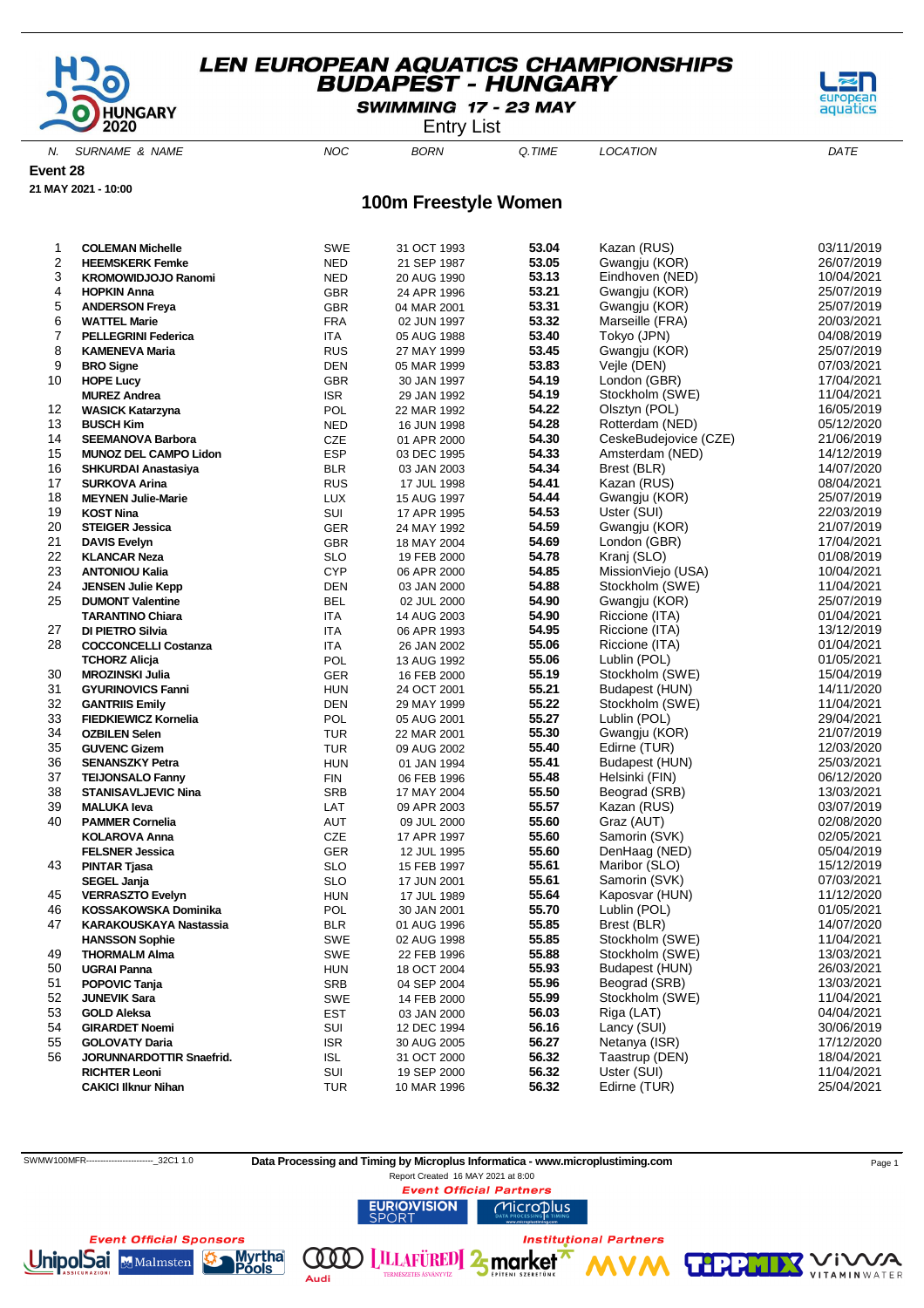| N. | <b>SURNAME &amp; NAME</b>     | <b>NOC</b> | <b>BORN</b> | Q.TIME  | <b>LOCATION</b>      | DATE       |
|----|-------------------------------|------------|-------------|---------|----------------------|------------|
|    |                               |            |             |         |                      |            |
| 59 | <b>JANICKOVA Barbora</b>      | <b>CZE</b> | 01 MAY 2000 | 56.47   | Samorin (SVK)        | 02/05/2021 |
| 60 | <b>TOURETSKI Sasha</b>        | SUI        | 20 SEP 1994 | 56.75   | Gyor (HUN)           | 22/12/2018 |
| 61 | <b>NIKITINA Gabriela</b>      | LAT        | 02 JUN 1994 | 56.76   | Riga (LAT)           | 28/02/2021 |
| 62 | <b>PETKOVA Diana</b>          | <b>BUL</b> | 10 JUN 2000 | 56.78   | Sofia (BUL)          | 14/07/2019 |
| 63 | <b>SHIKLER Zohar</b>          | <b>ISR</b> | 08 JUL 1997 | 56.93   | Netanya (ISR)        | 01/04/2021 |
| 64 | <b>CIBULKOVA Martina</b>      | <b>SVK</b> | 10 NOV 2003 | 56.94   | Budapest (HUN)       | 24/08/2019 |
| 65 | <b>IVAN Teresa</b>            | <b>SVK</b> | 18 SEP 2003 | 57.14   | Cary (USA)           | 11/04/2021 |
| 66 | <b>GUDMUNDSDOTTIR Johanna</b> | <b>ISL</b> | 07 MAR 2001 | 57.61   | Hafnarfjoerdur (ISL) | 15/03/2020 |
| 67 | <b>RIPKOVA Zora</b>           | <b>SVK</b> | 14 JUL 2002 | 57.70   | Graz (AUT)           | 25/04/2021 |
| 68 | <b>EMINOVA BLAZEVSKA Mia</b>  | <b>MKD</b> | 04 AUG 2005 | 57.85   | Beograd (SRB)        | 13/03/2021 |
| 69 | <b>POLONSKY Lea</b>           | <b>ISR</b> | 25 MAY 2002 | 58.09   | S.C.deTenerife (ESP) | 06/02/2021 |
| 70 | <b>AZZOPARDI Mya</b>          | <b>MLT</b> | 29 SEP 2002 | 58.40   | Edirne (TUR)         | 25/04/2021 |
| 71 | <b>RAMIREZ ABELLA Monica</b>  | <b>AND</b> | 27 DEC 1993 | 58.54   | Terrassa (ESP)       | 05/08/2019 |
| 72 | <b>POGHOSYAN Ani</b>          | <b>ARM</b> | 04 JUN 2000 | 59.75   | Kazan (RUS)          | 03/11/2019 |
| 73 | <b>VEDEHHOVA Alina</b>        | <b>EST</b> | 08 OCT 1999 | 1:00.20 | Riga (LAT)           | 04/04/2021 |
| 74 | <b>ZEQIRI Eda</b>             | <b>KOS</b> | 07 AUG 2004 | 1:01.23 | Geneva (SUI)         | 16/01/2021 |
| 75 | <b>BUDIMA Era</b>             | <b>KOS</b> | 01 JAN 2007 | 1:04.30 | Durres (ALB)         | 12/09/2020 |
| 76 | <b>MACULA Jona</b>            | <b>KOS</b> | 26 AUG 2004 | 1:05.86 | Durres (ALB)         | 12/09/2020 |
| 77 | <b>ROCK Katie</b>             | <b>ALB</b> | 13 JUL 2003 |         |                      |            |
|    | <b>MANUCHARYAN Varsenik</b>   | ARM        | 11 JUL 2003 |         |                      |            |

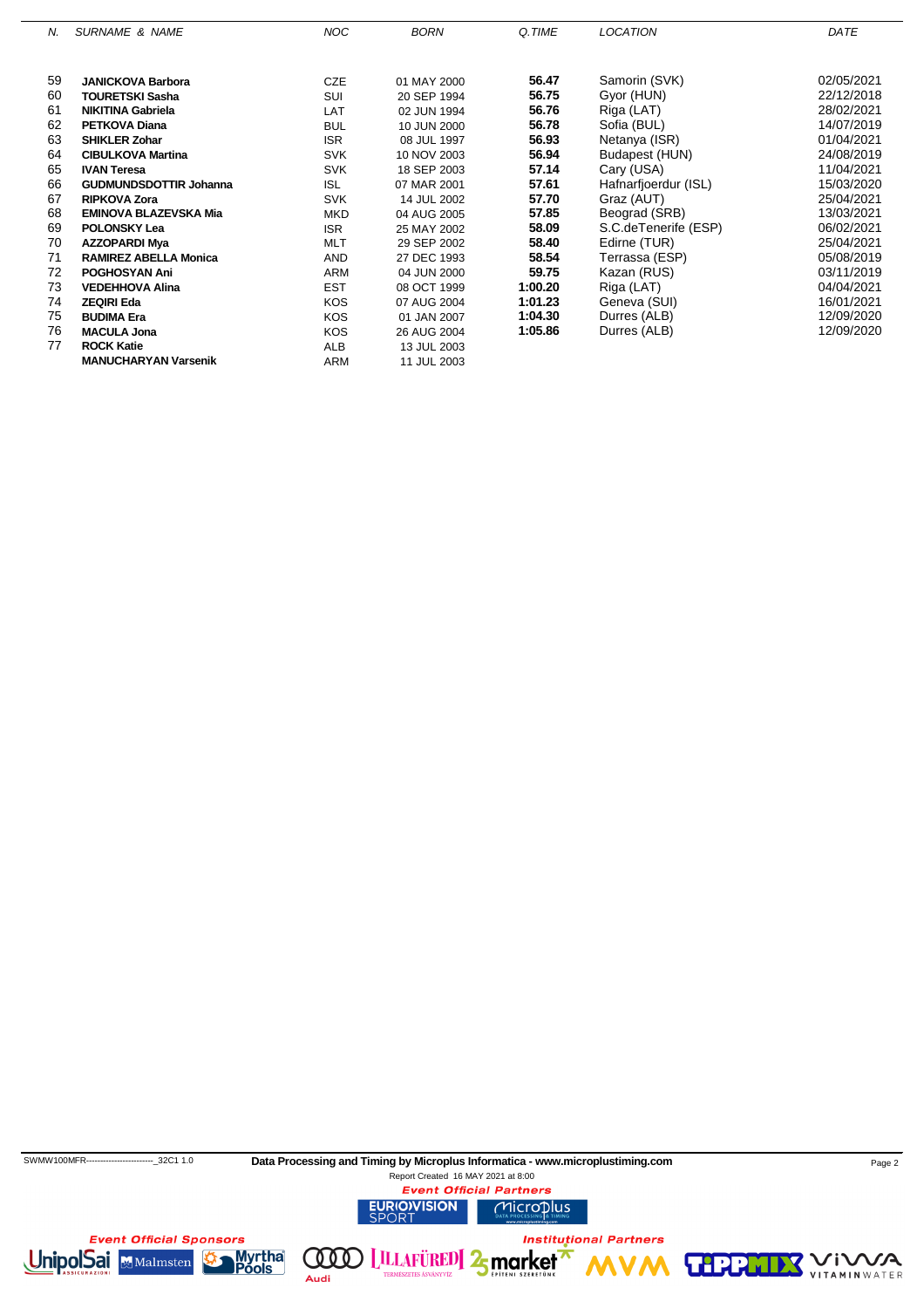

SWIMMING 17 - 23 MAY

Entry List

N. SURNAME & NAME  $NOC$  BORN Q.TIME LOCATION DATE

**Event 29**

**21 MAY 2021**

#### **50m Breaststroke Men**

| 1  | <b>PEATY Adam</b>               | GBR        | 28 DEC 1994 | 26.06 | Gwangju (KOR)             | 24/07/2019 |
|----|---------------------------------|------------|-------------|-------|---------------------------|------------|
| 2  | <b>MARTINENGHI Nicolo'</b>      | <b>ITA</b> | 01 AUG 1999 | 26.39 | Riccione (ITA)            | 02/04/2021 |
| 3  | <b>SHYMANOVICH IIya</b>         | <b>BLR</b> | 02 AUG 1994 | 26.46 | Brest (BLR)               | 23/04/2021 |
| 4  | <b>PRIGODA Kirill</b>           | <b>RUS</b> | 29 DEC 1995 | 26.72 | Gwangju (KOR)             | 24/07/2019 |
| 5  | <b>KAMMINGA Arno</b>            | <b>NED</b> | 22 OCT 1995 | 26.80 | Eindhoven (NED)           | 09/04/2021 |
| 6  | SILADJI Caba                    | <b>SRB</b> | 23 AUG 1990 | 26.83 | Debrecen (HUN)            | 30/03/2019 |
| 7  | <b>BJERG Tobias B.</b>          | <b>DEN</b> | 21 APR 1998 | 27.08 | Gwangju (KOR)             | 23/07/2019 |
| 8  | <b>KOZAKIEWICZ Jan</b>          | POL        | 24 FEB 1996 | 27.11 | Lublin (POL)              | 02/05/2021 |
| 9  | <b>WILBY James</b>              | <b>GBR</b> | 12 NOV 1993 | 27.20 | Glasgow (GBR)             | 17/04/2019 |
|    | <b>IMOUDU Melvin</b>            | <b>GER</b> | 27 JAN 1999 | 27.20 | Eindhoven (NED)           | 09/04/2021 |
| 11 | <b>PINZUTI Alessandro</b>       | ITA        | 10 MAY 1999 | 27.22 | Riccione (ITA)            | 02/04/2021 |
| 12 | <b>REITSHAMMER Bernhard</b>     | AUT        | 17 JUN 1994 | 27.33 | Graz (AUT)                | 28/04/2019 |
| 13 | <b>SEMYANINOV Danil</b>         | <b>RUS</b> | 09 JAN 1998 | 27.38 | Kazan (RUS)               | 05/04/2021 |
| 14 | <b>SKAGIUS Johannes</b>         | <b>SWE</b> | 10 FEB 1995 | 27.42 | Stockholm (SWE)           | 15/04/2019 |
| 15 | <b>POGGIO Federico</b>          | <b>ITA</b> | 24 APR 1998 | 27.44 | Riccione (ITA)            | 13/12/2019 |
| 16 | <b>MURDOCH Ross</b>             | <b>GBR</b> | 14 JAN 1994 | 27.45 | Glasgow (GBR)             | 17/04/2019 |
| 17 | <b>CORBEAU Caspar</b>           | <b>NED</b> | 04 MAR 2001 | 27.48 | Rotterdam (NED)           | 03/12/2020 |
| 18 | <b>TITENIS Giedrius</b>         | LTU        | 21 JUL 1989 | 27.51 | Helsinki (FIN)            | 01/04/2019 |
| 19 | <b>BUSSIERE Theo</b>            | <b>FRA</b> | 18 JAN 1995 | 27.60 | Napoli (ITA)              | 09/07/2019 |
| 20 | <b>OEGRETIR Berkay Oemer</b>    | <b>TUR</b> | 16 FEB 1998 | 27.63 | Edirne (TUR)              | 22/04/2021 |
| 21 | <b>BAYER Valentin</b>           | AUT        | 08 NOV 1999 | 27.66 | Kaposvar (HUN)            | 11/12/2020 |
|    | <b>ROTHBAUER Christopher</b>    | AUT        | 29 JAN 1998 | 27.66 | Helsinki (FIN)            | 22/04/2021 |
| 23 | <b>SIDLAUSKAS Andrius</b>       | LTU        | 05 JUN 1997 | 27.71 | Doha (QAT)                | 08/11/2019 |
| 24 | <b>GIGLER Heiko</b>             | AUT        | 17 JUN 1996 | 27.72 | Innsbruck (AUT)           | 04/08/2019 |
| 25 | <b>ZHIGALOV Aleksandr</b>       | <b>RUS</b> | 27 JUL 2001 | 27.74 | Obninsk (RUS)             | 02/10/2020 |
| 26 | <b>KRYZHANIVS'KYY Rostyslav</b> | <b>UKR</b> | 05 SEP 2004 | 27.75 | Kharkiv (UKR)             | 07/03/2021 |
| 27 | <b>CORBY Eoin</b>               | <b>IRL</b> | 16 JAN 2002 | 27.76 | Dublin (IRL)              | 17/12/2020 |
| 28 | <b>ALLIKVEE Martin</b>          | <b>EST</b> | 21 MAR 1995 | 27.79 | Gwangju (KOR)             | 23/07/2019 |
| 29 | ASPOUGALIS Arkadios-G.          | <b>GRE</b> | 21 FEB 2001 | 27.82 | Athina-Thessaloniki (GRE) | 06/08/2020 |
| 30 | <b>RUOHONIEMI Miikka</b>        | <b>FIN</b> | 23 JUL 1993 | 27.85 | Helsinki (FIN)            | 06/12/2020 |
| 31 | <b>KLOBUCNIK Tomas</b>          | <b>SVK</b> | 21 JUN 1990 | 27.94 | Kosice (SVK)              | 21/12/2018 |
| 32 | <b>EPITROPOV Lyubomir</b>       | <b>BUL</b> | 27 APR 1999 | 27.95 | Burgas (BUL)              | 06/11/2020 |
|    | <b>NIINE Joonas</b>             | <b>EST</b> | 14 JUL 2000 | 27.95 | Riga (LAT)                | 03/04/2021 |
| 34 | <b>GAL Oliver</b>               | <b>HUN</b> | 18 APR 2001 | 27.99 | Budapest (HUN)            | 27/03/2021 |
|    | <b>KAESER Yannick</b>           | SUI        | 03 JUL 1992 | 27.99 | Gwangju (KOR)             | 23/07/2019 |
| 36 | <b>MATZERATH Lucas</b>          | <b>GER</b> | 03 MAY 2000 | 28.03 | Berlin (GER)              | 04/08/2019 |
| 37 | <b>MERETSOLIAS Konstantinos</b> | GRE        | 23 AUG 1998 | 28.07 | Sofia (BUL)               | 02/04/2021 |
|    | <b>KALUSOWSKI Jan</b>           | POL        | 12 MAR 2000 | 28.07 | Lublin (POL)              | 02/05/2021 |
| 39 | LISOVETS' Volodymyr             | <b>UKR</b> | 30 MAY 2004 | 28.14 | Kharkiv (UKR)             | 07/03/2021 |
| 40 | <b>MOROTE PLAZA Jaime</b>       | <b>ESP</b> | 11 AUG 1997 | 28.18 | Sabadell (ESP)            | 25/03/2021 |
| 41 | <b>LIUKKONEN Ari-Pekka</b>      | <b>FIN</b> | 09 FEB 1989 | 28.19 | Riga (LAT)                | 28/02/2021 |
| 42 | <b>CARAZO BARBERO Gonzalo</b>   | ESP        | 23 OCT 1996 | 28.23 | Sabadell (ESP)            | 25/03/2021 |
| 43 | <b>SZOLLOSI Martin</b>          | <b>HUN</b> | 01 JAN 1998 | 28.31 | Budapest (HUN)            | 26/03/2021 |
| 44 | <b>HAARSAKER Christoffer T.</b> | <b>NOR</b> | 03 MAY 1993 | 28.32 | Canet-En-Roussillon (FRA) | 12/06/2019 |
| 45 | <b>QUINTAS Francisco Robalo</b> | <b>POR</b> | 02 MAY 1995 | 28.36 | Napoli (ITA)              | 08/07/2019 |
| 46 | <b>TAKACS Tamas</b>             | <b>HUN</b> | 01 JAN 1998 | 28.39 | Budapest (HUN)            | 26/03/2021 |
| 47 | <b>SANTOS Alexis Manacas</b>    | <b>POR</b> | 23 MAR 1992 | 28.45 | Funchal (POR)             | 02/08/2019 |
| 48 | <b>HORVATH David</b>            | <b>HUN</b> | 16 MAY 1996 | 28.57 | Budapest (HUN)            | 26/07/2020 |
| 49 | <b>GRINDHEIM Andre K.</b>       | <b>NOR</b> | 07 APR 2000 | 28.59 | Bergen (NOR)              | 07/04/2019 |
| 50 | <b>ZABOJNIK Matej</b>           | CZE        | 03 AUG 2000 | 28.90 | Pardubice (CZE)           | 23/04/2021 |
| 51 | <b>MALACHI Constantin</b>       | <b>MDA</b> | 11 APR 1997 | 28.92 | Lyon (FRA)                | 17/04/2021 |
| 52 | <b>BOBROVS Daniils</b>          | LAT        | 08 OCT 1997 | 29.08 | Klaipeda (LTU)            | 06/03/2021 |
| 53 | <b>PITSHUGIN Kristian</b>       | <b>ISR</b> | 01 JAN 2001 | 29.56 | Graz (AUT)                | 28/04/2019 |
| 54 | <b>CASADEI Giacomo</b>          | <b>SMR</b> | 23 MAY 2002 | 29.94 | Podgorica (MNE)           | 29/05/2019 |
| 55 | <b>QARRI Even</b>               | ALB        | 23 OCT 2003 | 34.35 | Durres (ALB)              | 09/06/2019 |
| 56 | <b>HERRALA Anton</b>            | FIN        | 29 DEC 1993 |       |                           |            |
|    | <b>LIA Nicholas</b>             | <b>NOR</b> | 13 FEB 2001 |       |                           |            |
|    |                                 |            |             |       |                           |            |



Audi

 $\mathcal{N}\mathcal{A}$ 

'i V

**VITAMIN** WATER

**THPP** 



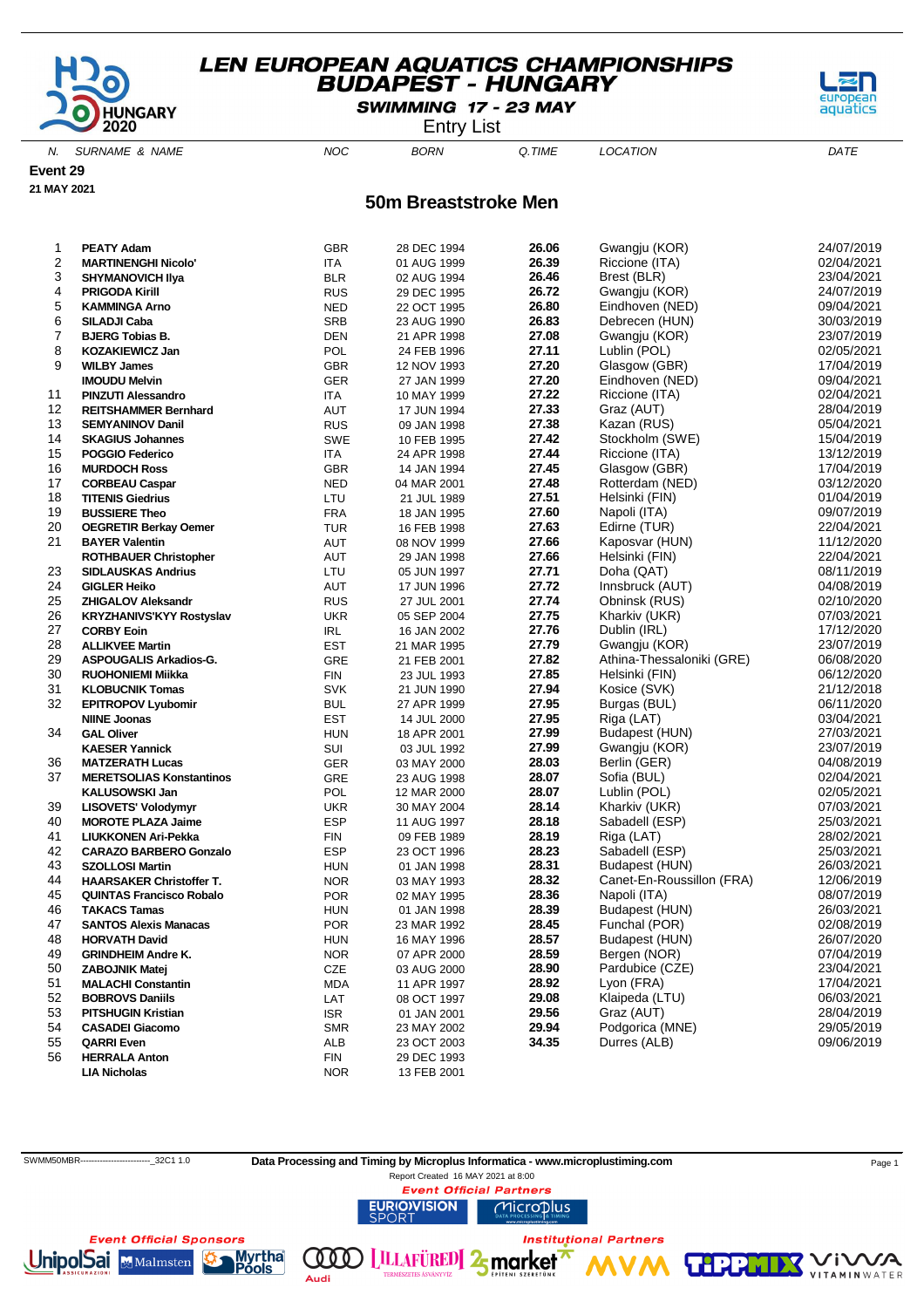

SWIMMING 17 - 23 MAY

Entry List

aquati

N. SURNAME & NAME  $NOC$  BORN Q.TIME LOCATION DATE

**Event 30**

# **21 MAY 2021**

#### **200m Individual Medley Women**

| 1              | <b>HOSSZU Katinka</b>         | <b>HUN</b> | 03 MAY 1989 | 2:07.02 | Gwangju (KOR)      | 21/07/2019 |
|----------------|-------------------------------|------------|-------------|---------|--------------------|------------|
| 2              | <b>WOOD Abbie</b>             | <b>GBR</b> | 02 MAR 1999 | 2:09.23 | London (GBR)       | 17/04/2021 |
| 3              | <b>WILSON Alicia</b>          | <b>GBR</b> | 05 MAR 2000 | 2:09.61 | London (GBR)       | 17/04/2021 |
| 4              | <b>UGOLKOVA Maria</b>         | SUI        | 18 JUL 1989 | 2:10.72 | Gwangju (KOR)      | 21/07/2019 |
| 5              | <b>FRANCESCHI Sara</b>        | <b>ITA</b> | 01 FEB 1999 | 2:11.57 | Riccione (ITA)     | 03/04/2021 |
| 6              | <b>CUSINATO Ilaria</b>        | <b>ITA</b> | 05 OCT 1999 | 2:11.75 | Riccione (ITA)     | 03/04/2021 |
| $\overline{7}$ | <b>GORBENKO Anastasia</b>     | <b>ISR</b> | 07 AUG 2003 | 2:11.92 | Gwangju (KOR)      | 21/07/2019 |
| 8              | <b>DEMLER Kathrin</b>         | <b>GER</b> | 12 JUN 1996 | 2:12.12 | Berlin (GER)       | 18/04/2021 |
|                | <b>VOGELMANN Zoe</b>          | <b>GER</b> | 21 SEP 2003 | 2:12.12 | Heidelberg (GER)   | 03/04/2021 |
| 10             | <b>SEBESTYEN Dalma</b>        | <b>HUN</b> | 23 JAN 1997 | 2:12.33 | Gyor (HUN)         | 18/12/2020 |
| 11             | <b>GUNES Viktoria Zeynep</b>  | <b>TUR</b> | 19 JUN 1998 | 2:12.37 | Pardubice (CZE)    | 24/04/2021 |
| 12             | <b>HORSKA Kristyna</b>        | CZE        | 30 SEP 1997 | 2:12.61 | Tashkent (UZB)     | 28/11/2020 |
| 13             | <b>WILLMOTT Aimee</b>         | <b>GBR</b> | 26 FEB 1993 | 2:12.77 | Bangor (IRL)       | 22/02/2020 |
| 14             | <b>CORRO LORENTE Catalina</b> | <b>ESP</b> | 14 APR 1995 | 2:12.88 | Napoli (ITA)       | 06/07/2019 |
| 15             | <b>DUHAMEL Cyrielle</b>       | <b>FRA</b> | 06 JAN 2000 | 2:12.89 | Amiens (FRA)       | 27/11/2020 |
| 16             | <b>VAZQUEZ RUIZ Alba</b>      | <b>ESP</b> | 24 FEB 2002 | 2:13.43 | Budapest (HUN)     | 23/08/2019 |
| 17             | <b>ZAMORANO SANZ Africa</b>   | <b>ESP</b> | 11 JAN 1998 | 2:13.50 | Sabadell (ESP)     | 27/03/2021 |
| 18             | <b>GYORGY Reka</b>            | <b>HUN</b> | 25 MAY 1996 | 2:13.81 | Debrecen (HUN)     | 28/03/2019 |
| 19             | <b>KREUNDL Lena</b>           | AUT        | 19 SEP 1997 | 2:13.82 | Graz (AUT)         | 02/08/2020 |
| 20             | <b>SHANAHAN Katie</b>         | <b>GBR</b> | 25 JUN 2004 | 2:13.90 | London (GBR)       | 17/04/2021 |
| 21             | <b>KAMINSKAYA Victoria</b>    | <b>POR</b> | 07 OCT 1995 | 2:13.97 | Gwangju (KOR)      | 21/07/2019 |
| 22             | <b>HERKLE Kim Emely</b>       | GER        | 05 JAN 2003 | 2:14.15 | Heidelberg (GER)   | 03/04/2021 |
| 23             | <b>TEMNIKOVA Maria</b>        | <b>RUS</b> | 17 NOV 1995 | 2:14.24 | Obninsk (RUS)      | 04/10/2020 |
| 24             | <b>GOERIGK Giulia</b>         | <b>GER</b> | 09 SEP 2002 | 2:14.52 | Berlin (GER)       | 03/08/2019 |
| 25             | <b>STEENBERGEN Marrit</b>     | <b>NED</b> | 11 JAN 2000 | 2:14.74 | Eindhoven (NED)    | 09/04/2021 |
| 26             | <b>PETKOVA Diana</b>          | <b>BUL</b> | 10 JUN 2000 | 2:14.98 | MissionViejo (USA) | 10/04/2021 |
| 27             | <b>RYPESTOEL Malene</b>       | <b>NOR</b> | 05 MAR 2001 | 2:15.35 | Stockholm (SWE)    | 14/04/2019 |
| 28             | <b>LAUKKANEN Jenna</b>        | <b>FIN</b> | 02 MAR 1995 | 2:15.42 | Stockholm (SWE)    | 10/04/2021 |
| 29             | <b>NYSTRAND Lisa</b>          | SWE        | 15 MAY 2006 | 2:15.46 | Stockholm (SWE)    | 10/04/2021 |
| 30             | <b>ERTAN Deniz</b>            | TUR        | 01 JAN 2004 | 2:16.20 | Brovary (UKR)      | 18/04/2021 |
| 31             | <b>UGRAI Panna</b>            | <b>HUN</b> | 18 OCT 2004 | 2:16.29 | Budapest (HUN)     | 25/03/2021 |
| 32             | <b>RYBAK-ANDERSEN Clara</b>   | <b>DEN</b> | 18 DEC 2003 | 2:17.03 | Taastrup (DEN)     | 21/04/2021 |
| 33             | <b>TRNIKOVA Nikoleta</b>      | <b>SVK</b> | 29 JUL 2002 | 2:17.33 | Geneva (SUI)       | 15/01/2021 |
| 34             | <b>DUMONT Josephine</b>       | <b>BEL</b> | 04 NOV 2002 | 2:17.55 | Sabadell (ESP)     | 28/02/2021 |
| 35             | <b>PEREIRA Raquel Gomes</b>   | <b>POR</b> | 06 JAN 2000 | 2:17.61 | Barcelona (ESP)    | 14/02/2021 |
| 36             | <b>KAJTAZ Amina</b>           | <b>BIH</b> | 31 DEC 1996 | 2:18.09 | Sarajevo (BIH)     | 07/06/2019 |
| 37             | <b>DENIZLI Sudem</b>          | <b>TUR</b> | 15 AUG 2005 | 2:18.56 | Istanbul (TUR)     | 21/03/2021 |
| 38             | <b>ROMANJUK Maria</b>         | <b>EST</b> | 15 AUG 1996 | 2:19.14 | Riga (LAT)         | 04/04/2021 |
| 39             | <b>AZZOPARDI Mya</b>          | <b>MLT</b> | 29 SEP 2002 | 2:21.58 | Podgorica (MNE)    | 28/05/2019 |
| 40             | <b>AVDIC Iman</b>             | BIH        | 23 SEP 2007 | 2:21.62 | Beograd (SRB)      | 27/02/2021 |
| 41             | <b>RUUSKA Martta</b>          | <b>FIN</b> | 05 JUN 2003 | 2:28.99 | Helsinki (FIN)     | 22/04/2021 |
| 42             | <b>BEQIRI Jona</b>            | KOS        | 20 SEP 2006 | 2:47.72 | Durres (ALB)       | 08/06/2019 |
|                |                               |            |             |         |                    |            |



Audi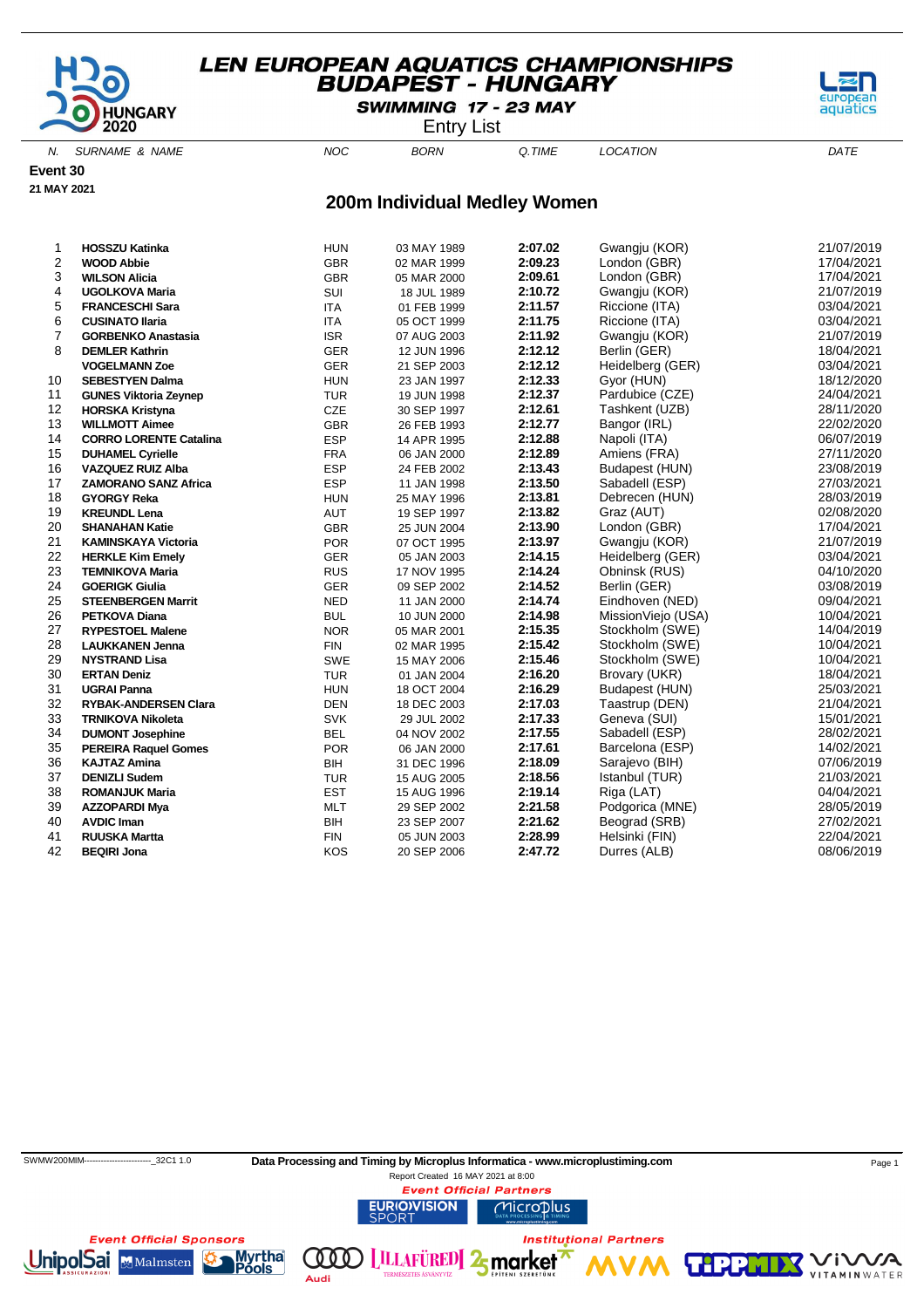

SWIMMING 17 - 23 MAY

Entry List

N. SURNAME & NAME  $NOC$  BORN Q.TIME LOCATION DATE

Malmsten

ools

Audi

**Event 31**

**21 MAY 2021**

#### **200m Backstroke Men**

| 1              | <b>RYLOV Evgeny</b>             | <b>RUS</b> | 23 SEP 1996 | 1:53.23 | Kazan (RUS)         | 08/04/2021 |
|----------------|---------------------------------|------------|-------------|---------|---------------------|------------|
| 2              | <b>GREENBANK Luke</b>           | <b>GBR</b> | 17 SEP 1997 | 1:55.85 | Gwangju (KOR)       | 26/07/2019 |
| 3              | <b>NDOYE BROUARD Yohann</b>     | <b>FRA</b> | 29 NOV 2000 | 1:56.10 | Marseille (FRA)     | 20/03/2021 |
| 4              | <b>WILLIAMS Brodie</b>          | <b>GBR</b> | 18 MAR 1999 | 1:56.26 | Rome (ITA)          | 23/06/2019 |
| 5              | <b>TELEGDY Adam</b>             | <b>HUN</b> | 01 NOV 1995 | 1:56.34 | Kaposvar (HUN)      | 10/12/2020 |
| 6              | <b>KAWECKI Radoslaw</b>         | POL        | 16 AUG 1991 | 1:56.37 | Gwangju (KOR)       | 26/07/2019 |
| $\overline{7}$ | <b>RESTIVO Matteo</b>           | ITA        | 04 NOV 1994 | 1:56.45 | Riccione (ITA)      | 05/04/2019 |
| 8              | <b>LEVTEROV Kaloyan</b>         | <b>BUL</b> | 08 FEB 2003 | 1:56.57 | Burgas (BUL)        | 07/11/2020 |
| 9              | <b>GARCIA SAIZ Nicolas</b>      | <b>ESP</b> | 18 JUN 2002 | 1:57.06 | Sabadell (ESP)      | 26/03/2021 |
| 10             | <b>MORA Lorenzo</b>             | <b>ITA</b> | 30 SEP 1998 | 1:57.23 | Riccione (ITA)      | 01/04/2021 |
| 11             | <b>SAKA Berke</b>               | <b>TUR</b> | 09 JUL 2003 | 1:57.36 | Edirne (TUR)        | 24/04/2021 |
| 12             | <b>MITYUKOV Roman</b>           | SUI        | 30 JUL 2000 | 1:57.39 | Geneva (SUI)        | 16/01/2021 |
| 13             | <b>CEJKA Jan</b>                | CZE        | 29 MAY 2001 | 1:57.51 | Kazan (RUS)         | 06/07/2019 |
|                | <b>GONZALEZ DE OLIVEIRA H.</b>  | <b>ESP</b> | 19 FEB 1999 | 1:57.51 | MissionViejo (USA)  | 10/04/2021 |
| 15             | <b>TARASEVICH Grigory</b>       | <b>RUS</b> | 01 AUG 1995 | 1:57.54 | Kazan (RUS)         | 08/04/2021 |
| 16             | <b>SKIERKA Jakub</b>            | POL        | 04 OCT 1998 | 1:57.61 | Gwangju (KOR)       | 25/07/2019 |
| 17             | <b>CLOGG Elliot</b>             | <b>GBR</b> | 22 DEC 1999 | 1:57.77 | London (GBR)        | 18/04/2021 |
| 18             | <b>TOMAC Mewen</b>              | <b>FRA</b> | 11 SEP 2001 | 1:57.81 | Saint-Raphael (FRA) | 10/12/2020 |
| 19             | <b>MARTOS BACARIZO Manuel</b>   | <b>ESP</b> | 31 OCT 2000 | 1:58.05 | Sabadell (ESP)      | 26/03/2021 |
| 20             | <b>CHRISTOU Apostolos</b>       | <b>GRE</b> | 01 NOV 1996 | 1:58.08 | Oaka (GRE)          | 15/02/2020 |
| 21             | <b>HERLEM Antoine</b>           | <b>FRA</b> | 19 MAY 1999 | 1:58.10 | Marseille (FRA)     | 20/03/2021 |
| 22             | <b>ROGERIO SANTOS Francisco</b> | <b>POR</b> | 05 SEP 1998 | 1:58.22 | Coimbra (POR)       | 28/03/2021 |
| 23             | <b>KOVACS Benedek</b>           | <b>HUN</b> | 18 MAY 1998 | 1:58.48 | Budapest (HUN)      | 25/03/2021 |
| 24             | <b>MAKRYGIANNIS Evangelos</b>   | <b>GRE</b> | 18 JUN 2000 | 1:58.71 | Alimos (GRE)        | 02/08/2019 |
| 25             | <b>TSMYH Mikita</b>             | <b>BLR</b> | 15 APR 1997 | 1:59.23 | Brest (BLR)         | 22/04/2021 |
| 26             | <b>JASZO Adam</b>               | <b>HUN</b> | 05 JUL 2002 | 1:59.76 | Budapest (HUN)      | 26/03/2021 |
| 27             | <b>NOGUEIRA COSTA Joao</b>      | <b>POR</b> | 15 FEB 2001 | 1:59.78 | Loule (POR)         | 15/08/2020 |
| 28             | <b>BERNEK Peter</b>             | <b>HUN</b> | 13 APR 1992 | 1:59.81 | Antwerp (BEL)       | 23/02/2019 |
| 29             | <b>MCFADZEN James</b>           | GBR        | 01 JAN 1999 | 1:59.87 | Glasgow (GBR)       | 28/07/2019 |
| 30             | <b>FRANTA Tomas</b>             | CZE        | 18 APR 1998 | 1:59.91 | Berlin (GER)        | 11/10/2019 |
| 31             | <b>MASIUK Ksawery</b>           | POL        | 17 DEC 2004 | 2:00.39 | Warsaw (POL)        | 04/12/2020 |
| 32             | <b>LUDVIK Tomas</b>             | CZE        | 31 AUG 1999 | 2:00.43 | Stockholm (SWE)     | 08/04/2021 |
| 33             | <b>SENICA Primoz</b>            | <b>SLO</b> | 14 JAN 2001 | 2:00.44 | Budapest (HUN)      | 25/08/2019 |
| 34             | <b>DUEGEN Meliksah</b>          | <b>TUR</b> | 18 FEB 2002 | 2:00.93 | Edirne (TUR)        | 21/02/2021 |
| 35             | <b>GRIGAITIS Erikas</b>         | LTU        | 21 DEC 2002 | 2:01.42 | Kazan (RUS)         | 05/07/2019 |
| 36             | <b>MARAANA Adam</b>             | <b>ISR</b> | 07 JUL 2003 | 2:01.60 | Netanya (ISR)       | 01/04/2021 |
| 37             | <b>GLINTA Robert-Andrei</b>     | ROU        | 18 APR 1997 | 2:01.80 | Luxembourg (LUX)    | 27/01/2019 |
| 38             | <b>LELLE Armin Evert</b>        | <b>EST</b> | 21 JUN 1999 | 2:02.14 | Stockholm (SWE)     | 08/04/2021 |
|                | <b>TOERNQVIST Samuel</b>        | <b>SWE</b> | 04 NOV 1997 | 2:02.14 | Malmoe (SWE)        | 01/07/2019 |
| 40             | <b>BOSKAN Saso</b>              | <b>SLO</b> | 12 DEC 2002 | 2:02.66 | Eindhoven (NED)     | 09/04/2021 |
| 41             | <b>GERCHIK David</b>            | <b>ISR</b> | 20 FEB 2001 | 2:03.96 | Amsterdam (NED)     | 15/12/2019 |
| 42             | <b>AYDIN Metin</b>              | <b>TUR</b> | 26 FEB 1995 | 2:05.38 | Berlin (GER)        | 11/10/2019 |
| 43             | <b>POLONSKY Ron</b>             | <b>ISR</b> | 28 MAR 2001 | 2:06.09 | Nice (FRA)          | 09/02/2020 |
| 44             | <b>MANNES Max</b>               | <b>LUX</b> | 19 NOV 1997 | 2:06.82 | Amiens (FRA)        | 22/12/2019 |
| 45             | <b>HOEKFELT Gustav</b>          | <b>SWE</b> | 30 AUG 1994 | 2:08.79 | Berlin (GER)        | 11/10/2019 |
| 46             | <b>KUDASHEV Alexander</b>       | <b>RUS</b> | 05 DEC 1995 |         |                     |            |
|                | <b>STUPIN Maxim</b>             | <b>RUS</b> | 11 MAY 2000 |         |                     |            |
|                |                                 |            |             |         |                     |            |



VA

'i V

**VITAMIN** WATER

**TIPP**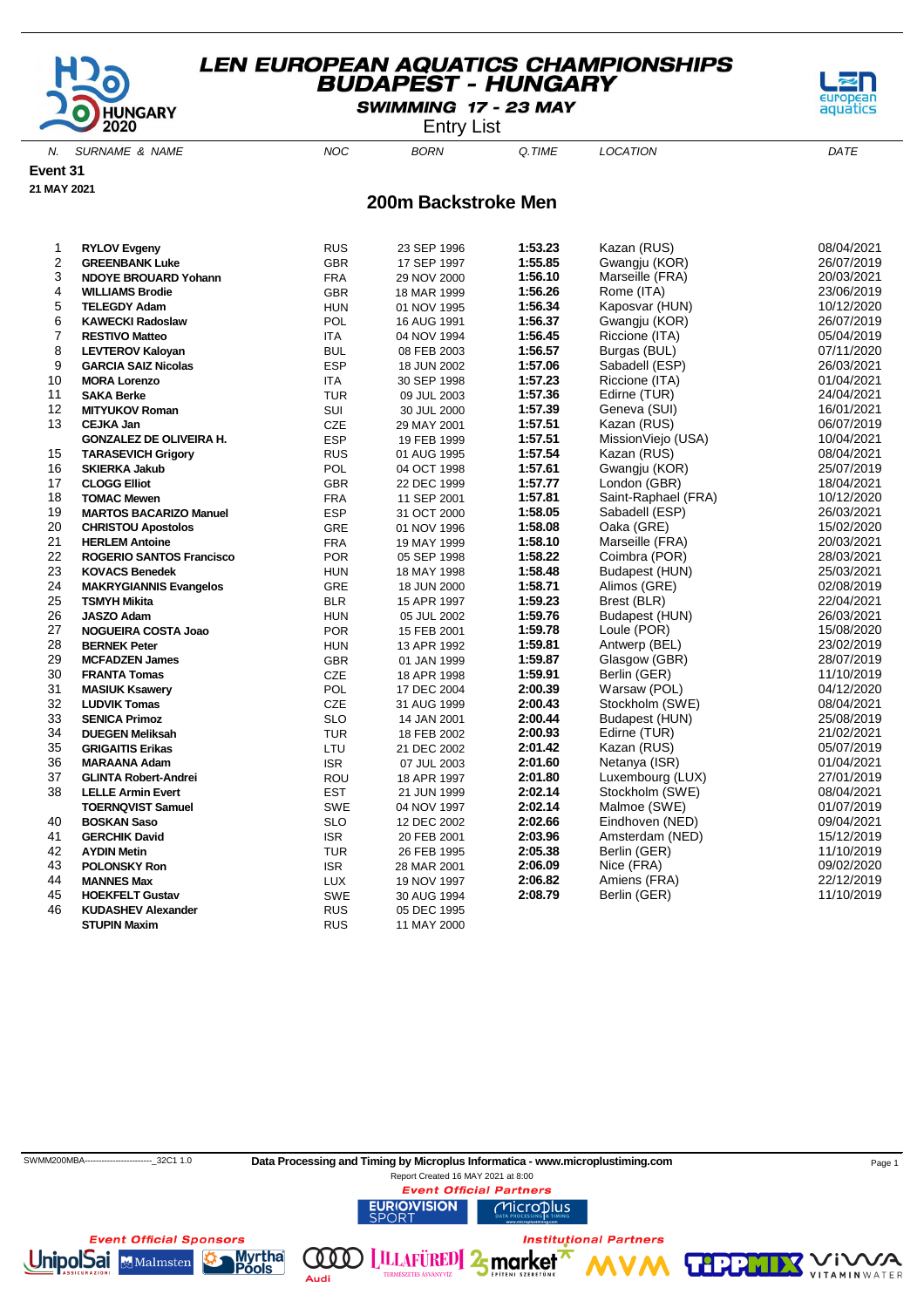

SWIMMING 17 - 23 MAY



Entry List

N. RELAY NOC

**Event 32 21 MAY 2021**

### **4 x 200 m Freestyle Women**

| 1  | <b>AUSTRIA</b>       | AUT        |
|----|----------------------|------------|
| 2  | <b>BELGIUM</b>       | BEL        |
| 3  | <b>DENMARK</b>       | DEN        |
| 4  | <b>FRANCE</b>        | <b>FRA</b> |
| 5  | <b>GREAT BRITAIN</b> | <b>GBR</b> |
| 6  | <b>HUNGARY</b>       | HUN        |
| 7  | <b>ISRAEL</b>        | ISR        |
| 8  | <b>ITALY</b>         | ITA        |
| 9  | <b>POLAND</b>        | POL        |
| 10 | <b>PORTUGAL</b>      | <b>POR</b> |
| 11 | <b>SLOVENIA</b>      | <b>SLO</b> |
| 12 | <b>SLOVAKIA</b>      | <b>SVK</b> |

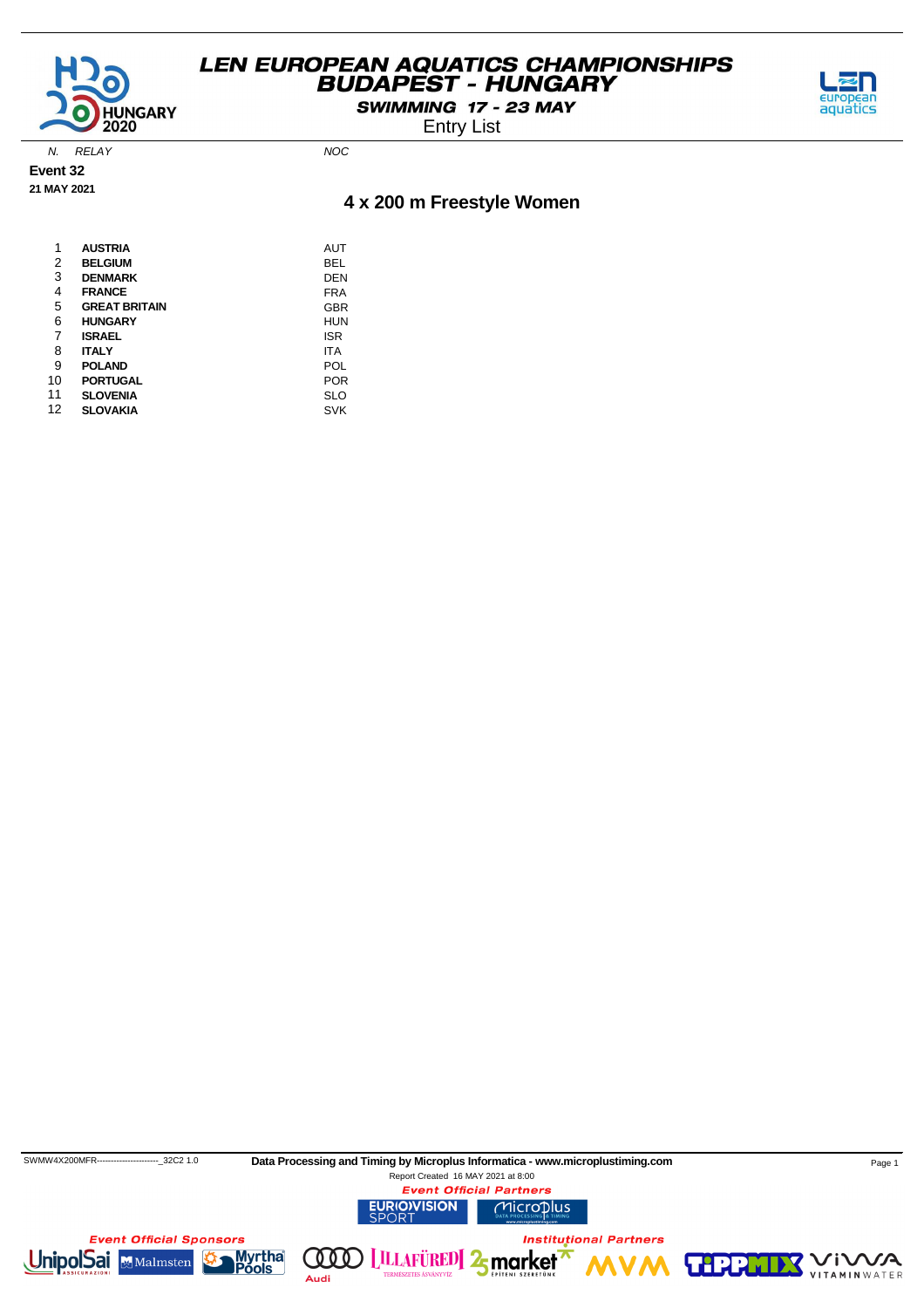

SWIMMING 17 - 23 MAY

Entry List

N. SURNAME & NAME  $NOC$  BORN Q.TIME LOCATION DATE

**Event 33**

**21 MAY 2021**

#### **800m Freestyle Men**

| $\overline{c}$<br>7:41.28<br>Gwangju (KOR)<br>24/07/2019<br><b>NOR</b><br><b>CHRISTIANSEN Henrik</b><br>09 OCT 1996<br>3<br>7:42.08<br>Gwangju (KOR)<br>24/07/2019<br><b>FRA</b><br><b>AUBRY David</b><br>08 NOV 1996<br>4<br>7:42.49<br>Stockholm (SWE)<br><b>UKR</b><br>15/04/2019<br><b>ROMANCHUK Mykhaylo</b><br>07 AUG 1996<br>5<br>7:43.83<br>04/04/2019<br>Riccione (ITA)<br><b>DETTI Gabriele</b><br><b>ITA</b><br>29 AUG 1994<br>6<br>7:45.92<br>22/08/2019<br>CRO<br>Budapest (HUN)<br><b>GRGIC Franko</b><br>31 JAN 2003<br>$\overline{7}$<br>7:47.25<br>Gwangju (KOR)<br>23/07/2019<br><b>UKR</b><br>14 APR 1992<br><b>FROLOV Sergiy</b><br>8<br>7:48.25<br>Kazan (RUS)<br>07/04/2021<br><b>RUS</b><br><b>EGOROV Aleksandr</b><br>19 AUG 2001<br>9<br>7:48.74<br>Gwangju (KOR)<br>23/07/2019<br><b>DEN</b><br><b>IPSEN Anton Oerskov</b><br>04 SEP 1994<br>7:48.93<br>10<br>Gwangju (KOR)<br>23/07/2019<br>CZE<br><b>MICKA Jan</b><br>15 JAN 1995<br>11<br><b>GBR</b><br>7:49.05<br>25/01/2020<br>JERVIS Daniel O<br>Luxembourg (LUX)<br>09 JUN 1996<br>7:50.30<br>12<br>Gwangju (KOR)<br>23/07/2019<br><b>FRA</b><br><b>JOLY Damien</b><br>04 JUN 1992<br>13<br>7:50.36<br>Bethune (FRA)<br>12/02/2021<br><b>FRA</b><br><b>OLIVIER Marc-Antoine</b><br>18 JUN 1996<br>7:50.75<br>14<br><b>GBR</b><br>15/04/2021<br>London (GBR)<br><b>BIRD Kieran</b><br>02 SEP 1999<br>7:50.98<br>15<br><b>ITA</b><br>Riccione (ITA)<br>01/04/2021<br><b>DE TULLIO Marco</b><br>21 SEP 2000<br>7:51.27<br>16<br>Nice (FRA)<br>09/02/2020<br><b>ENGLEZAKIS Konstantinos</b><br><b>GRE</b><br>20 MAR 2001<br>7:52.03<br>17<br>11/04/2019<br>Moscow (RUS)<br><b>RUS</b><br><b>DRUZHININ IIya</b><br>23 APR 1998<br>7:52.34<br>18<br>26/07/2020<br><b>HUN</b><br>Budapest (HUN)<br><b>KALMAR Akos</b><br>11 JAN 2000<br>7:52.60<br>19<br><b>DEN</b><br>27/07/2019<br><b>NOERGAARD Alexander Asla</b><br>15 MAR 2000<br>Gwangju (KOR)<br>7:52.68<br>20<br>20/04/2021<br>Dublin (IRL)<br><b>WIFFEN Daniel</b><br><b>IRL</b><br>14 JUL 2001<br>7:53.76<br>21<br>Rome (ITA)<br>22/06/2019<br><b>SRB</b><br><b>CELIC Vuk</b><br>07 NOV 1996<br>22<br>7:54.19<br>Rennes (FRA)<br>20/04/2019<br><b>FRA</b><br><b>BOUCHAUT Joris</b><br>27 JUN 1995<br>23<br>7:54.63<br>Debrecen (HUN)<br>30/03/2019<br><b>RASOVSZKY Kristof</b><br><b>HUN</b><br>27 MAR 1997<br>24<br>7:54.77<br>Edirne (TUR)<br>21/02/2021<br><b>KILAVUZ Mert</b><br><b>TUR</b><br>25 AUG 2003<br>25<br>7:55.91<br>Kavala (GRE)<br>18/01/2020<br><b>GRE</b><br><b>NEGRIS Dimitrios</b><br>14 MAR 1998<br>7:56.14<br>26<br><b>TUR</b><br>Istanbul (TUR)<br>19/03/2021<br><b>ASLAN Yigit</b><br>11 MAR 2003<br>27<br>7:58.08<br>Maribor (SLO)<br>14/12/2019<br><b>BAU Martin</b><br><b>SLO</b><br>08 OCT 1994<br>28<br>7:58.09<br>23/03/2019<br>Zagreb (CRO)<br>CRO<br><b>MOGIC Marin</b><br>15 JAN 1999<br>29<br>7:58.15<br>08/11/2019<br>Doha (QAT)<br><b>HUN</b><br><b>GYURTA Gergely</b><br>12 SEP 1991<br>7:58.86<br>30<br><b>ESP</b><br>Terrassa (ESP)<br>03/08/2019<br><b>DURAN NAVIA Miguel</b><br>02 SEP 1995<br>31<br>7:59.40<br>01/04/2021<br>Netanya (ISR)<br><b>SOLOVEYCHIK Bar</b><br><b>ISR</b><br>15 AUG 2000<br>32<br>7:59.62<br>19/04/2021<br>Taastrup (DEN)<br><b>LINDHOLM Oskar</b><br><b>DEN</b><br>04 AUG 2001<br>33<br>7:59.77<br>Toronto (CAN)<br>03/04/2019<br>SWE<br><b>JOHANSSON Victor</b><br>13 SEP 1998<br>34<br>8:00.62<br>Athina-Thessaloniki (GRE)<br>06/08/2020<br>GRE<br><b>MARKOS Dimitrios</b><br>13 SEP 2001<br>35<br>8:01.70<br>Kazan (RUS)<br>27/10/2020<br><b>BORODIN IIva</b><br><b>RUS</b><br>14 FEB 2003<br>8:02.02<br>36<br>Taastrup (DEN)<br>19/04/2021<br><b>DEN</b><br><b>ELLEGAARD Arthur Dalen</b><br>04 MAR 2001<br>37<br>8:02.16<br>04/08/2019<br>Funchal (POR)<br><b>POR</b><br><b>LOPES Jose Paulo</b><br>16 OCT 2000<br>38<br>8:04.96<br><b>ESP</b><br>Barcelona (ESP)<br>13/02/2021<br>PUEBLA MARTINEZ A.<br>26 NOV 2002<br>8:06.41<br>19/04/2019<br>39<br><b>BUL</b><br>Sofia (BUL)<br>YANCHEV Yordan<br>30 AUG 2001<br>26/03/2021<br>40<br>8:07.61<br>Budapest (HUN)<br><b>HUN</b><br><b>KOVACSICS Mark</b><br>07 JUL 2002<br>8:16.70<br>23/07/2019<br>41<br>JOENTVEDT Jon<br><b>NOR</b><br>Baku (AZE)<br>28 JUL 2003<br>8:17.41<br>42<br>Heidelberg (GER)<br>04/04/2021<br><b>KRASNIQI Arti</b><br>KOS<br>12 JUL 1999 | 1  | <b>PALTRINIERI Gregorio</b> | <b>ITA</b> | 05 SEP 1994 | 7:39.27 | Gwangju (KOR) | 24/07/2019 |
|------------------------------------------------------------------------------------------------------------------------------------------------------------------------------------------------------------------------------------------------------------------------------------------------------------------------------------------------------------------------------------------------------------------------------------------------------------------------------------------------------------------------------------------------------------------------------------------------------------------------------------------------------------------------------------------------------------------------------------------------------------------------------------------------------------------------------------------------------------------------------------------------------------------------------------------------------------------------------------------------------------------------------------------------------------------------------------------------------------------------------------------------------------------------------------------------------------------------------------------------------------------------------------------------------------------------------------------------------------------------------------------------------------------------------------------------------------------------------------------------------------------------------------------------------------------------------------------------------------------------------------------------------------------------------------------------------------------------------------------------------------------------------------------------------------------------------------------------------------------------------------------------------------------------------------------------------------------------------------------------------------------------------------------------------------------------------------------------------------------------------------------------------------------------------------------------------------------------------------------------------------------------------------------------------------------------------------------------------------------------------------------------------------------------------------------------------------------------------------------------------------------------------------------------------------------------------------------------------------------------------------------------------------------------------------------------------------------------------------------------------------------------------------------------------------------------------------------------------------------------------------------------------------------------------------------------------------------------------------------------------------------------------------------------------------------------------------------------------------------------------------------------------------------------------------------------------------------------------------------------------------------------------------------------------------------------------------------------------------------------------------------------------------------------------------------------------------------------------------------------------------------------------------------------------------------------------------------------------------------------------------------------------------------------------------------------------------------------------------------------------------------------------------------------------------------------------------------------------------------------------------------------------------------------------------------------------------------------------------------------------------------------------------------------------------------------------------------------------------------------------------------------------------------------------------------------------------------------------------------------------------------------------------------------------------------------------------|----|-----------------------------|------------|-------------|---------|---------------|------------|
|                                                                                                                                                                                                                                                                                                                                                                                                                                                                                                                                                                                                                                                                                                                                                                                                                                                                                                                                                                                                                                                                                                                                                                                                                                                                                                                                                                                                                                                                                                                                                                                                                                                                                                                                                                                                                                                                                                                                                                                                                                                                                                                                                                                                                                                                                                                                                                                                                                                                                                                                                                                                                                                                                                                                                                                                                                                                                                                                                                                                                                                                                                                                                                                                                                                                                                                                                                                                                                                                                                                                                                                                                                                                                                                                                                                                                                                                                                                                                                                                                                                                                                                                                                                                                                                                                                                                    |    |                             |            |             |         |               |            |
|                                                                                                                                                                                                                                                                                                                                                                                                                                                                                                                                                                                                                                                                                                                                                                                                                                                                                                                                                                                                                                                                                                                                                                                                                                                                                                                                                                                                                                                                                                                                                                                                                                                                                                                                                                                                                                                                                                                                                                                                                                                                                                                                                                                                                                                                                                                                                                                                                                                                                                                                                                                                                                                                                                                                                                                                                                                                                                                                                                                                                                                                                                                                                                                                                                                                                                                                                                                                                                                                                                                                                                                                                                                                                                                                                                                                                                                                                                                                                                                                                                                                                                                                                                                                                                                                                                                                    |    |                             |            |             |         |               |            |
|                                                                                                                                                                                                                                                                                                                                                                                                                                                                                                                                                                                                                                                                                                                                                                                                                                                                                                                                                                                                                                                                                                                                                                                                                                                                                                                                                                                                                                                                                                                                                                                                                                                                                                                                                                                                                                                                                                                                                                                                                                                                                                                                                                                                                                                                                                                                                                                                                                                                                                                                                                                                                                                                                                                                                                                                                                                                                                                                                                                                                                                                                                                                                                                                                                                                                                                                                                                                                                                                                                                                                                                                                                                                                                                                                                                                                                                                                                                                                                                                                                                                                                                                                                                                                                                                                                                                    |    |                             |            |             |         |               |            |
|                                                                                                                                                                                                                                                                                                                                                                                                                                                                                                                                                                                                                                                                                                                                                                                                                                                                                                                                                                                                                                                                                                                                                                                                                                                                                                                                                                                                                                                                                                                                                                                                                                                                                                                                                                                                                                                                                                                                                                                                                                                                                                                                                                                                                                                                                                                                                                                                                                                                                                                                                                                                                                                                                                                                                                                                                                                                                                                                                                                                                                                                                                                                                                                                                                                                                                                                                                                                                                                                                                                                                                                                                                                                                                                                                                                                                                                                                                                                                                                                                                                                                                                                                                                                                                                                                                                                    |    |                             |            |             |         |               |            |
|                                                                                                                                                                                                                                                                                                                                                                                                                                                                                                                                                                                                                                                                                                                                                                                                                                                                                                                                                                                                                                                                                                                                                                                                                                                                                                                                                                                                                                                                                                                                                                                                                                                                                                                                                                                                                                                                                                                                                                                                                                                                                                                                                                                                                                                                                                                                                                                                                                                                                                                                                                                                                                                                                                                                                                                                                                                                                                                                                                                                                                                                                                                                                                                                                                                                                                                                                                                                                                                                                                                                                                                                                                                                                                                                                                                                                                                                                                                                                                                                                                                                                                                                                                                                                                                                                                                                    |    |                             |            |             |         |               |            |
|                                                                                                                                                                                                                                                                                                                                                                                                                                                                                                                                                                                                                                                                                                                                                                                                                                                                                                                                                                                                                                                                                                                                                                                                                                                                                                                                                                                                                                                                                                                                                                                                                                                                                                                                                                                                                                                                                                                                                                                                                                                                                                                                                                                                                                                                                                                                                                                                                                                                                                                                                                                                                                                                                                                                                                                                                                                                                                                                                                                                                                                                                                                                                                                                                                                                                                                                                                                                                                                                                                                                                                                                                                                                                                                                                                                                                                                                                                                                                                                                                                                                                                                                                                                                                                                                                                                                    |    |                             |            |             |         |               |            |
|                                                                                                                                                                                                                                                                                                                                                                                                                                                                                                                                                                                                                                                                                                                                                                                                                                                                                                                                                                                                                                                                                                                                                                                                                                                                                                                                                                                                                                                                                                                                                                                                                                                                                                                                                                                                                                                                                                                                                                                                                                                                                                                                                                                                                                                                                                                                                                                                                                                                                                                                                                                                                                                                                                                                                                                                                                                                                                                                                                                                                                                                                                                                                                                                                                                                                                                                                                                                                                                                                                                                                                                                                                                                                                                                                                                                                                                                                                                                                                                                                                                                                                                                                                                                                                                                                                                                    |    |                             |            |             |         |               |            |
|                                                                                                                                                                                                                                                                                                                                                                                                                                                                                                                                                                                                                                                                                                                                                                                                                                                                                                                                                                                                                                                                                                                                                                                                                                                                                                                                                                                                                                                                                                                                                                                                                                                                                                                                                                                                                                                                                                                                                                                                                                                                                                                                                                                                                                                                                                                                                                                                                                                                                                                                                                                                                                                                                                                                                                                                                                                                                                                                                                                                                                                                                                                                                                                                                                                                                                                                                                                                                                                                                                                                                                                                                                                                                                                                                                                                                                                                                                                                                                                                                                                                                                                                                                                                                                                                                                                                    |    |                             |            |             |         |               |            |
|                                                                                                                                                                                                                                                                                                                                                                                                                                                                                                                                                                                                                                                                                                                                                                                                                                                                                                                                                                                                                                                                                                                                                                                                                                                                                                                                                                                                                                                                                                                                                                                                                                                                                                                                                                                                                                                                                                                                                                                                                                                                                                                                                                                                                                                                                                                                                                                                                                                                                                                                                                                                                                                                                                                                                                                                                                                                                                                                                                                                                                                                                                                                                                                                                                                                                                                                                                                                                                                                                                                                                                                                                                                                                                                                                                                                                                                                                                                                                                                                                                                                                                                                                                                                                                                                                                                                    |    |                             |            |             |         |               |            |
|                                                                                                                                                                                                                                                                                                                                                                                                                                                                                                                                                                                                                                                                                                                                                                                                                                                                                                                                                                                                                                                                                                                                                                                                                                                                                                                                                                                                                                                                                                                                                                                                                                                                                                                                                                                                                                                                                                                                                                                                                                                                                                                                                                                                                                                                                                                                                                                                                                                                                                                                                                                                                                                                                                                                                                                                                                                                                                                                                                                                                                                                                                                                                                                                                                                                                                                                                                                                                                                                                                                                                                                                                                                                                                                                                                                                                                                                                                                                                                                                                                                                                                                                                                                                                                                                                                                                    |    |                             |            |             |         |               |            |
|                                                                                                                                                                                                                                                                                                                                                                                                                                                                                                                                                                                                                                                                                                                                                                                                                                                                                                                                                                                                                                                                                                                                                                                                                                                                                                                                                                                                                                                                                                                                                                                                                                                                                                                                                                                                                                                                                                                                                                                                                                                                                                                                                                                                                                                                                                                                                                                                                                                                                                                                                                                                                                                                                                                                                                                                                                                                                                                                                                                                                                                                                                                                                                                                                                                                                                                                                                                                                                                                                                                                                                                                                                                                                                                                                                                                                                                                                                                                                                                                                                                                                                                                                                                                                                                                                                                                    |    |                             |            |             |         |               |            |
|                                                                                                                                                                                                                                                                                                                                                                                                                                                                                                                                                                                                                                                                                                                                                                                                                                                                                                                                                                                                                                                                                                                                                                                                                                                                                                                                                                                                                                                                                                                                                                                                                                                                                                                                                                                                                                                                                                                                                                                                                                                                                                                                                                                                                                                                                                                                                                                                                                                                                                                                                                                                                                                                                                                                                                                                                                                                                                                                                                                                                                                                                                                                                                                                                                                                                                                                                                                                                                                                                                                                                                                                                                                                                                                                                                                                                                                                                                                                                                                                                                                                                                                                                                                                                                                                                                                                    |    |                             |            |             |         |               |            |
|                                                                                                                                                                                                                                                                                                                                                                                                                                                                                                                                                                                                                                                                                                                                                                                                                                                                                                                                                                                                                                                                                                                                                                                                                                                                                                                                                                                                                                                                                                                                                                                                                                                                                                                                                                                                                                                                                                                                                                                                                                                                                                                                                                                                                                                                                                                                                                                                                                                                                                                                                                                                                                                                                                                                                                                                                                                                                                                                                                                                                                                                                                                                                                                                                                                                                                                                                                                                                                                                                                                                                                                                                                                                                                                                                                                                                                                                                                                                                                                                                                                                                                                                                                                                                                                                                                                                    |    |                             |            |             |         |               |            |
|                                                                                                                                                                                                                                                                                                                                                                                                                                                                                                                                                                                                                                                                                                                                                                                                                                                                                                                                                                                                                                                                                                                                                                                                                                                                                                                                                                                                                                                                                                                                                                                                                                                                                                                                                                                                                                                                                                                                                                                                                                                                                                                                                                                                                                                                                                                                                                                                                                                                                                                                                                                                                                                                                                                                                                                                                                                                                                                                                                                                                                                                                                                                                                                                                                                                                                                                                                                                                                                                                                                                                                                                                                                                                                                                                                                                                                                                                                                                                                                                                                                                                                                                                                                                                                                                                                                                    |    |                             |            |             |         |               |            |
|                                                                                                                                                                                                                                                                                                                                                                                                                                                                                                                                                                                                                                                                                                                                                                                                                                                                                                                                                                                                                                                                                                                                                                                                                                                                                                                                                                                                                                                                                                                                                                                                                                                                                                                                                                                                                                                                                                                                                                                                                                                                                                                                                                                                                                                                                                                                                                                                                                                                                                                                                                                                                                                                                                                                                                                                                                                                                                                                                                                                                                                                                                                                                                                                                                                                                                                                                                                                                                                                                                                                                                                                                                                                                                                                                                                                                                                                                                                                                                                                                                                                                                                                                                                                                                                                                                                                    |    |                             |            |             |         |               |            |
|                                                                                                                                                                                                                                                                                                                                                                                                                                                                                                                                                                                                                                                                                                                                                                                                                                                                                                                                                                                                                                                                                                                                                                                                                                                                                                                                                                                                                                                                                                                                                                                                                                                                                                                                                                                                                                                                                                                                                                                                                                                                                                                                                                                                                                                                                                                                                                                                                                                                                                                                                                                                                                                                                                                                                                                                                                                                                                                                                                                                                                                                                                                                                                                                                                                                                                                                                                                                                                                                                                                                                                                                                                                                                                                                                                                                                                                                                                                                                                                                                                                                                                                                                                                                                                                                                                                                    |    |                             |            |             |         |               |            |
|                                                                                                                                                                                                                                                                                                                                                                                                                                                                                                                                                                                                                                                                                                                                                                                                                                                                                                                                                                                                                                                                                                                                                                                                                                                                                                                                                                                                                                                                                                                                                                                                                                                                                                                                                                                                                                                                                                                                                                                                                                                                                                                                                                                                                                                                                                                                                                                                                                                                                                                                                                                                                                                                                                                                                                                                                                                                                                                                                                                                                                                                                                                                                                                                                                                                                                                                                                                                                                                                                                                                                                                                                                                                                                                                                                                                                                                                                                                                                                                                                                                                                                                                                                                                                                                                                                                                    |    |                             |            |             |         |               |            |
|                                                                                                                                                                                                                                                                                                                                                                                                                                                                                                                                                                                                                                                                                                                                                                                                                                                                                                                                                                                                                                                                                                                                                                                                                                                                                                                                                                                                                                                                                                                                                                                                                                                                                                                                                                                                                                                                                                                                                                                                                                                                                                                                                                                                                                                                                                                                                                                                                                                                                                                                                                                                                                                                                                                                                                                                                                                                                                                                                                                                                                                                                                                                                                                                                                                                                                                                                                                                                                                                                                                                                                                                                                                                                                                                                                                                                                                                                                                                                                                                                                                                                                                                                                                                                                                                                                                                    |    |                             |            |             |         |               |            |
|                                                                                                                                                                                                                                                                                                                                                                                                                                                                                                                                                                                                                                                                                                                                                                                                                                                                                                                                                                                                                                                                                                                                                                                                                                                                                                                                                                                                                                                                                                                                                                                                                                                                                                                                                                                                                                                                                                                                                                                                                                                                                                                                                                                                                                                                                                                                                                                                                                                                                                                                                                                                                                                                                                                                                                                                                                                                                                                                                                                                                                                                                                                                                                                                                                                                                                                                                                                                                                                                                                                                                                                                                                                                                                                                                                                                                                                                                                                                                                                                                                                                                                                                                                                                                                                                                                                                    |    |                             |            |             |         |               |            |
|                                                                                                                                                                                                                                                                                                                                                                                                                                                                                                                                                                                                                                                                                                                                                                                                                                                                                                                                                                                                                                                                                                                                                                                                                                                                                                                                                                                                                                                                                                                                                                                                                                                                                                                                                                                                                                                                                                                                                                                                                                                                                                                                                                                                                                                                                                                                                                                                                                                                                                                                                                                                                                                                                                                                                                                                                                                                                                                                                                                                                                                                                                                                                                                                                                                                                                                                                                                                                                                                                                                                                                                                                                                                                                                                                                                                                                                                                                                                                                                                                                                                                                                                                                                                                                                                                                                                    |    |                             |            |             |         |               |            |
|                                                                                                                                                                                                                                                                                                                                                                                                                                                                                                                                                                                                                                                                                                                                                                                                                                                                                                                                                                                                                                                                                                                                                                                                                                                                                                                                                                                                                                                                                                                                                                                                                                                                                                                                                                                                                                                                                                                                                                                                                                                                                                                                                                                                                                                                                                                                                                                                                                                                                                                                                                                                                                                                                                                                                                                                                                                                                                                                                                                                                                                                                                                                                                                                                                                                                                                                                                                                                                                                                                                                                                                                                                                                                                                                                                                                                                                                                                                                                                                                                                                                                                                                                                                                                                                                                                                                    |    |                             |            |             |         |               |            |
|                                                                                                                                                                                                                                                                                                                                                                                                                                                                                                                                                                                                                                                                                                                                                                                                                                                                                                                                                                                                                                                                                                                                                                                                                                                                                                                                                                                                                                                                                                                                                                                                                                                                                                                                                                                                                                                                                                                                                                                                                                                                                                                                                                                                                                                                                                                                                                                                                                                                                                                                                                                                                                                                                                                                                                                                                                                                                                                                                                                                                                                                                                                                                                                                                                                                                                                                                                                                                                                                                                                                                                                                                                                                                                                                                                                                                                                                                                                                                                                                                                                                                                                                                                                                                                                                                                                                    |    |                             |            |             |         |               |            |
|                                                                                                                                                                                                                                                                                                                                                                                                                                                                                                                                                                                                                                                                                                                                                                                                                                                                                                                                                                                                                                                                                                                                                                                                                                                                                                                                                                                                                                                                                                                                                                                                                                                                                                                                                                                                                                                                                                                                                                                                                                                                                                                                                                                                                                                                                                                                                                                                                                                                                                                                                                                                                                                                                                                                                                                                                                                                                                                                                                                                                                                                                                                                                                                                                                                                                                                                                                                                                                                                                                                                                                                                                                                                                                                                                                                                                                                                                                                                                                                                                                                                                                                                                                                                                                                                                                                                    |    |                             |            |             |         |               |            |
|                                                                                                                                                                                                                                                                                                                                                                                                                                                                                                                                                                                                                                                                                                                                                                                                                                                                                                                                                                                                                                                                                                                                                                                                                                                                                                                                                                                                                                                                                                                                                                                                                                                                                                                                                                                                                                                                                                                                                                                                                                                                                                                                                                                                                                                                                                                                                                                                                                                                                                                                                                                                                                                                                                                                                                                                                                                                                                                                                                                                                                                                                                                                                                                                                                                                                                                                                                                                                                                                                                                                                                                                                                                                                                                                                                                                                                                                                                                                                                                                                                                                                                                                                                                                                                                                                                                                    |    |                             |            |             |         |               |            |
|                                                                                                                                                                                                                                                                                                                                                                                                                                                                                                                                                                                                                                                                                                                                                                                                                                                                                                                                                                                                                                                                                                                                                                                                                                                                                                                                                                                                                                                                                                                                                                                                                                                                                                                                                                                                                                                                                                                                                                                                                                                                                                                                                                                                                                                                                                                                                                                                                                                                                                                                                                                                                                                                                                                                                                                                                                                                                                                                                                                                                                                                                                                                                                                                                                                                                                                                                                                                                                                                                                                                                                                                                                                                                                                                                                                                                                                                                                                                                                                                                                                                                                                                                                                                                                                                                                                                    |    |                             |            |             |         |               |            |
|                                                                                                                                                                                                                                                                                                                                                                                                                                                                                                                                                                                                                                                                                                                                                                                                                                                                                                                                                                                                                                                                                                                                                                                                                                                                                                                                                                                                                                                                                                                                                                                                                                                                                                                                                                                                                                                                                                                                                                                                                                                                                                                                                                                                                                                                                                                                                                                                                                                                                                                                                                                                                                                                                                                                                                                                                                                                                                                                                                                                                                                                                                                                                                                                                                                                                                                                                                                                                                                                                                                                                                                                                                                                                                                                                                                                                                                                                                                                                                                                                                                                                                                                                                                                                                                                                                                                    |    |                             |            |             |         |               |            |
|                                                                                                                                                                                                                                                                                                                                                                                                                                                                                                                                                                                                                                                                                                                                                                                                                                                                                                                                                                                                                                                                                                                                                                                                                                                                                                                                                                                                                                                                                                                                                                                                                                                                                                                                                                                                                                                                                                                                                                                                                                                                                                                                                                                                                                                                                                                                                                                                                                                                                                                                                                                                                                                                                                                                                                                                                                                                                                                                                                                                                                                                                                                                                                                                                                                                                                                                                                                                                                                                                                                                                                                                                                                                                                                                                                                                                                                                                                                                                                                                                                                                                                                                                                                                                                                                                                                                    |    |                             |            |             |         |               |            |
|                                                                                                                                                                                                                                                                                                                                                                                                                                                                                                                                                                                                                                                                                                                                                                                                                                                                                                                                                                                                                                                                                                                                                                                                                                                                                                                                                                                                                                                                                                                                                                                                                                                                                                                                                                                                                                                                                                                                                                                                                                                                                                                                                                                                                                                                                                                                                                                                                                                                                                                                                                                                                                                                                                                                                                                                                                                                                                                                                                                                                                                                                                                                                                                                                                                                                                                                                                                                                                                                                                                                                                                                                                                                                                                                                                                                                                                                                                                                                                                                                                                                                                                                                                                                                                                                                                                                    |    |                             |            |             |         |               |            |
|                                                                                                                                                                                                                                                                                                                                                                                                                                                                                                                                                                                                                                                                                                                                                                                                                                                                                                                                                                                                                                                                                                                                                                                                                                                                                                                                                                                                                                                                                                                                                                                                                                                                                                                                                                                                                                                                                                                                                                                                                                                                                                                                                                                                                                                                                                                                                                                                                                                                                                                                                                                                                                                                                                                                                                                                                                                                                                                                                                                                                                                                                                                                                                                                                                                                                                                                                                                                                                                                                                                                                                                                                                                                                                                                                                                                                                                                                                                                                                                                                                                                                                                                                                                                                                                                                                                                    |    |                             |            |             |         |               |            |
|                                                                                                                                                                                                                                                                                                                                                                                                                                                                                                                                                                                                                                                                                                                                                                                                                                                                                                                                                                                                                                                                                                                                                                                                                                                                                                                                                                                                                                                                                                                                                                                                                                                                                                                                                                                                                                                                                                                                                                                                                                                                                                                                                                                                                                                                                                                                                                                                                                                                                                                                                                                                                                                                                                                                                                                                                                                                                                                                                                                                                                                                                                                                                                                                                                                                                                                                                                                                                                                                                                                                                                                                                                                                                                                                                                                                                                                                                                                                                                                                                                                                                                                                                                                                                                                                                                                                    |    |                             |            |             |         |               |            |
|                                                                                                                                                                                                                                                                                                                                                                                                                                                                                                                                                                                                                                                                                                                                                                                                                                                                                                                                                                                                                                                                                                                                                                                                                                                                                                                                                                                                                                                                                                                                                                                                                                                                                                                                                                                                                                                                                                                                                                                                                                                                                                                                                                                                                                                                                                                                                                                                                                                                                                                                                                                                                                                                                                                                                                                                                                                                                                                                                                                                                                                                                                                                                                                                                                                                                                                                                                                                                                                                                                                                                                                                                                                                                                                                                                                                                                                                                                                                                                                                                                                                                                                                                                                                                                                                                                                                    |    |                             |            |             |         |               |            |
|                                                                                                                                                                                                                                                                                                                                                                                                                                                                                                                                                                                                                                                                                                                                                                                                                                                                                                                                                                                                                                                                                                                                                                                                                                                                                                                                                                                                                                                                                                                                                                                                                                                                                                                                                                                                                                                                                                                                                                                                                                                                                                                                                                                                                                                                                                                                                                                                                                                                                                                                                                                                                                                                                                                                                                                                                                                                                                                                                                                                                                                                                                                                                                                                                                                                                                                                                                                                                                                                                                                                                                                                                                                                                                                                                                                                                                                                                                                                                                                                                                                                                                                                                                                                                                                                                                                                    |    |                             |            |             |         |               |            |
|                                                                                                                                                                                                                                                                                                                                                                                                                                                                                                                                                                                                                                                                                                                                                                                                                                                                                                                                                                                                                                                                                                                                                                                                                                                                                                                                                                                                                                                                                                                                                                                                                                                                                                                                                                                                                                                                                                                                                                                                                                                                                                                                                                                                                                                                                                                                                                                                                                                                                                                                                                                                                                                                                                                                                                                                                                                                                                                                                                                                                                                                                                                                                                                                                                                                                                                                                                                                                                                                                                                                                                                                                                                                                                                                                                                                                                                                                                                                                                                                                                                                                                                                                                                                                                                                                                                                    |    |                             |            |             |         |               |            |
|                                                                                                                                                                                                                                                                                                                                                                                                                                                                                                                                                                                                                                                                                                                                                                                                                                                                                                                                                                                                                                                                                                                                                                                                                                                                                                                                                                                                                                                                                                                                                                                                                                                                                                                                                                                                                                                                                                                                                                                                                                                                                                                                                                                                                                                                                                                                                                                                                                                                                                                                                                                                                                                                                                                                                                                                                                                                                                                                                                                                                                                                                                                                                                                                                                                                                                                                                                                                                                                                                                                                                                                                                                                                                                                                                                                                                                                                                                                                                                                                                                                                                                                                                                                                                                                                                                                                    |    |                             |            |             |         |               |            |
|                                                                                                                                                                                                                                                                                                                                                                                                                                                                                                                                                                                                                                                                                                                                                                                                                                                                                                                                                                                                                                                                                                                                                                                                                                                                                                                                                                                                                                                                                                                                                                                                                                                                                                                                                                                                                                                                                                                                                                                                                                                                                                                                                                                                                                                                                                                                                                                                                                                                                                                                                                                                                                                                                                                                                                                                                                                                                                                                                                                                                                                                                                                                                                                                                                                                                                                                                                                                                                                                                                                                                                                                                                                                                                                                                                                                                                                                                                                                                                                                                                                                                                                                                                                                                                                                                                                                    |    |                             |            |             |         |               |            |
|                                                                                                                                                                                                                                                                                                                                                                                                                                                                                                                                                                                                                                                                                                                                                                                                                                                                                                                                                                                                                                                                                                                                                                                                                                                                                                                                                                                                                                                                                                                                                                                                                                                                                                                                                                                                                                                                                                                                                                                                                                                                                                                                                                                                                                                                                                                                                                                                                                                                                                                                                                                                                                                                                                                                                                                                                                                                                                                                                                                                                                                                                                                                                                                                                                                                                                                                                                                                                                                                                                                                                                                                                                                                                                                                                                                                                                                                                                                                                                                                                                                                                                                                                                                                                                                                                                                                    |    |                             |            |             |         |               |            |
|                                                                                                                                                                                                                                                                                                                                                                                                                                                                                                                                                                                                                                                                                                                                                                                                                                                                                                                                                                                                                                                                                                                                                                                                                                                                                                                                                                                                                                                                                                                                                                                                                                                                                                                                                                                                                                                                                                                                                                                                                                                                                                                                                                                                                                                                                                                                                                                                                                                                                                                                                                                                                                                                                                                                                                                                                                                                                                                                                                                                                                                                                                                                                                                                                                                                                                                                                                                                                                                                                                                                                                                                                                                                                                                                                                                                                                                                                                                                                                                                                                                                                                                                                                                                                                                                                                                                    |    |                             |            |             |         |               |            |
|                                                                                                                                                                                                                                                                                                                                                                                                                                                                                                                                                                                                                                                                                                                                                                                                                                                                                                                                                                                                                                                                                                                                                                                                                                                                                                                                                                                                                                                                                                                                                                                                                                                                                                                                                                                                                                                                                                                                                                                                                                                                                                                                                                                                                                                                                                                                                                                                                                                                                                                                                                                                                                                                                                                                                                                                                                                                                                                                                                                                                                                                                                                                                                                                                                                                                                                                                                                                                                                                                                                                                                                                                                                                                                                                                                                                                                                                                                                                                                                                                                                                                                                                                                                                                                                                                                                                    |    |                             |            |             |         |               |            |
|                                                                                                                                                                                                                                                                                                                                                                                                                                                                                                                                                                                                                                                                                                                                                                                                                                                                                                                                                                                                                                                                                                                                                                                                                                                                                                                                                                                                                                                                                                                                                                                                                                                                                                                                                                                                                                                                                                                                                                                                                                                                                                                                                                                                                                                                                                                                                                                                                                                                                                                                                                                                                                                                                                                                                                                                                                                                                                                                                                                                                                                                                                                                                                                                                                                                                                                                                                                                                                                                                                                                                                                                                                                                                                                                                                                                                                                                                                                                                                                                                                                                                                                                                                                                                                                                                                                                    |    |                             |            |             |         |               |            |
|                                                                                                                                                                                                                                                                                                                                                                                                                                                                                                                                                                                                                                                                                                                                                                                                                                                                                                                                                                                                                                                                                                                                                                                                                                                                                                                                                                                                                                                                                                                                                                                                                                                                                                                                                                                                                                                                                                                                                                                                                                                                                                                                                                                                                                                                                                                                                                                                                                                                                                                                                                                                                                                                                                                                                                                                                                                                                                                                                                                                                                                                                                                                                                                                                                                                                                                                                                                                                                                                                                                                                                                                                                                                                                                                                                                                                                                                                                                                                                                                                                                                                                                                                                                                                                                                                                                                    |    |                             |            |             |         |               |            |
|                                                                                                                                                                                                                                                                                                                                                                                                                                                                                                                                                                                                                                                                                                                                                                                                                                                                                                                                                                                                                                                                                                                                                                                                                                                                                                                                                                                                                                                                                                                                                                                                                                                                                                                                                                                                                                                                                                                                                                                                                                                                                                                                                                                                                                                                                                                                                                                                                                                                                                                                                                                                                                                                                                                                                                                                                                                                                                                                                                                                                                                                                                                                                                                                                                                                                                                                                                                                                                                                                                                                                                                                                                                                                                                                                                                                                                                                                                                                                                                                                                                                                                                                                                                                                                                                                                                                    |    |                             |            |             |         |               |            |
| <b>BIANCHI Loris</b><br><b>SMR</b><br>01 AUG 2001                                                                                                                                                                                                                                                                                                                                                                                                                                                                                                                                                                                                                                                                                                                                                                                                                                                                                                                                                                                                                                                                                                                                                                                                                                                                                                                                                                                                                                                                                                                                                                                                                                                                                                                                                                                                                                                                                                                                                                                                                                                                                                                                                                                                                                                                                                                                                                                                                                                                                                                                                                                                                                                                                                                                                                                                                                                                                                                                                                                                                                                                                                                                                                                                                                                                                                                                                                                                                                                                                                                                                                                                                                                                                                                                                                                                                                                                                                                                                                                                                                                                                                                                                                                                                                                                                  | 43 |                             |            |             | 8:36.27 | Napoli (ITA)  | 07/07/2019 |
| 8:43.98<br>17/04/2021<br>44<br>Monte-Carlo (MON)<br><b>MON</b><br><b>DRUENNE Theo</b><br>19 JUL 2005                                                                                                                                                                                                                                                                                                                                                                                                                                                                                                                                                                                                                                                                                                                                                                                                                                                                                                                                                                                                                                                                                                                                                                                                                                                                                                                                                                                                                                                                                                                                                                                                                                                                                                                                                                                                                                                                                                                                                                                                                                                                                                                                                                                                                                                                                                                                                                                                                                                                                                                                                                                                                                                                                                                                                                                                                                                                                                                                                                                                                                                                                                                                                                                                                                                                                                                                                                                                                                                                                                                                                                                                                                                                                                                                                                                                                                                                                                                                                                                                                                                                                                                                                                                                                               |    |                             |            |             |         |               |            |



aquati

SWMM800MFR------------------------\_32C1 1.0 **Data Processing and Timing by Microplus Informatica - www.microplustiming.com** Page 1

Report Created 16 MAY 2021 at 8:00**Event Official Partners** 

**URIOVISION** 

(000)

Audi



**LILLAFÜRED** 2 market

Microplus

**Institutional Partners** 

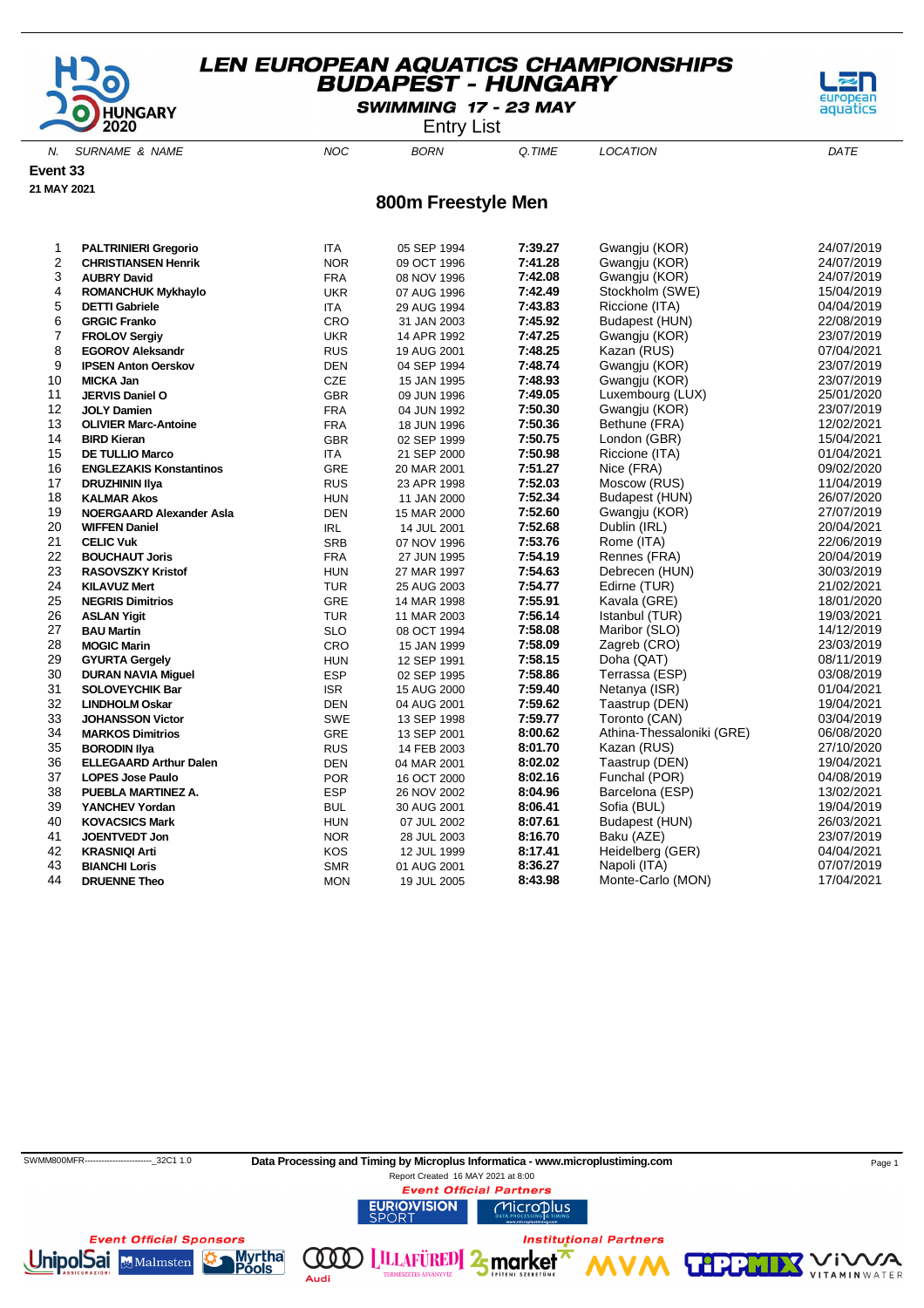

SWIMMING 17 - 23 MAY

Entry List

N. SURNAME & NAME  $NOC$  BORN Q.TIME LOCATION DATE

**Event 34**

**22 MAY 2021 - 10:00**

#### **200m Backstroke Women**

| 1  | <b>PANZIERA Margherita</b>     | <b>ITA</b> | 12 AUG 1995 | 2:05.56 | Riccione (ITA)   | 31/03/2021 |
|----|--------------------------------|------------|-------------|---------|------------------|------------|
| 2  | <b>BURIAN Kata</b>             | <b>HUN</b> | 17 JAN 1995 | 2:08.20 | Budapest (HUN)   | 25/03/2021 |
| 3  | ZEVINA Daryna                  | <b>UKR</b> | 01 SEP 1994 | 2:08.22 | Kharkiv (UKR)    | 10/03/2020 |
| 4  | <b>ZAMORANO SANZ Africa</b>    | <b>ESP</b> | 11 JAN 1998 | 2:09.35 | Castellon (ESP)  | 06/12/2020 |
| 5  | <b>SZABO FELTOTHY Eszter</b>   | <b>HUN</b> | 04 JAN 2002 | 2:09.78 | Kaposvar (HUN)   | 10/12/2020 |
| 6  | <b>BERNAT Laura</b>            | POL        | 28 SEP 2005 | 2:09.81 | Lublin (POL)     | 28/03/2021 |
| 7  | <b>GRABOWSKI Lena</b>          | AUT        | 10 SEP 2002 | 2:10.06 | Berlin (GER)     | 13/10/2019 |
| 8  | <b>SALCUTAN Tatiana</b>        | <b>MDA</b> | 16 APR 2001 | 2:10.29 | Gwangju (KOR)    | 26/07/2019 |
| 9  | <b>OEZTUERK Sonnele</b>        | <b>GER</b> | 17 MAR 1998 | 2:10.56 | Richmond (USA)   | 13/04/2019 |
| 10 | <b>SHKURDAI Anastasiya</b>     | <b>BLR</b> | 03 JAN 2003 | 2:10.58 | Brest (BLR)      | 03/04/2019 |
| 11 | <b>SZILAGYI Gerda</b>          | <b>HUN</b> | 24 OCT 2003 | 2:10.73 | Kaposvar (HUN)   | 11/12/2020 |
| 12 | <b>WILD Cassie</b>             | <b>GBR</b> | 12 JUN 2000 | 2:10.94 | London (GBR)     | 17/04/2021 |
| 13 | <b>LAEMMLER Nadine</b>         | GER        | 19 MAY 1994 | 2:10.97 | Berlin (GER)     | 03/08/2019 |
| 14 | <b>GEORGIEVA Gabriela</b>      | <b>BUL</b> | 16 JUN 1997 | 2:11.16 | Gwangju (KOR)    | 26/07/2019 |
|    | <b>NYIRADI Reka</b>            | <b>HUN</b> | 31 AUG 2004 | 2:11.16 | Budapest (HUN)   | 26/03/2021 |
| 16 | <b>AVRAMOVA Ekaterina</b>      | <b>TUR</b> | 12 NOV 1991 | 2:11.18 | Edirne (TUR)     | 14/03/2020 |
| 17 | <b>SHANAHAN Katie</b>          | <b>GBR</b> | 25 JUN 2004 | 2:11.20 | Baku (AZE)       | 23/07/2019 |
| 18 | <b>KUBOVA BAUMRTOVA Simona</b> | CZE        | 24 AUG 1991 | 2:11.29 | Gwangju (KOR)    | 26/07/2019 |
| 19 | <b>HERASIMOWICZ Zuzanna</b>    | POL        | 07 JUL 2002 | 2:11.38 | Kazan (RUS)      | 03/07/2019 |
| 20 | <b>MAZUTAITYTE Ugne</b>        | LTU        | 14 MAR 1997 | 2:11.56 | Atlanta (USA)    | 07/12/2019 |
| 21 | <b>MENSING Jenny</b>           | <b>GER</b> | 26 FEB 1986 | 2:11.71 | Berlin (GER)     | 18/04/2021 |
| 22 | <b>BARZELAY Aviv</b>           | <b>ISR</b> | 28 MAY 2002 | 2:11.91 | Budapest (HUN)   | 22/08/2019 |
| 23 | <b>NAZIEBLO Klaudia</b>        | POL        | 03 DEC 1993 | 2:12.33 | Lublin (POL)     | 30/04/2021 |
| 24 | <b>GOLD Aleksa</b>             | <b>EST</b> | 03 JAN 2000 | 2:12.43 | Stockholm (SWE)  | 10/04/2021 |
| 25 | <b>PEDA Paulina</b>            | <b>POL</b> | 18 MAR 1998 | 2:12.62 | Lublin (POL)     | 30/04/2021 |
| 26 | <b>BORER Fanny</b>             | SUI        | 07 APR 1996 | 2:13.10 | Marseille (FRA)  | 21/03/2021 |
| 27 | <b>DENIZLI Sudem</b>           | <b>TUR</b> | 15 AUG 2005 | 2:13.16 | Edirne (TUR)     | 22/04/2021 |
| 28 | <b>LOEYNING Ingeborg V.</b>    | <b>NOR</b> | 13 SEP 2000 | 2:13.25 | Gwangju (KOR)    | 26/07/2019 |
| 29 | <b>KOST Nina</b>               | SUI        | 17 APR 1995 | 2:13.50 | Heidelberg (GER) | 14/03/2021 |
| 30 | <b>SOERENSEN Karoline</b>      | <b>DEN</b> | 19 FEB 2002 | 2:13.73 | Vejle (DEN)      | 05/03/2021 |
| 31 | <b>GREGOIRE Marion</b>         | <b>BEL</b> | 10 JUN 2003 | 2:13.98 | Sabadell (ESP)   | 28/02/2021 |
| 32 | <b>SACHA Ioanna</b>            | <b>GRE</b> | 22 JUN 1999 | 2:14.19 | Atlanta (USA)    | 07/12/2019 |
| 33 | <b>SMITS Jade</b>              | <b>BEL</b> | 12 MAY 2001 | 2:15.97 | Hengelo (NED)    | 12/08/2020 |
| 34 | <b>JOENSEN Signhild</b>        | <b>FAR</b> | 14 NOV 2000 | 2:16.42 | Bergen (NOR)     | 07/04/2019 |
| 35 | <b>SEGEL Janja</b>             | <b>SLO</b> | 17 JUN 2001 | 2:16.96 | Gyor (HUN)       | 17/12/2020 |
| 36 | POTOCKA Tamara                 | <b>SVK</b> | 15 AUG 2002 | 2:17.80 | Samorin (SVK)    | 02/05/2021 |
| 37 | <b>KRSTEVSKA Mia</b>           | <b>MKD</b> | 15 OCT 2001 | 2:18.02 | Leskovac (SRB)   | 15/02/2020 |
| 38 | <b>MARUSAKOVA Emma</b>         | <b>SVK</b> | 27 FEB 2003 | 2:18.59 | Bratislava (SVK) | 06/03/2020 |
| 39 | <b>NYSTRAND Lisa</b>           | <b>SWE</b> | 15 MAY 2006 | 2:20.38 | Vaesteras (SWE)  | 28/06/2020 |
| 40 | <b>BEQIRI Jona</b>             | KOS        | 20 SEP 2006 | 2:29.65 | Durres (ALB)     | 11/09/2020 |

Audi



**VITAMIN** WATER

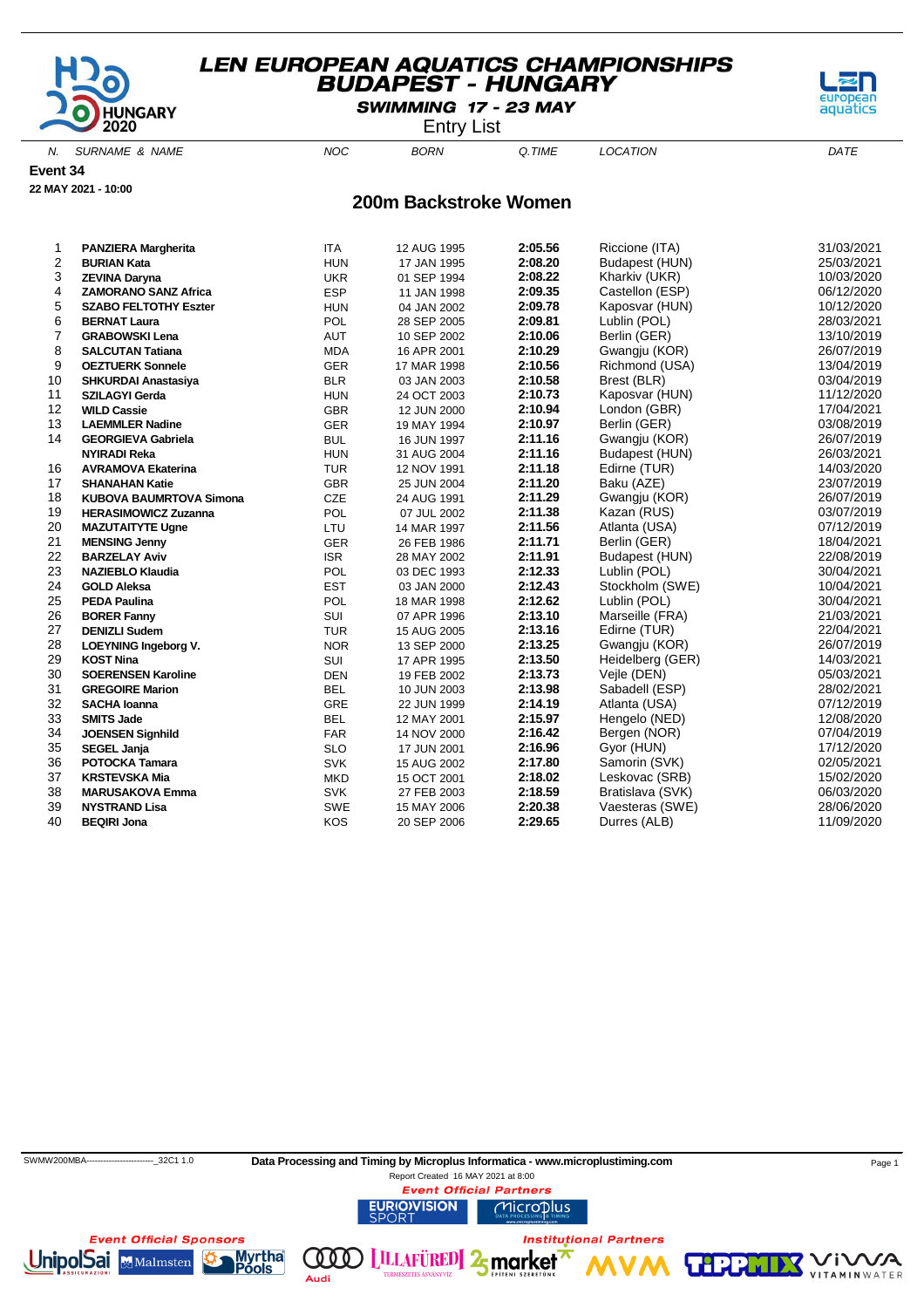

SWIMMING 17 - 23 MAY

Entry List

N. SURNAME & NAME  $NOC$  BORN Q.TIME LOCATION DATE

**Event 35**

**22 MAY 2021**

**50m Freestyle Men**

| 1  | <b>PROUD Benjamin</b>           | GBR        | 21 SEP 1994 | 21.42 | London (GBR)         | 17/04/2021 |
|----|---------------------------------|------------|-------------|-------|----------------------|------------|
| 2  | <b>GKOLOMEEV Kristian</b>       | <b>GRE</b> | 04 JUL 1993 | 21.45 | Gwangju (KOR)        | 27/07/2019 |
| 3  | <b>MANAUDOU Florent</b>         | <b>FRA</b> | 12 NOV 1990 | 21.56 | Luxembourg (LUX)     | 25/01/2020 |
| 4  | <b>JURASZEK Pawel</b>           | POL        | 08 OCT 1994 | 21.67 | Gwangju (KOR)        | 27/07/2019 |
| 5  | DE BOER Thom                    | <b>NED</b> | 24 DEC 1991 | 21.74 | Rotterdam (NED)      | 03/12/2020 |
| 6  | <b>DEPLANO Leonardo</b>         | ITA        | 21 JUL 1999 | 21.85 | Rome (ITA)           | 02/08/2019 |
| 7  | <b>GROUSSET Maxime</b>          | <b>FRA</b> | 24 APR 1999 | 21.86 | Gwangju (KOR)        | 26/07/2019 |
| 8  | <b>CHERUTI Meiron Amir</b>      | <b>ISR</b> | 19 OCT 1997 | 21.87 | Wingate (ISR)        | 02/08/2019 |
|    | <b>PUTS Jesse</b>               | <b>NED</b> | 01 AUG 1994 | 21.87 | Eindhoven (NED)      | 09/04/2021 |
| 10 | <b>ZAZZERI Lorenzo</b>          | ITA        | 09 AUG 1994 | 21.89 | Riccione (ITA)       | 31/03/2021 |
|    | <b>KOLESNIKOV Kliment</b>       | <b>RUS</b> | 09 JUL 2000 | 21.89 | Kazan (RUS)          | 09/04/2021 |
| 12 | <b>LIUKKONEN Ari-Pekka</b>      | <b>FIN</b> | 09 FEB 1989 | 21.92 | Helsinki (FIN)       | 23/04/2021 |
| 13 | <b>MIRESSI Alessandro</b>       | ITA        | 02 OCT 1998 | 21.93 | Rome (ITA)           | 11/08/2020 |
| 14 | <b>BUKHOV Vladyslav</b>         | <b>UKR</b> | 05 JUL 2002 | 21.96 | Brest (BLR)          | 22/04/2021 |
| 15 | <b>SIMONS Kenzo</b>             | <b>NED</b> | 13 APR 2001 | 22.02 | Rotterdam (NED)      | 03/12/2020 |
| 16 | <b>PIJNENBURG Stan</b>          | <b>NED</b> | 04 NOV 1996 | 22.10 | Eindhoven (NED)      | 09/04/2021 |
| 17 | <b>CZERNIAK Konrad</b>          | POL        | 11 JUN 1989 | 22.12 | Lublin (POL)         | 28/04/2021 |
| 18 | <b>GRINEV Vladislav</b>         | <b>RUS</b> | 21 JUL 1996 | 22.13 | Moscow (RUS)         | 12/04/2019 |
| 19 | <b>NEMETH Nandor</b>            | <b>HUN</b> | 19 NOV 1999 | 22.14 | Kaposvar (HUN)       | 08/12/2020 |
| 20 | <b>NASCIMENTO Miguel Duarte</b> | <b>POR</b> | 19 JAN 1995 | 22.16 | Oeiras (POR)         | 19/12/2020 |
| 21 | <b>MILAK Kristof</b>            | <b>HUN</b> | 20 FEB 2000 | 22.19 | Budapest (HUN)       | 24/03/2021 |
| 22 | <b>BARNA Andrej</b>             | <b>SRB</b> | 02 MAR 1998 | 22.21 | Beograd (SRB)        | 20/12/2020 |
|    | <b>SHEVTSOV Sergii</b>          | <b>UKR</b> | 29 JUN 1998 | 22.21 | Rome (ITA)           | 21/06/2019 |
| 24 | <b>GOVOROV Andriy</b>           | <b>UKR</b> | 10 APR 1992 | 22.24 | Luxembourg (LUX)     | 25/01/2020 |
| 25 | <b>MELADINIS Odyssefs</b>       | <b>GRE</b> | 05 APR 1990 | 22.28 | Alexandroupoli (GRE) | 21/02/2020 |
| 26 | <b>BILIS Simonas</b>            | LTU        | 11 NOV 1993 | 22.29 | Luxembourg (LUX)     | 25/01/2020 |
| 27 | <b>GIGLER Heiko</b>             | AUT        | 17 JUN 1996 | 22.30 | Napoli (ITA)         | 09/07/2019 |
|    | <b>STOJKOVSKI Niksa</b>         | <b>NOR</b> | 05 MAY 1994 | 22.30 | Bergen (NOR)         | 07/04/2019 |
| 29 | <b>SEELIGER Bjoern</b>          | SWE        | 11 JAN 2000 | 22.36 | Nice (FRA)           | 09/02/2020 |
| 30 | <b>WHITTLE Jacob</b>            | GBR        | 25 SEP 2004 | 22.40 | London (GBR)         | 17/04/2021 |
|    | <b>KRASKA Jakub</b>             | POL        | 19 APR 2000 | 22.40 | Budapest (HUN)       | 25/07/2020 |
| 32 | <b>MACHEKIN Artsiom</b>         | <b>BLR</b> | 20 JAN 1991 | 22.41 | Gwangju (KOR)        | 26/07/2019 |
| 33 | <b>HERRALA Anton</b>            | <b>FIN</b> | 29 DEC 1993 | 22.43 | Stockholm (SWE)      | 15/04/2019 |
| 34 | <b>ZAITSEV Daniel</b>           | <b>EST</b> | 13 DEC 1997 | 22.46 | Gwangju (KOR)        | 26/07/2019 |
| 35 | <b>MILJENIC Nikola</b>          | CRO        | 19 MAY 1998 | 22.50 | Gyor (HUN)           | 19/12/2019 |
| 36 | <b>LINNYK Illya</b>             | <b>UKR</b> | 14 MAR 2001 | 22.51 | Kharkiv (UKR)        | 10/03/2020 |
| 37 | <b>HOLODA Peter</b>             | <b>HUN</b> | 09 JAN 1996 | 22.55 | Debrecen (HUN)       | 27/03/2019 |
|    | <b>KEBLYS Jokubas</b>           | LTU        | 18 JUL 2002 | 22.55 | Alytus (LTU)         | 22/02/2020 |
| 39 | <b>ELIASSON Isak</b>            | <b>SWE</b> | 22 JAN 1996 | 22.58 | Stockholm (SWE)      | 11/04/2021 |
| 40 | <b>DUSA Matej</b>               | <b>SVK</b> | 10 JUL 2000 | 22.59 | Clermont (USA)       | 02/05/2021 |
| 41 | <b>HANSON Robin</b>             | <b>SWE</b> | 02 APR 2001 | 22.61 | Budapest (HUN)       | 23/08/2019 |
| 42 | <b>AERENTS Jasper</b>           | BEL        | 18 DEC 1992 | 22.62 | Antwerp (BEL)        | 18/05/2019 |
|    | SEGURA GUTIERREZ Juan F.        | <b>ESP</b> | 18 AUG 1994 | 22.62 | Castellon (ESP)      | 05/12/2020 |
|    | <b>LIA Nicholas</b>             | <b>NOR</b> | 13 FEB 2001 | 22.62 | Helsinki (FIN)       | 23/04/2021 |
| 45 | <b>MOLLA YANES Mario</b>        | <b>ESP</b> | 13 APR 2002 | 22.69 | Sabadell (ESP)       | 27/03/2021 |
|    | <b>HENX Julien</b>              | <b>LUX</b> | 20 JUN 1995 | 22.69 | Luxembourg (LUX)     | 25/01/2020 |
| 47 | <b>STOICA-CONSTANTIN George</b> | ROU        | 12 FEB 2000 | 22.70 | Targoviste (ROU)     | 07/04/2021 |
| 48 | <b>ACIMIS Yalim</b>             | TUR        | 08 NOV 1994 | 22.72 | Budapest (HUN)       | 26/06/2019 |
| 49 | <b>POPOVICI David</b>           | ROU        | 15 SEP 2004 | 22.74 | Gyor (HUN)           | 17/12/2020 |
| 50 | <b>BARSEGHYAN Artur</b>         | <b>ARM</b> | 29 MAR 2002 | 22.79 | Budapest (ARM)       | 22/08/2019 |
| 51 | DE MEULEMEESTER S.              | <b>BEL</b> | 27 FEB 1998 | 22.82 | Hengelo (NED)        | 14/08/2020 |
| 52 | <b>HOLUB Jan</b>                | POL        | 21 MAR 1996 | 22.87 | Lublin (POL)         | 28/04/2021 |
| 53 | <b>PERSSON Elias</b>            | SWE        | 03 APR 2002 | 22.88 | Stockholm (SWE)      | 11/04/2021 |
| 54 | <b>ACIN Nikola</b>              | SRB        | 19 DEC 1999 | 22.94 | Beograd (SRB)        | 22/06/2019 |
| 55 | <b>BJELAJAC Nikola</b>          | BIH        | 12 MAY 1998 | 23.05 | BanjaLuka (BIH)      | 25/05/2019 |
| 56 | <b>MALACHI Constantin</b>       | <b>MDA</b> | 11 APR 1997 | 23.11 | Gwangju (KOR)        | 26/07/2019 |
| 57 | <b>JASMINUSON Dado Fenrir</b>   | <b>ISL</b> | 05 MAY 1995 | 23.15 | Podgorica (MNE)      | 30/05/2019 |
| 58 | <b>CELIK Doga</b>               | TUR        | 28 MAY 1991 | 23.17 | Edirne (TUR)         | 13/03/2020 |
|    |                                 |            |             |       |                      |            |

**URIOVISION** 

(000)

Audi

Report Created 16 MAY 2021 at 8:00**Event Official Partners** 





SWMM50MFR----------------------------32C1 1.0 **Data Processing and Timing by Microplus Informatica - www.microplustiming.com** Page 1

**LILLAFÜRED** 2<sub>5</sub> market

Microplus

**Institutional Partners** 

**THPP** 

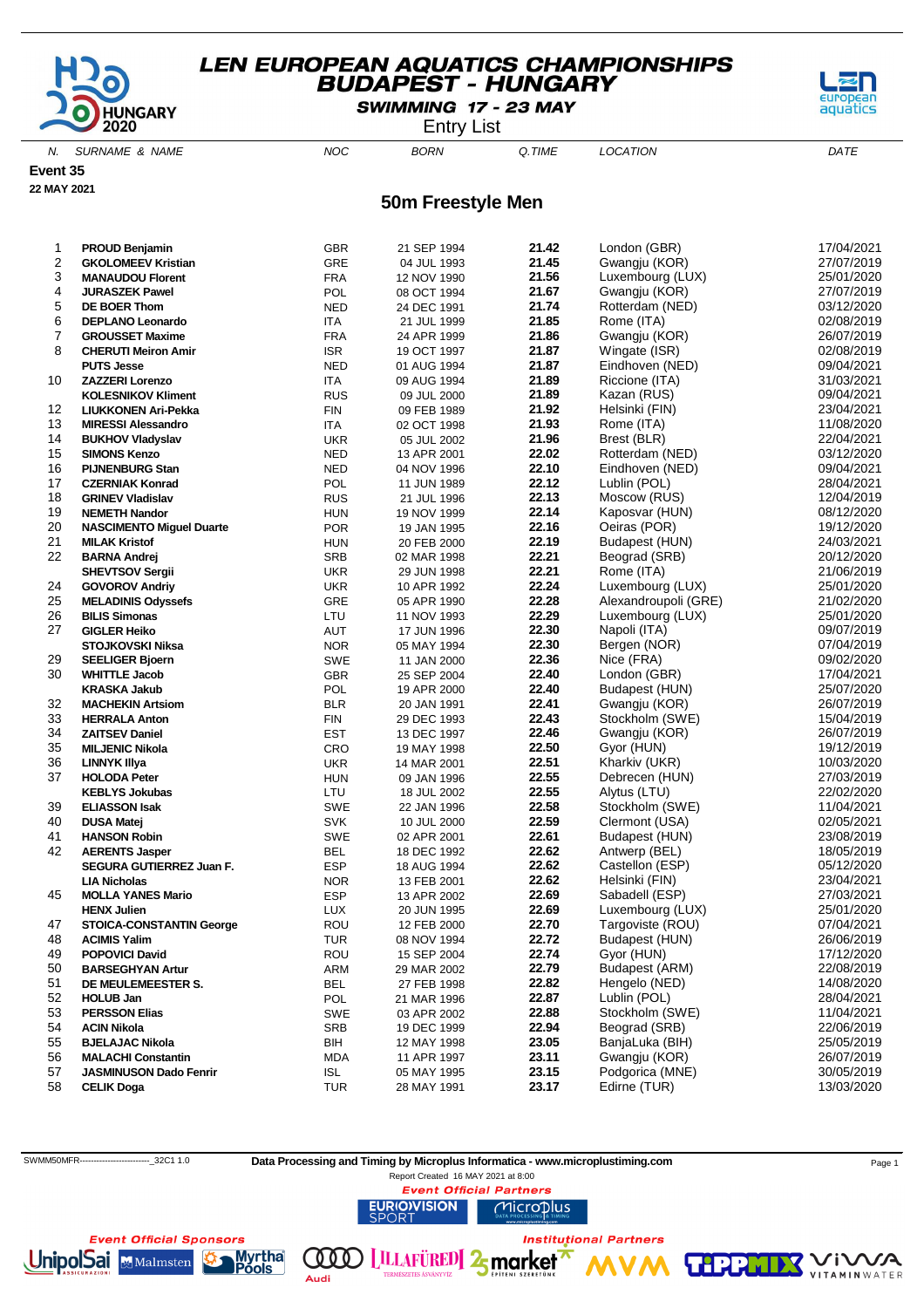| N. | <b>SURNAME &amp; NAME</b>   | <b>NOC</b> | <b>BORN</b> | Q.TIME | <b>LOCATION</b>   | DATE       |
|----|-----------------------------|------------|-------------|--------|-------------------|------------|
|    |                             |            |             |        |                   |            |
| 59 | <b>ANTONIOU Nikolas</b>     | <b>CYP</b> | 20 JAN 2004 | 23.24  | Sofia (BUL)       | 04/04/2021 |
| 60 | <b>LIE Markus</b>           | <b>NOR</b> | 21 JUN 1995 | 23.28  | Drammen (NOR)     | 07/07/2019 |
| 61 | <b>ABESADZE David</b>       | <b>GEO</b> | 05 JUL 2002 | 23.47  | Sofia (BUL)       | 04/04/2021 |
| 62 | <b>LOMERO ARENAS Bernat</b> | <b>AND</b> | 28 DEC 1997 | 23.52  | Loule (POR)       | 15/08/2020 |
| 63 | <b>RADULOVIC Bosko</b>      | <b>MNE</b> | 06 OCT 1996 | 24.21  | Gwangju (KOR)     | 26/07/2019 |
| 64 | <b>LOMERO ARENAS Tomas</b>  | <b>AND</b> | 05 JUL 2001 | 24.22  | Terrassa (ESP)    | 14/01/2021 |
| 65 | <b>CHIABAUT Theo</b>        | <b>MON</b> | 09 DEC 1999 | 24.96  | Gwangju (KOR)     | 26/07/2019 |
| 66 | <b>FALOPPA Ethan</b>        | <b>MON</b> | 31 JAN 2005 | 25.35  | Monte-Carlo (MON) | 17/04/2021 |
| 67 | <b>CASADEI Giacomo</b>      | <b>SMR</b> | 23 MAY 2002 | 25.45  | Riccione (ITA)    | 08/12/2020 |
| 68 | <b>KONDIROLLI OIt</b>       | <b>KOS</b> | 14 JAN 2003 | 25.53  | Durres (ALB)      | 10/09/2020 |
| 69 | <b>TSHAGHARYAN Eduard</b>   | <b>ARM</b> | 18 APR 2001 | 25.77  | Kazan (ARM)       | 07/07/2019 |
| 70 | <b>BYTYQI Vigan</b>         | <b>KOS</b> | 07 JUL 2004 | 25.81  | Durres (ALB)      | 10/09/2020 |
| 71 | <b>UKIMERAJ Dren</b>        | <b>KOS</b> | 10 NOV 2001 | 26.28  | Sarajevo (BIH)    | 30/03/2019 |
| 72 | <b>MAMIKONYAN Vladimir</b>  | ARM        | 15 JUL 1996 |        |                   |            |

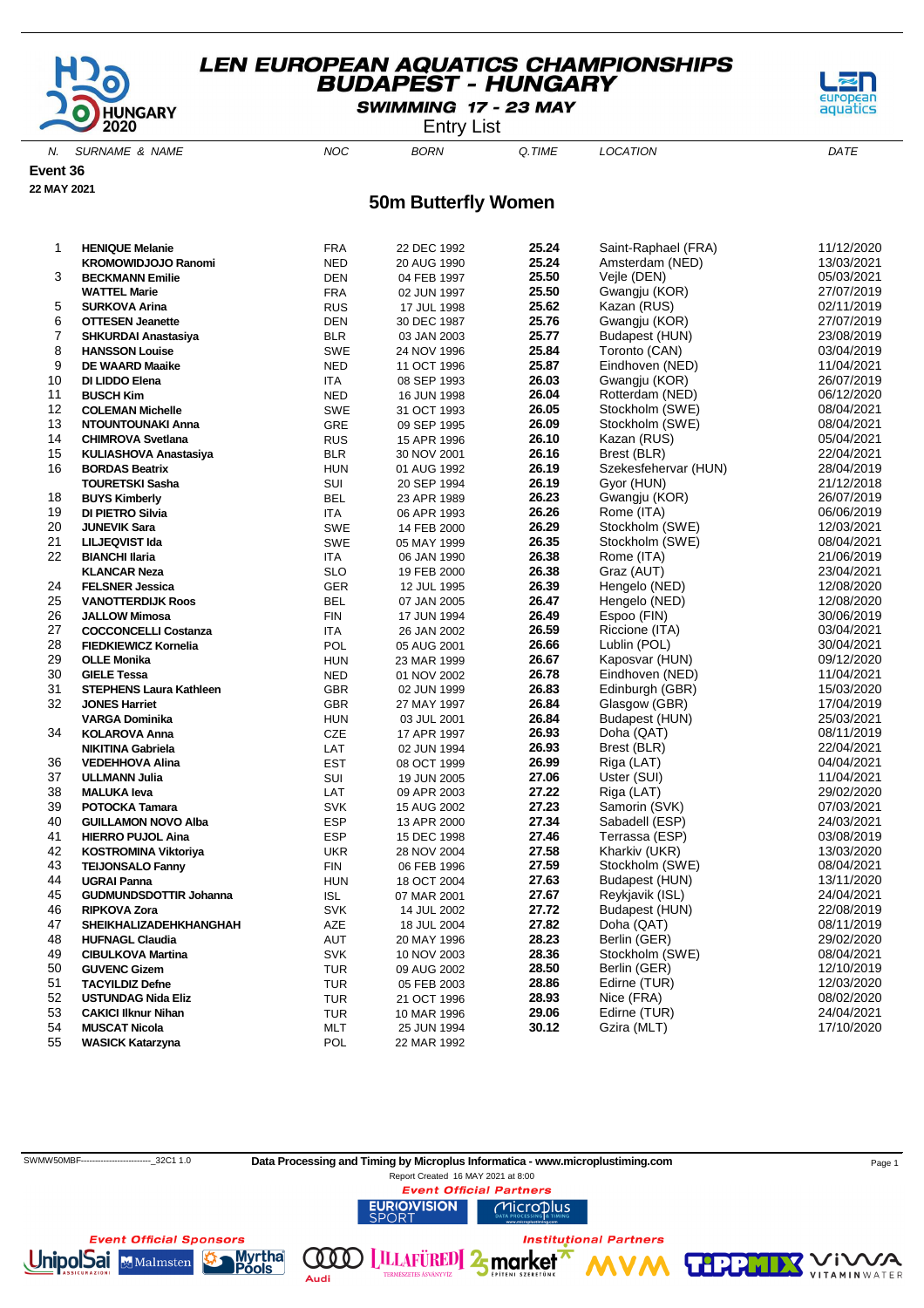

SWIMMING 17 - 23 MAY

Entry List

N. SURNAME & NAME  $NOC$  BORN Q.TIME LOCATION DATE

**Event 37**

**22 MAY 2021**

### **100m Butterfly Men**

| 1              | <b>MILAK Kristof</b>           | <b>HUN</b> |             | 50.47 | Budapest (HUN)     | 27/03/2021               |
|----------------|--------------------------------|------------|-------------|-------|--------------------|--------------------------|
| 2              |                                |            | 20 FEB 2000 | 50.83 |                    | 27/07/2019               |
|                | <b>MINAKOV Andrei</b>          | <b>RUS</b> | 17 MAR 2002 |       | Gwangju (KOR)      |                          |
| 3              | <b>METELLA Mehdy</b>           | <b>FRA</b> | 17 JUL 1992 | 50.85 | Rennes (FRA)       | 21/04/2019               |
| 4              | <b>MILADINOV Josif</b>         | <b>BUL</b> | 23 JUN 2003 | 51.08 | Sofia (BUL)        | 19/12/2020               |
| 5              | <b>PONTI Noe</b>               | SUI        | 01 JUN 2001 | 51.15 | Rotterdam (NED)    | 04/12/2020               |
| 6              | <b>SZABO Szebasztian</b>       | <b>HUN</b> | 11 MAR 1996 | 51.28 | Singapore (SGP)    | 15/08/2019               |
| $\overline{7}$ | <b>VEKOVISHCHEV Mikhail</b>    | <b>RUS</b> | 05 AUG 1998 | 51.40 | Kazan (RUS)        | 08/04/2021               |
| 8              | <b>GUY James</b>               | GBR        | 26 NOV 1995 | 51.44 | London (GBR)       | 17/04/2021               |
|                | <b>MAJERSKI Jakub</b>          | POL        | 18 AUG 2000 | 51.44 | Lublin (POL)       | 27/03/2021               |
| 10             | <b>KOS Hubert</b>              | <b>HUN</b> | 28 MAR 2003 | 51.52 | Budapest (HUN)     | 26/03/2021               |
| 11             | <b>PETERS Jacob</b>            | <b>GBR</b> | 20 AUG 2000 | 51.65 | London (GBR)       | 17/04/2021               |
|                | <b>KORSTANJE Nyls</b>          | <b>NED</b> | 05 FEB 1999 | 51.65 | Eindhoven (NED)    | 01/05/2021               |
| 13             | <b>TSURKIN Yauhen</b>          | <b>BLR</b> | 09 DEC 1990 | 51.73 | Brest (BLR)        | 17/07/2020               |
| 14             | <b>CODIA Piero</b>             | ITA        | 22 OCT 1989 | 51.75 | Riccione (ITA)     | 05/04/2019               |
| 15             | <b>BURDISSO Federico</b>       | <b>ITA</b> | 20 SEP 2001 | 51.83 | Budapest (HUN)     | 22/08/2019               |
| 16             | <b>SEFL Jan</b>                | CZE        | 10 MAY 1990 | 51.89 | Samorin (SVK)      | 30/04/2021               |
| 17             | <b>GUERES Uemitcan</b>         | <b>TUR</b> | 24 JUN 1999 | 51.91 | Edirne (TUR)       | 23/04/2021               |
| 18             | <b>FRANKEL Tomer</b>           | <b>ISR</b> | 18 OCT 2000 | 51.92 | Amsterdam (NED)    | 15/12/2019               |
| 19             | <b>RIVOLTA Matteo</b>          | <b>ITA</b> | 16 NOV 1991 | 51.97 | Rome (ITA)         | 11/08/2020               |
| 20             | <b>CROENEN Louis</b>           | <b>BEL</b> | 03 JAN 1994 | 52.00 | Eindhoven (NED)    | 09/04/2021               |
| 21             | <b>GONZALEZ DE OLIVEIRA H.</b> | <b>ESP</b> | 19 FEB 1999 | 52.14 | MissionViejo (USA) | 08/04/2021               |
| 22             |                                | <b>RUS</b> |             | 52.18 | Monte-Carlo (MON)  | 09/06/2019               |
| 23             | <b>ZHILKIN Andrey</b>          | <b>NED</b> | 09 MAR 1995 | 52.24 | Amsterdam (NED)    | 15/12/2019               |
|                | <b>VERLINDEN Joeri</b>         |            | 22 JAN 1988 | 52.27 |                    |                          |
| 24<br>25       | <b>RAZZETTI Alberto</b>        | ITA        | 02 JUN 1999 | 52.32 | Rome (ITA)         | 01/08/2019<br>25/03/2021 |
|                | <b>CZERNIAK Konrad</b>         | POL        | 11 JUN 1989 |       | Sabadell (ESP)     |                          |
|                | <b>LEMESHKO Lyubomyr</b>       | <b>UKR</b> | 19 JUL 1992 | 52.32 | Kharkiv (UKR)      | 24/04/2019               |
| 27             | <b>KORZENIOWSKI Pawel</b>      | <b>POL</b> | 09 JUL 1985 | 52.35 | Lublin (POL)       | 28/04/2021               |
| 28             | <b>TROYANOVS'KYY Igor</b>      | <b>UKR</b> | 09 AUG 2002 | 52.36 | Kharkiv (UKR)      | 08/03/2021               |
| 29             | <b>ZENIMOTO HVAS Tomoe</b>     | <b>NOR</b> | 01 JUN 2000 | 52.46 | Stockholm (SWE)    | 13/04/2019               |
| 30             | <b>MARGEVICIUS Deividas</b>    | LTU        | 26 APR 1995 | 52.55 | Gwangju (KOR)      | 26/07/2019               |
| 31             | <b>KUDASHEV Alexander</b>      | <b>RUS</b> | 05 DEC 1995 | 52.57 | Kazan (RUS)        | 08/04/2021               |
| 32             | <b>CIESLAK Marcin</b>          | <b>POL</b> | 07 APR 1992 | 52.60 | Lublin (POL)       | 28/04/2021               |
| 33             | <b>KLENZ Ramon</b>             | <b>GER</b> | 02 AUG 1998 | 52.62 | Berlin (GER)       | 01/08/2019               |
| 34             | <b>MILDRED Edward</b>          | <b>GBR</b> | 10 APR 2003 | 52.64 | London (GBR)       | 17/04/2021               |
| 35             | <b>AHTIAINEN Alex</b>          | <b>EST</b> | 27 JAN 2001 | 52.68 | Stockholm (SWE)    | 09/04/2021               |
| 36             | <b>BUCHER Simon</b>            | AUT        | 23 MAY 2000 | 52.69 | Graz (AUT)         | 18/12/2020               |
| 37             | <b>KAMMANN Bjoern</b>          | <b>GER</b> | 30 APR 2001 | 52.71 | Budapest (HUN)     | 22/08/2019               |
| 38             | <b>MARTON Richard</b>          | <b>HUN</b> | 07 OCT 1999 | 52.76 | Kaposvar (HUN)     | 11/12/2020               |
| 39             | <b>VAZAIOS Andreas</b>         | <b>GRE</b> | 09 MAY 1994 | 52.78 | Stockholm (SWE)    | 09/04/2021               |
| 40             | <b>PEKARSKI Grigori</b>        | <b>BLR</b> | 08 JAN 1998 | 52.86 | Brest (BLR)        | 17/07/2020               |
| 41             | <b>ZIRK Kregor</b>             | <b>EST</b> | 03 JUL 1999 | 52.92 | Gwangju (KOR)      | 26/07/2019               |
| 42             | <b>NICKELSEN Rasmus</b>        | <b>DEN</b> | 28 FEB 2003 | 52.95 | Baku (AZE)         | 26/07/2019               |
| 43             | <b>IVANOV Antani</b>           | <b>BUL</b> | 17 JUL 1999 | 52.96 | Richmond (USA)     | 11/04/2019               |
| 44             | <b>LOZANO MATEOS Alberto</b>   | <b>ESP</b> | 18 AUG 1998 | 53.11 | Sabadell (ESP)     | 25/03/2021               |
| 45             | <b>RAPSYS Danas</b>            | LTU        | 29 MAY 1995 | 53.14 | Alytus (LTU)       | 22/02/2020               |
| 46             | <b>MAEKELAE Niko</b>           | <b>FIN</b> | 27 DEC 1998 | 53.25 | Helsinki (FIN)     | 06/12/2020               |
| 47             | <b>SJOEDIN Simon</b>           | <b>SWE</b> | 04 OCT 1986 | 53.27 | Stockholm (SWE)    | 09/04/2021               |
| 48             | <b>LELLE Armin Evert</b>       | <b>EST</b> | 21 JUN 1999 | 53.38 | Stockholm (SWE)    | 09/04/2021               |
| 49             | <b>KESIL' Denys</b>            | <b>UKR</b> | 26 OCT 2000 | 53.39 | Gwangju (KOR)      | 26/07/2019               |
| 50             | <b>DIMITRIADIS Stefanos</b>    | GRE        | 08 SEP 1989 | 53.46 | Beograd (SRB)      | 15/03/2019               |
| 51             | <b>HOFF Oskar</b>              | SWE        | 13 DEC 1998 | 53.49 | Stockholm (SWE)    | 09/04/2021               |
| 52             | <b>LUNAK Sebastian</b>         | CZE        | 12 JAN 2002 | 53.52 | Budapest (HUN)     | 21/08/2019               |
| 53             |                                | CRO        |             | 53.55 | LosAngeles (USA)   | 14/07/2019               |
| 54             | <b>MILJENIC Nikola</b>         |            | 19 MAY 1998 | 53.57 | Graz (AUT)         | 25/04/2021               |
| 55             | <b>HALAS Adam</b>              | <b>SVK</b> | 02 AUG 1998 | 54.00 | Beograd (SRB)      |                          |
|                | <b>LENDJER Ivan</b>            | <b>SRB</b> | 29 JUL 1990 |       |                    | 17/12/2020               |
|                | <b>LIESS Nils</b>              | SUI        | 24 AUG 1996 | 54.00 | Geneva (SUI)       | 15/01/2021               |
| 57             | <b>ESPERNBERGER Martin</b>     | AUT        | 20 DEC 2003 | 54.17 | Graz (AUT)         | 25/04/2021               |
| 58             | <b>GSCHWENTNER Xaver</b>       | AUT        | 15 APR 1999 | 54.24 | Budapest (HUN)     | 24/07/2020               |
|                |                                |            |             |       |                    |                          |

 SWMM100MBF------------------------\_32C1 1.0 **Data Processing and Timing by Microplus Informatica - www.microplustiming.com** Page 1 Report Created 16 MAY 2021 at 8:00**Event Official Partners URIO)VISION** Microplus **Event Official Sponsors Institutional Partners UnipolSai Myrtha** (000) **LILLAFÜRED** 2<sub>5</sub> market Malmsten  $\mathcal{N}\mathcal{A}$ **TIPP** 'i V

ools

Audi



**VITAMIN** WATER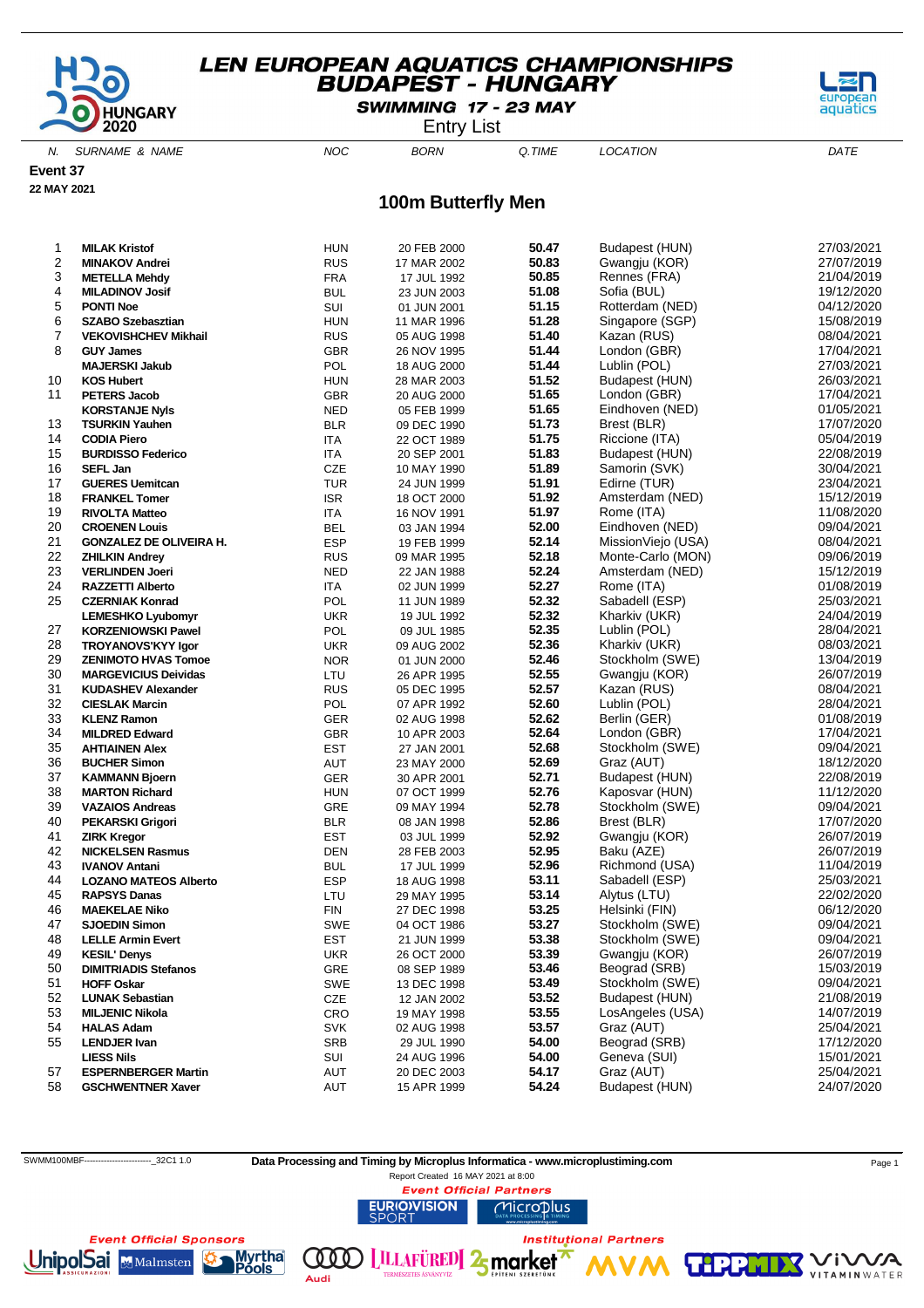| N. | <b>SURNAME &amp; NAME</b>   | <b>NOC</b> | <b>BORN</b> | Q.TIME  | <b>LOCATION</b>   | DATE       |
|----|-----------------------------|------------|-------------|---------|-------------------|------------|
|    |                             |            |             |         |                   |            |
| 59 | <b>PANCEREVAS Daniil</b>    | LTU        | 20 MAR 2004 | 54.69   | Klaipeda (LTU)    | 19/12/2020 |
| 60 | <b>HLOBEN Adam</b>          | <b>CZE</b> | 02 MAY 2001 | 54.71   | Graz (AUT)        | 25/04/2021 |
| 61 | <b>HANSEN Andreas</b>       | <b>DEN</b> | 25 AUG 2000 | 56.07   | Esbierg (DEN)     | 01/03/2020 |
|    |                             |            |             |         |                   |            |
| 62 | <b>VALIZADA Ramil</b>       | <b>AZE</b> | 16 FEB 2004 | 56.12   | Baku (AZE)        | 25/07/2019 |
| 63 | <b>LOMERO ARENAS Bernat</b> | AND        | 28 DEC 1997 | 56.37   | Loule (POR)       | 16/08/2020 |
| 64 | <b>LOMERO ARENAS Tomas</b>  | <b>AND</b> | 05 JUL 2001 | 56.86   | Sabadell (ESP)    | 27/02/2021 |
| 65 | SIMONOVSKI Ivan             | <b>MKD</b> | 22 JAN 2000 | 57.67   | Beograd (SRB)     | 11/04/2021 |
| 66 | <b>PETROVSKI Davor</b>      | <b>MKD</b> | 12 MAY 2000 | 58.51   | Edirne (TUR)      | 22/04/2021 |
| 67 | <b>PUYO Emilien</b>         | <b>MON</b> | 22 JAN 2003 | 1:00.15 | Monte-Carlo (MON) | 17/04/2021 |
| 68 | <b>PRISKA Paolo</b>         | <b>ALB</b> | 15 SEP 2004 | 1:02.84 | Budapest (HUN)    | 21/08/2019 |
| 69 | <b>SANCOV Alexei</b>        | <b>MDA</b> | 15 OCT 1999 |         |                   |            |

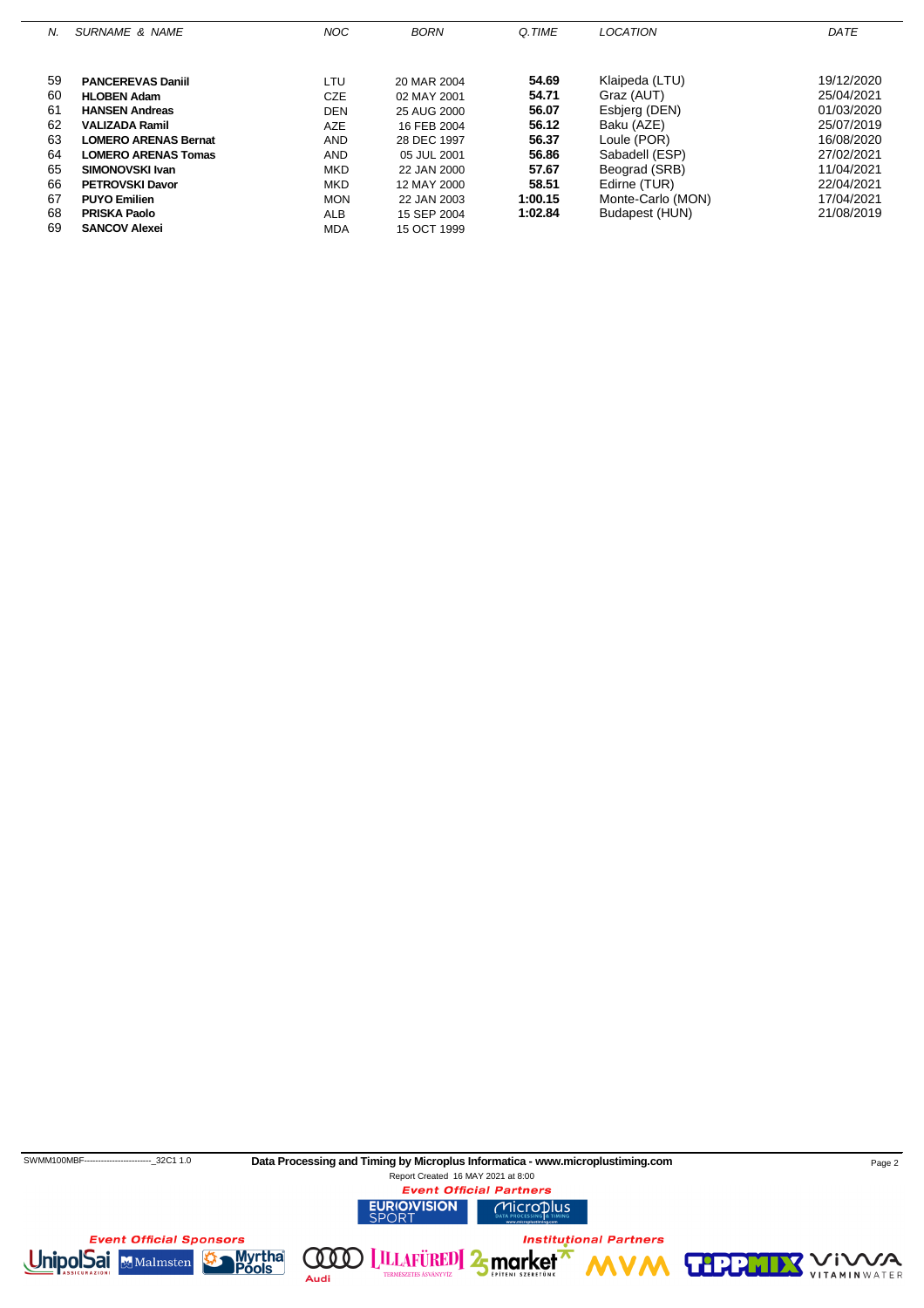

SWIMMING 17 - 23 MAY

Entry List

N. SURNAME & NAME  $NOC$  BORN Q.TIME LOCATION DATE

**Event 38**

**22 MAY 2021**

#### **50m Breaststroke Women**

| 1                       | <b>PILATO Benedetta</b>     | <b>ITA</b>  | 18 JAN 2005 | 29.61 | Riccione (ITA)        | 18/12/2020 |
|-------------------------|-----------------------------|-------------|-------------|-------|-----------------------|------------|
| $\overline{\mathbf{c}}$ | <b>EFIMOVA Yuliya</b>       | <b>RUS</b>  | 03 APR 1992 | 29.93 | Indianapolis (USA)    | 31/05/2019 |
| 3                       | <b>CARRARO Martina</b>      | <b>ITA</b>  | 21 JUN 1993 | 30.23 | Gwangju (KOR)         | 27/07/2019 |
| 4                       | <b>HULKKO Ida</b>           | ${\sf FIN}$ | 12 DEC 1998 | 30.33 | Tampere (FIN)         | 13/06/2020 |
| 5                       | <b>HANSSON Sophie</b>       | <b>SWE</b>  | 02 AUG 1998 | 30.46 | Stockholm (SWE)       | 09/04/2021 |
| 6                       | <b>CASTIGLIONI Arianna</b>  | <b>ITA</b>  | 15 AUG 1997 | 30.47 | Rome (ITA)            | 12/08/2020 |
| $\overline{7}$          | <b>ZMUSHKA Alina</b>        | <b>BLR</b>  | 05 JAN 1997 | 30.61 | Brest (BLR)           | 17/04/2019 |
| 8                       | <b>METZ Rosey</b>           | <b>NED</b>  | 14 JUN 2001 | 30.72 | Eindhoven (NED)       | 09/04/2021 |
| 9                       | <b>BELONOGOFF Tatiana</b>   | <b>RUS</b>  | 16 JUL 2001 | 30.78 | Kazan (RUS)           | 03/04/2021 |
| 10                      | <b>VASEY Sarah</b>          | <b>GBR</b>  | 29 AUG 1996 | 30.81 | Napoli (ITA)          | 10/07/2019 |
|                         | <b>CHIKUNOVA Evgenija</b>   | <b>RUS</b>  | 17 NOV 2004 | 30.81 | Kazan (RUS)           | 25/10/2020 |
| 12                      | <b>VALL MONTERO Jessica</b> | <b>ESP</b>  | 22 NOV 1988 | 30.89 | Sabadell (ESP)        | 06/04/2019 |
| 13                      | <b>JEFIMOVA Eneli</b>       | <b>EST</b>  | 27 DEC 2006 | 30.93 | Stockholm (SWE)       | 09/04/2021 |
|                         | <b>FAST Emelie</b>          | <b>SWE</b>  | 20 FEB 2004 | 30.93 | Stockholm (SWE)       | 09/04/2021 |
| 15                      | <b>SCHOUTEN Tes</b>         | <b>NED</b>  | 31 DEC 2000 | 30.97 | DenHaag (NED)         | 07/04/2019 |
| 16                      | <b>TEMNIKOVA Maria</b>      | <b>RUS</b>  | 17 NOV 1995 | 31.05 | Moscow (RUS)          | 08/04/2019 |
| 17                      | <b>SZTANKOVICS Anna</b>     | <b>HUN</b>  | 10 JAN 1996 | 31.08 | Debrecen (HUN)        | 30/03/2019 |
| 18                      | <b>ANGIOLINI Lisa</b>       | ITA         | 29 JUN 1995 | 31.11 | Riccione (ITA)        | 18/12/2020 |
| 19                      | <b>VERMEIREN Fleur</b>      | <b>BEL</b>  | 21 JUN 2002 | 31.14 | Antwerpen (BEL)       | 20/01/2019 |
| 20                      | <b>TETEREVKOVA Kotryna</b>  | LTU         | 23 JAN 2002 | 31.20 | Kazan (RUS)           | 03/07/2019 |
|                         | <b>SZTANDERA Dominika</b>   | POL         | 19 JAN 1997 | 31.20 | Lublin (POL)          | 23/03/2019 |
|                         | <b>MAMIE Lisa</b>           | SUI         | 27 OCT 1998 | 31.20 | Rotterdam (NED)       | 03/12/2020 |
| 23                      | <b>KIVIRINTA Veera</b>      | <b>FIN</b>  | 06 APR 1995 | 31.25 | Helsinki (FIN)        | 06/12/2020 |
|                         | <b>LAUKKANEN Jenna</b>      | <b>FIN</b>  | 02 MAR 1995 | 31.25 | Luxembourg (LUX)      | 25/01/2020 |
| 25                      | <b>STEIGER Jessica</b>      | <b>GER</b>  | 24 MAY 1992 | 31.28 | Eindhoven (NED)       | 09/04/2021 |
| 26                      | <b>PAMMER Cornelia</b>      | AUT         | 09 JUL 2000 | 31.45 | Graz (AUT)            | 28/04/2019 |
| 27                      | DRASIDOU Maria-Thaleia      | <b>GRE</b>  | 26 JAN 1995 | 31.57 | Malmoe (SWE)          | 07/03/2020 |
| 28                      | <b>ROMANJUK Maria</b>       | <b>EST</b>  | 15 AUG 1996 | 31.58 | Gwangju (KOR)         | 27/07/2019 |
| 29                      | <b>PALMANS Anne Louise</b>  | <b>NED</b>  | 27 JUL 2000 | 31.59 | Eindhoven (NED)       | 09/04/2021 |
|                         | <b>BRUNZELL Hannah</b>      | <b>SWE</b>  | 22 MAR 2001 | 31.59 | Stockholm (SWE)       | 09/04/2021 |
| 31                      | <b>HALMAI Petra</b>         | <b>HUN</b>  | 29 MAY 1997 | 31.61 | Kaposvar (HUN)        | 11/12/2020 |
| 32                      | PODMANIKOVA Andrea          | <b>SVK</b>  | 23 FEB 1998 | 31.63 | Budapest (HUN)        | 06/10/2019 |
| 33                      | <b>PETKOVA Diana</b>        | <b>BUL</b>  | 10 JUN 2000 | 31.68 | Sofia (BUL)           | 18/12/2020 |
| 34                      | <b>BLOMSTERBERG Thea</b>    | <b>DEN</b>  | 09 JAN 2002 | 31.70 | Budapest (HUN)        | 20/08/2019 |
| 35                      | <b>VOZEL Tjasa</b>          | <b>SLO</b>  | 14 JUL 1994 | 31.71 | Kranj (SLO)           | 16/10/2020 |
| 36                      | <b>THORMALM Klara</b>       | <b>SWE</b>  | 29 MAR 1998 | 31.77 | Malmoe (SWE)          | 29/06/2019 |
| 37                      | <b>DELMAS Justine</b>       | <b>FRA</b>  | 06 MAR 2005 | 31.85 | Kazan (RUS)           | 03/07/2019 |
| 38                      | <b>KREUNDL Lena</b>         | <b>AUT</b>  | 19 SEP 1997 | 31.87 | Budapest (HUN)        | 26/07/2020 |
| 39                      | <b>EINIOE Siiri</b>         | <b>FIN</b>  | 24 MAY 2003 | 31.90 | Stockholm (SWE)       | 09/04/2021 |
| 40                      | <b>COYNE Niamh</b>          | IRL         | 22 JUN 2001 | 31.91 | Dublin (IRL)          | 30/03/2019 |
| 41                      | SISOJEVA Arina              | LAT         | 06 MAR 2002 | 32.00 | Budapest (HUN)        | 20/08/2019 |
| 42                      | <b>TKACHENKO Alina</b>      | <b>UKR</b>  | 17 AUG 2005 | 32.24 | Kharkiv (UKR)         | 11/03/2020 |
| 43                      | <b>RAJIC Ema</b>            | CRO         | 22 FEB 2000 | 32.28 | Zagreb (CRO)          | 23/06/2019 |
| 44                      | <b>BASISTO Anastasia</b>    | <b>MDA</b>  | 11 NOV 2003 | 32.29 | Sofia (BUL)           | 02/04/2021 |
| 45                      | <b>VADOVICOVA Nina</b>      | <b>SVK</b>  | 01 OCT 2003 | 32.33 | Budapest (HUN)        | 15/11/2020 |
| 46                      | <b>OEZKAN Hazal</b>         | <b>TUR</b>  | 04 FEB 2003 | 32.54 | Istanbul (TUR)        | 26/12/2020 |
| 47                      | <b>KALMAR Aliz</b>          | <b>HUN</b>  | 01 JAN 2002 | 32.59 | Budapest (HUN)        | 27/03/2021 |
| 48                      | <b>RYBAK-ANDERSEN Clara</b> | <b>DEN</b>  | 18 DEC 2003 | 32.61 | Taastrup (DEN)        | 18/04/2021 |
| 49                      | <b>FISCHER Bente</b>        | <b>GER</b>  | 19 OCT 1997 | 33.04 | Berlin (GER)          | 03/08/2019 |
| 50                      | <b>TRNIKOVA Nikoleta</b>    | <b>SVK</b>  | 29 JUL 2002 | 33.19 | RavnenaKoroskem (SLO) | 01/08/2020 |
| 51                      | <b>TUDO CUBELLS Nadia</b>   | <b>AND</b>  |             | 33.63 | Sabadell (ESP)        | 25/03/2021 |
|                         |                             |             | 08 APR 1997 |       |                       |            |

**Institutional Partners** 

**TIP** 

| SWMW50MBR------------------------- 32C1 1.0 | Data Processing and Timing by Microplus Informatica - www.microplustiming.com | Page 1 |
|---------------------------------------------|-------------------------------------------------------------------------------|--------|
|                                             | Report Created 16 MAY 2021 at 8:00                                            |        |
|                                             | <b>Event Official Partners</b>                                                |        |
|                                             | <b>EURIO)VISION</b><br><b>MICroplus</b><br><b>SPORT</b>                       |        |

 $000)$ 

Audi

**LILLAFÜRED** 2<sub>5</sub> market



VA

'i V

**VITAMIN** WATER

aguat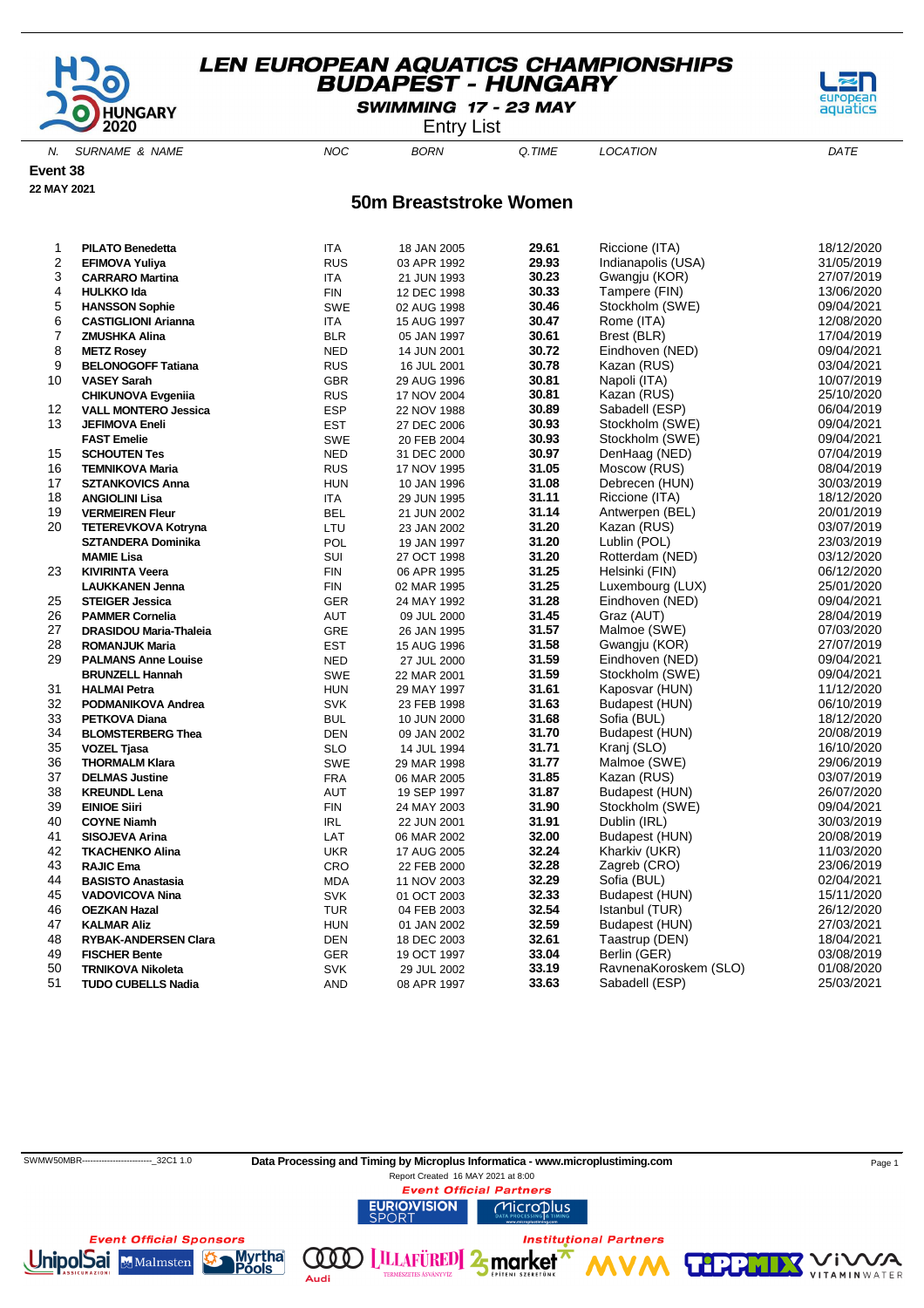

SWIMMING 17 - 23 MAY





N. RELAY NOC

**Event 39**

### **22 MAY 2021**

### **4 x 100 m Freestyle Mixed**

| 1  | <b>ANDORRA</b>       | AND        |
|----|----------------------|------------|
| 2  | <b>ARMENIA</b>       | ARM        |
| 3  | <b>DENMARK</b>       | DEN        |
| 4  | <b>GREAT BRITAIN</b> | GBR        |
| 5  | <b>HUNGARY</b>       | HUN        |
| 6  | <b>IRELAND</b>       | IRL        |
| 7  | <b>ICELAND</b>       | ISL        |
| 8  | <b>ITALY</b>         | ITA        |
| 9  | <b>KOSOVO</b>        | KOS        |
| 10 | <b>NETHERLANDS</b>   | NED        |
| 11 | <b>POLAND</b>        | POL        |
| 12 | <b>RUSSIA</b>        | RUS        |
| 13 | <b>SERBIA</b>        | SRB        |
| 14 | <b>SWITZERLAND</b>   | SUI        |
| 15 | <b>SLOVAKIA</b>      | SVK        |
| 16 | <b>SWEDEN</b>        | <b>SWE</b> |
| 17 | <b>TURKEY</b>        | TUR        |
|    |                      |            |

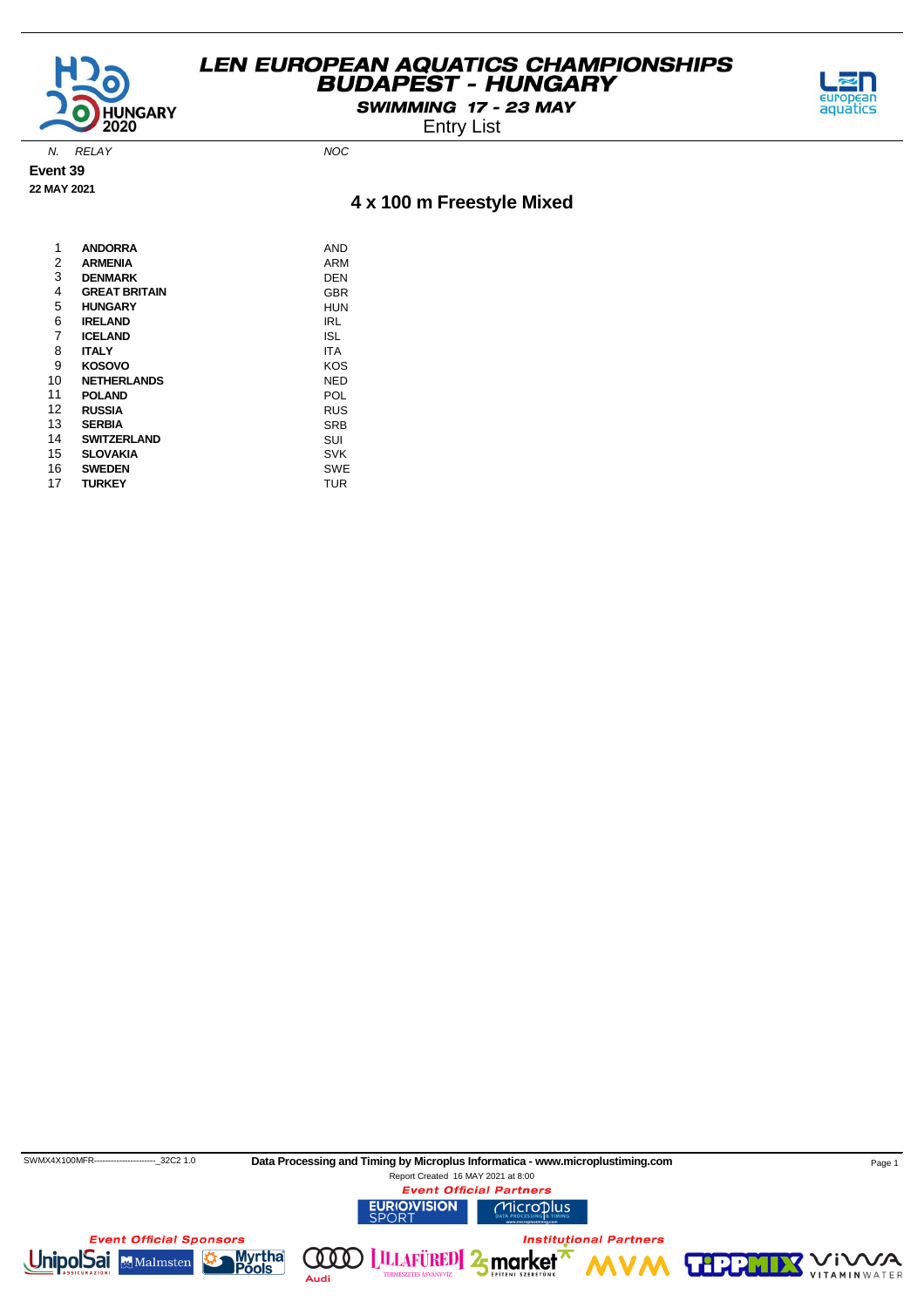

SWIMMING 17 - 23 MAY

Entry List

N. SURNAME & NAME  $NOC$  BORN Q.TIME LOCATION DATE

**Event 40**

**23 MAY 2021 - 10:00**

#### **400m Individual Medley Men**

| 1  | <b>LITCHFIELD Max</b>         | <b>GBR</b> | 04 MAR 1995 | 4:10.94 | Glasgow (GBR)             | 18/04/2019 |
|----|-------------------------------|------------|-------------|---------|---------------------------|------------|
| 2  | <b>BORODIN IIva</b>           | <b>RUS</b> | 14 FEB 2003 | 4:11.17 | Kazan (RUS)               | 03/04/2021 |
| 3  | <b>VERRASZTO David</b>        | <b>HUN</b> | 22 AUG 1988 | 4:11.90 | Rome (ITA)                | 22/06/2019 |
| 4  | <b>PAPASTAMOS Apostolos</b>   | <b>GRE</b> | 20 MAR 2001 | 4:11.93 | Budapest (HUN)            | 24/08/2019 |
| 5  | <b>BERNEK Peter</b>           | <b>HUN</b> | 13 APR 1992 | 4:12.60 | Budapest (HUN)            | 25/03/2021 |
| 6  | <b>WILLIAMS Brodie</b>        | <b>GBR</b> | 18 MAR 1999 | 4:12.95 | London (GBR)              | 16/04/2021 |
| 7  | <b>PONS RAMON Joan Lluis</b>  | <b>ESP</b> | 09 DEC 1996 | 4:13.30 | Gwangju (KOR)             | 28/07/2019 |
| 8  | <b>KNIPPING Arjan</b>         | <b>NED</b> | 01 AUG 1994 | 4:13.46 | Gwangju (KOR)             | 28/07/2019 |
| 9  | <b>SHEMBEREV Maksym</b>       | <b>AZE</b> | 25 SEP 1993 | 4:14.10 | Gwangju (KOR)             | 28/07/2019 |
| 10 | <b>STUPIN Maxim</b>           | <b>RUS</b> | 11 MAY 2000 | 4:14.20 | Kazan (RUS)               | 03/04/2021 |
| 11 | <b>MARCHAND Leon</b>          | <b>FRA</b> | 17 MAY 2002 | 4:14.97 | Marseille (FRA)           | 20/03/2021 |
| 12 | <b>MATTEAZZI Pier Andrea</b>  | <b>ITA</b> | 05 DEC 1997 | 4:15.03 | Rome (ITA)                | 12/08/2020 |
| 13 | <b>NAGY Richard</b>           | <b>SVK</b> | 09 MAR 1993 | 4:15.97 | Stockholm (SWE)           | 14/04/2019 |
| 14 | <b>SZWEDZKI Dawid</b>         | <b>POL</b> | 18 APR 1994 | 4:16.15 | Olsztyn (POL)             | 15/05/2019 |
| 15 | <b>IPSEN Anton Oerskov</b>    | <b>DEN</b> | 04 SEP 1994 | 4:16.34 | Taastrup (DEN)            | 07/04/2019 |
| 16 | <b>MATTENET Emilien</b>       | <b>FRA</b> | 08 NOV 2000 | 4:16.45 | Marseille (FRA)           | 20/03/2021 |
| 17 | <b>SOS Daniel</b>             | <b>HUN</b> | 10 AUG 1998 | 4:16.91 | Budapest (HUN)            | 26/03/2021 |
| 18 | <b>PAULSSON Adam</b>          | <b>SWE</b> | 14 MAR 1995 | 4:17.32 | Napoli (ITA)              | 10/07/2019 |
| 19 | <b>LOPES Jose Paulo</b>       | <b>POR</b> | 16 OCT 2000 | 4:17.99 | Coimbra (POR)             | 27/03/2021 |
| 20 | <b>SCHMIDT Danny</b>          | <b>GER</b> | 15 OCT 2001 | 4:18.82 | Magdeburg (GER)           | 10/04/2021 |
| 21 | <b>TOROK Dominik Mark</b>     | <b>HUN</b> | 16 JUN 2002 | 4:19.30 | Rome (ITA)                | 12/08/2020 |
| 22 | <b>TOSCAN Marius</b>          | SUI        | 17 JAN 2002 | 4:20.62 | Uster (SUI)               | 09/04/2021 |
| 23 | <b>MEIER Christoph</b>        | LIE        | 03 JAN 1993 | 4:22.56 | Gwangju (KOR)             | 28/07/2019 |
| 24 | <b>GIOURTZIDIS Daniil</b>     | <b>GRE</b> | 16 DEC 2002 | 4:23.53 | Oaka (GRE)                | 25/04/2021 |
| 25 | <b>ELLEGAARD Arthur Dalen</b> | <b>DEN</b> | 04 MAR 2001 | 4:23.62 | Vejle (DEN)               | 06/03/2021 |
| 26 | <b>ZENIMOTO HVAS Tomoe</b>    | <b>NOR</b> | 01 JUN 2000 | 4:24.95 | Canet-En-Roussillon (FRA) | 11/06/2019 |
| 27 | <b>HOLUBNYCHYI Maksym</b>     | <b>UKR</b> | 29 NOV 2002 | 4:27.56 | Budapest (HUN)            | 24/08/2019 |
| 28 | <b>CEJKA Jan</b>              | <b>CZE</b> | 29 MAY 2001 | 4:27.95 | Pardubice (CZE)           | 25/04/2021 |
| 29 | <b>LUDVIK Tomas</b>           | <b>CZE</b> | 31 AUG 1999 | 4:30.36 | Samorin (SVK)             | 06/03/2021 |
| 30 | <b>WAREING Thomas</b>         | <b>MLT</b> | 09 NOV 1999 | 4:37.71 | Samorin (SVK)             | 06/03/2021 |
| 31 | <b>RAZZETTI Alberto</b>       | <b>ITA</b> | 02 JUN 1999 |         |                           |            |



SWMM400MIM----------------------------32C1 1.0 Data Processing and Timing by Microplus Informatica - www.microplustiming.com Page 1

(000)

Audi



Report Created 16 MAY 2021 at 8:00**Event Official Partners URIO)VISION** Microplus

**LILLAFÜRED** 2<sub>5</sub> market

**Institutional Partners** 





**TIPP** 

aquati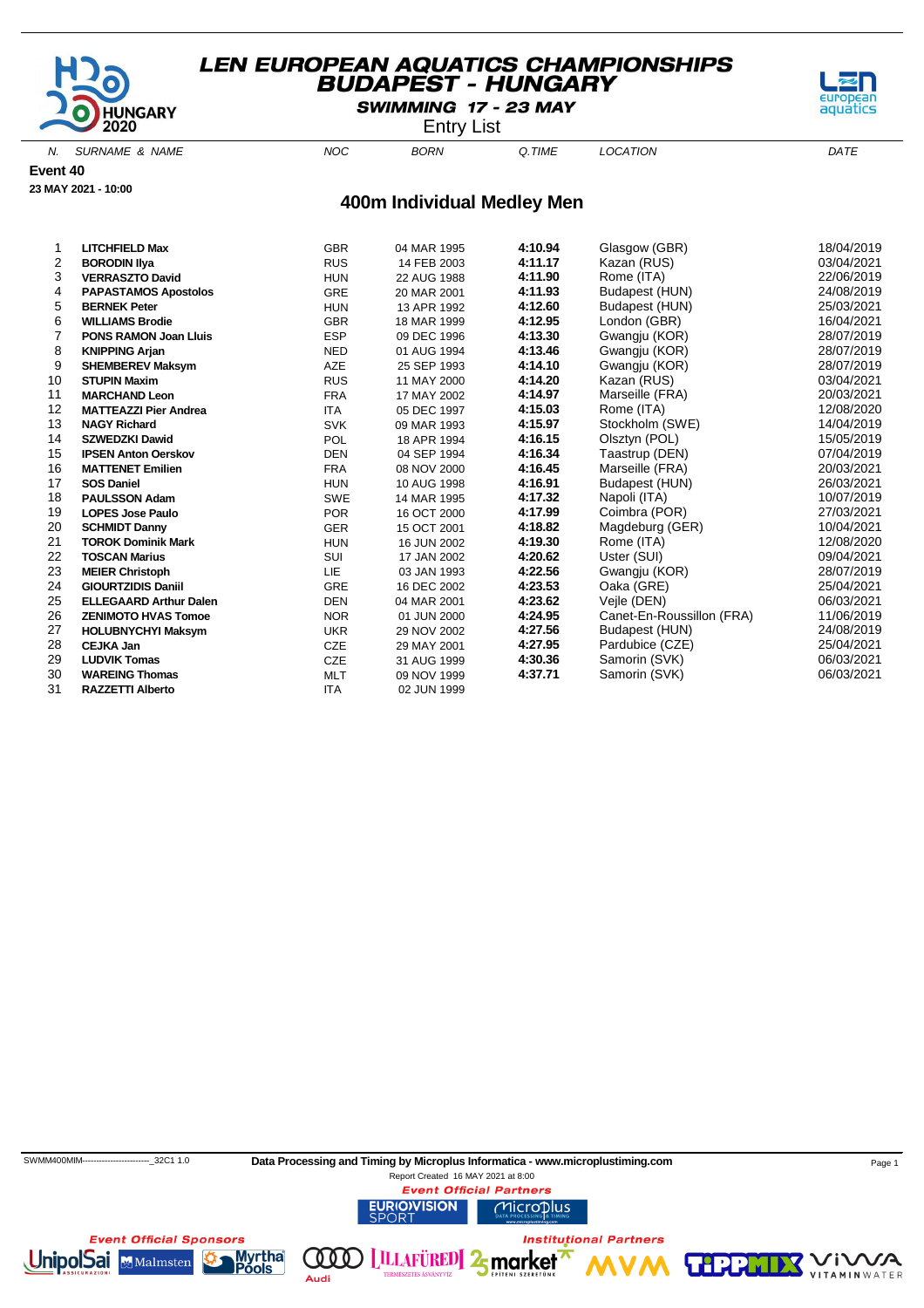

SWIMMING 17 - 23 MAY

Entry List

N. SURNAME & NAME  $NOC$  BORN Q.TIME LOCATION DATE

**Event 41**

**23 MAY 2021**

### **400m Freestyle Women**

| 1              | <b>KESELY Ajna</b>              | <b>HUN</b> | 10 SEP 2001 | 4:01.31 | Gwangju (KOR)               | 21/07/2019 |
|----------------|---------------------------------|------------|-------------|---------|-----------------------------|------------|
| $\overline{c}$ | EGOROVA Anna                    | <b>RUS</b> | 31 MAY 1998 | 4:04.10 | Kazan (RUS)                 | 04/04/2021 |
| 3              | <b>KAPAS Boglarka</b>           | <b>HUN</b> | 22 APR 1993 | 4:05.36 | Gwangju (KOR)               | 21/07/2019 |
| 4              | <b>QUADARELLA Simona</b>        | ITA        | 18 DEC 1998 | 4:05.38 | Gwangju (KOR)               | 27/07/2019 |
| 5              | <b>KIRPICHNIKOVA Anastasia</b>  | <b>RUS</b> | 24 JUN 2000 | 4:06.26 | Kazan (RUS)                 | 04/04/2021 |
| 6              | <b>BOECEKLER Beril</b>          | <b>TUR</b> | 07 FEB 2004 | 4:06.64 | Edirne (TUR)                | 20/02/2021 |
| $\overline{7}$ | <b>TUNCEL Merve</b>             | <b>TUR</b> | 01 JAN 2005 | 4:06.83 | Istanbul (TUR)              | 26/12/2020 |
| 8              | <b>HIBBOTT Holly</b>            | <b>GBR</b> | 13 DEC 1999 | 4:07.02 | Amsterdam (NED)             | 14/12/2019 |
| 9              | <b>FOOS Reva</b>                | <b>GER</b> | 15 SEP 1993 | 4:08.22 | Stockholm (SWE)             | 14/04/2019 |
| 10             | <b>CARAMIGNOLI Martina Rita</b> | ITA        | 25 MAY 1991 | 4:08.39 | Riccione (ITA)              | 31/03/2021 |
| 11             | <b>DUMONT Valentine</b>         | <b>BEL</b> | 02 JUL 2000 | 4:09.41 | Rome (ITA)                  | 11/08/2020 |
| 12             | <b>KAHLER Marlene</b>           | AUT        | 15 MAY 2001 | 4:09.73 | Berlin (GER)                | 28/02/2020 |
| 13             | <b>HASSLER Julia</b>            | LIE        | 27 FEB 1993 | 4:10.40 | Stockholm (SWE)             | 14/04/2019 |
| 14             | <b>FABIAN Bettina</b>           | <b>HUN</b> | 13 DEC 2004 | 4:10.69 | Budapest (HUN)              | 24/03/2021 |
| 15             | <b>FAIN Katja</b>               | <b>SLO</b> | 31 AUG 2001 | 4:11.39 | Kranj (SLO)                 | 15/06/2019 |
| 16             | <b>OLIVIER Monique</b>          | <b>LUX</b> | 13 MAY 1998 | 4:11.59 | Edinburgh (GBR)             | 13/03/2020 |
| 17             | <b>DURAES Diana Margarida</b>   | <b>POR</b> | 08 JUN 1996 | 4:11.67 | Lisbon (POR)                | 09/02/2020 |
| 18             | <b>ERTAN Deniz</b>              | <b>TUR</b> | 01 JAN 2004 | 4:11.85 | Edirne (TUR)                | 23/04/2021 |
| 19             | <b>GAILLI Sara</b>              | ITA        | 23 DEC 2001 | 4:12.09 | Riccione (ITA)              | 31/03/2021 |
| 20             | <b>FABIAN Fanni</b>             | <b>HUN</b> | 30 OCT 2002 | 4:12.36 | Budapest (HUN)              | 25/07/2020 |
| 21             | <b>NEUMANN Robin</b>            | <b>NED</b> | 12 DEC 1997 | 4:13.39 | MissionViejo (USA)          | 09/04/2021 |
| 22             | <b>BACH Helena Rosendahl</b>    | <b>DEN</b> | 12 JUN 2000 | 4:13.49 | Helsingoer (DEN)            | 12/07/2019 |
| 23             | <b>GORIS Lotte</b>              | <b>BEL</b> | 20 MAR 2000 | 4:13.58 | Stockholm (SWE)             | 14/04/2019 |
| 24             | PEREZ BLANCO Jimena             | <b>ESP</b> | 22 AUG 1997 | 4:13.65 | Sabadell (ESP)              | 28/03/2021 |
| 25             | DE VALDES ALVAREZ Maria         | <b>ESP</b> | 19 OCT 1998 | 4:13.86 | Sabadell (ESP)              | 24/03/2021 |
| 26             | <b>WILLMOTT Aimee</b>           | <b>GBR</b> | 26 FEB 1993 | 4:14.10 | Edinburgh (GBR)             | 13/03/2020 |
| 27             | <b>KNOP Aleksandra</b>          | POL        | 09 SEP 2003 | 4:14.46 | Kazan (RUS)                 | 04/07/2019 |
| 28             | <b>HOLKENBORG Silke</b>         | <b>NED</b> | 31 AUG 2001 | 4:14.63 | Eindhoven (NED)             | 10/04/2021 |
| 29             | POLANSKA Aleksandra             | POL        | 24 SEP 2000 | 4:15.15 | OstrowiecSwietokrzyski (POL | 28/02/2021 |
| 30             | <b>HANSEN Marina Heller</b>     | <b>DEN</b> | 28 FEB 1994 | 4:15.34 | Taastrup (DEN)              | 20/04/2021 |
| 31             | DE JONG Imani                   | <b>NED</b> | 28 MAY 2002 | 4:15.36 | Eindhoven (NED)             | 01/05/2021 |
| 32             | <b>TARASIEWICZ Klaudia</b>      | POL        | 17 FEB 2004 | 4:15.39 | Lublin (POL)                | 30/04/2021 |
| 33             | <b>RYPESTOEL Malene</b>         | <b>NOR</b> | 05 MAR 2001 | 4:16.06 | Drammen (NOR)               | 06/07/2019 |
| 34             | <b>VAN SELM Tamryn</b>          | <b>GBR</b> | 27 JAN 2004 | 4:16.17 | London (GBR)                | 16/04/2021 |
| 35             | <b>HUFNAGL Claudia</b>          | AUT        | 20 MAY 1996 | 4:16.37 | Kaposvar (HUN)              | 09/12/2020 |
| 36             | <b>LAHTINEN Laura</b>           | <b>FIN</b> | 03 JUN 2003 | 4:16.43 | Gwangju (KOR)               | 21/07/2019 |
| 37             | <b>TUSEK Dasa</b>               | <b>SLO</b> | 22 OCT 2003 | 4:17.95 | Graz (AUT)                  | 23/04/2021 |
| 38             | <b>BAIKOVA Arina</b>            | LAT        | 21 SEP 2000 | 4:20.68 | Riga (LAT)                  | 08/03/2020 |
| 39             | JORUNNARDOTTIR Snaefrid.        | <b>ISL</b> | 31 OCT 2000 | 4:20.75 | Taastrup (DEN)              | 20/04/2021 |
| 40             | <b>SUMAJSTORCIC Matea</b>       | CRO        | 05 APR 1999 | 4:20.78 | Rijeka (CRO)                | 09/02/2020 |
| 41             | <b>CIBULKOVA Martina</b>        | <b>SVK</b> | 10 NOV 2003 | 4:21.75 | Graz (AUT)                  | 23/04/2021 |
| 42             | <b>BENKOVA Laura</b>            | <b>SVK</b> | 11 MAY 2000 | 4:22.55 | Samorin (SVK)               | 01/05/2021 |
| 43             | <b>GATT Sasha</b>               | <b>MLT</b> | 22 JUN 2005 | 4:23.33 | Gzira (MLT)                 | 13/02/2021 |
| 44             | <b>ALKARAMOVA Fatima</b>        | AZE        | 26 JUN 2002 | 4:24.31 | Budapest (HUN)              | 23/08/2019 |
| 45             | <b>PETROVSKA Eva</b>            | <b>MKD</b> | 05 NOV 2004 | 4:24.54 | Beograd (SRB)               | 12/03/2021 |
| 46             | <b>SPEHAR Nika</b>              | CRO        | 15 JAN 2004 | 4:27.77 | Zagreb (CRO)                | 20/03/2021 |
| 47             | <b>ZEQIRI Eda</b>               | <b>KOS</b> | 07 AUG 2004 | 4:31.62 | Geneva (SUI)                | 15/01/2021 |
| 48             | <b>BUDIMA Era</b>               | <b>KOS</b> | 01 JAN 2007 | 4:44.37 | Durres (ALB)                | 10/09/2020 |
| 49             | <b>ROCK Katie</b>               | <b>ALB</b> | 13 JUL 2003 | 4:47.83 | Budapest (HUN)              | 23/08/2019 |
|                |                                 |            |             |         |                             |            |



**LILLAFÜRED** 2 market

(000)

Audi

**Institutional Partners** 



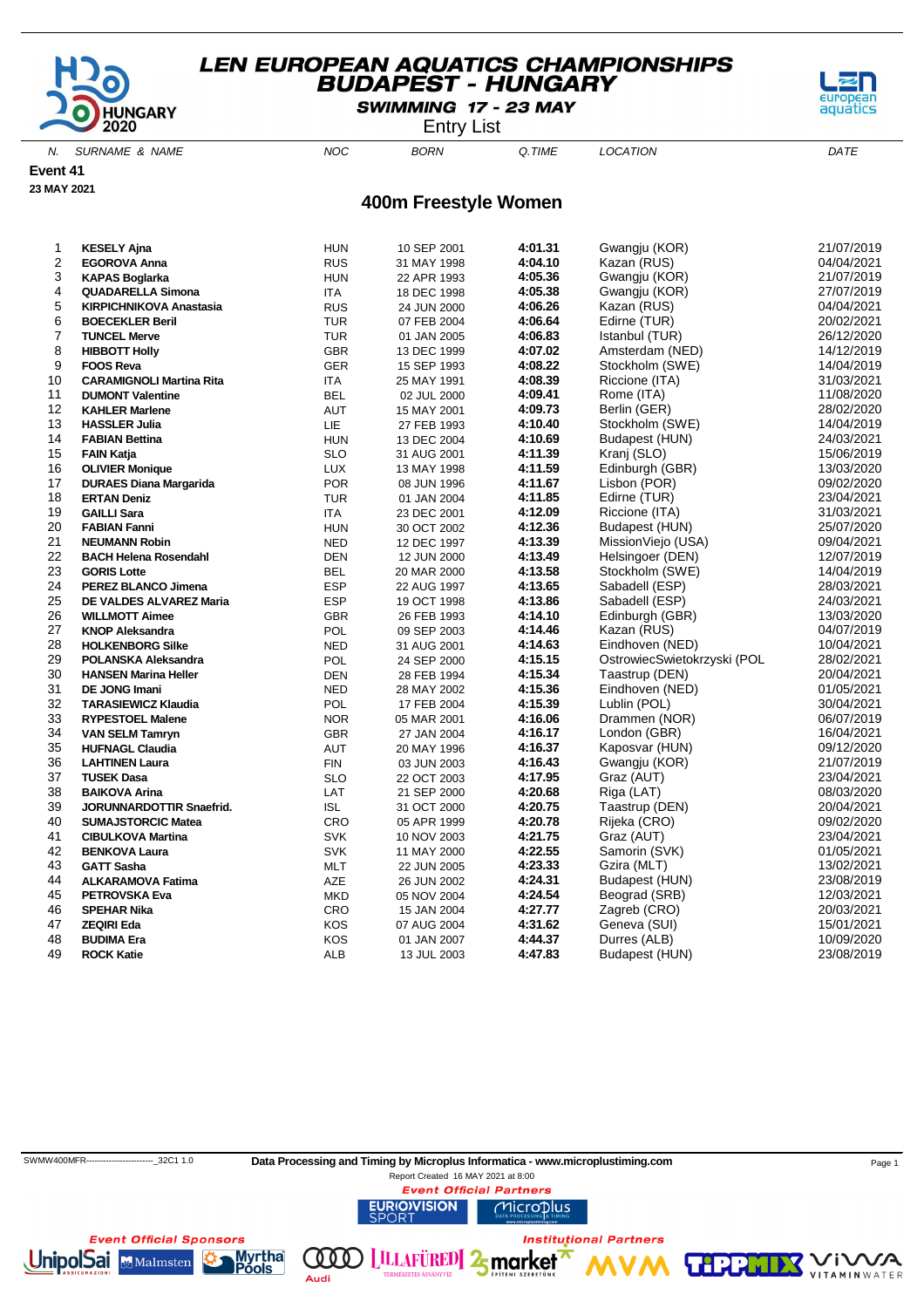

SWIMMING 17 - 23 MAY

Entry List



N. RELAY NOC

**Event 42**

#### **23 MAY 2021**

#### **4 x 100 m Medley Men**

| 1  | <b>AUSTRIA</b>        | AUT        |
|----|-----------------------|------------|
| 2  | <b>BELARUS</b>        | BLR        |
| 3  | <b>CZECH REPUBLIC</b> | CZE        |
| 4  | <b>ESTONIA</b>        | EST        |
| 5  | <b>FRANCE</b>         | FRA        |
| 6  | <b>GREAT BRITAIN</b>  | GBR        |
| 7  | <b>GERMANY</b>        | GER        |
| 8  | <b>GREECE</b>         | GRE        |
| 9  | <b>HUNGARY</b>        | HUN        |
| 10 | <b>IRELAND</b>        | IRL        |
| 11 | <b>ITALY</b>          | <b>ITA</b> |
| 12 | LITHUANIA             | LTU        |
| 13 | <b>NORWAY</b>         | <b>NOR</b> |
| 14 | <b>POLAND</b>         | POL        |
| 15 | <b>RUSSIA</b>         | RUS        |
| 16 | SWITZERLAND           | SUI        |
| 17 | <b>SLOVAKIA</b>       | SVK        |
| 18 | <b>SWEDEN</b>         | SWE        |